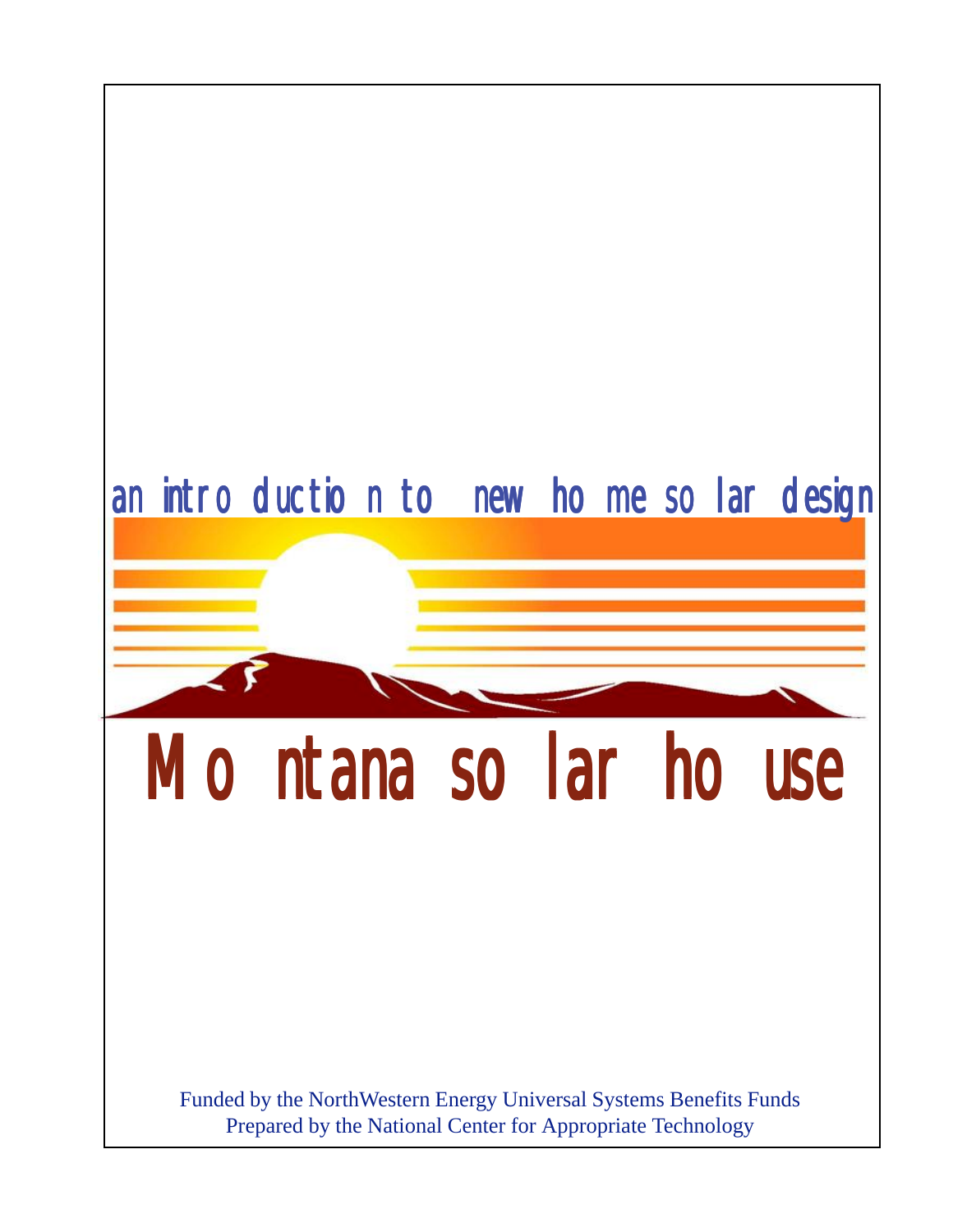

**An Introduction to New Home Solar Design**

*Revised June 2001. First edition published December 2000.*

# **National Center for Appropriate Technology**

 Primary Author: Dale Horton, Architect 3040 Continental Drive, Butte, Montana 59702 Internet Address: www.ncat.org

Funded by the Montana Power Company Universal Systems Benefits Program

# **Contents**

| Chapter 1.        |                                                                        |    |
|-------------------|------------------------------------------------------------------------|----|
| <b>Chapter 2.</b> |                                                                        |    |
| Chapter 3.        |                                                                        |    |
| <b>Chapter 4.</b> |                                                                        |    |
| Chapter 5.        | <b>Building-Integrated Solar Design: Building as Solar Collector28</b> |    |
| Chapter 6.        |                                                                        |    |
|                   |                                                                        | 41 |

# **Acknowledgments**

The National Center for Appropriate Technology (NCAT) wishes thank the North Carolina Solar Center for text and graphics included in this document from the publication *Sunbook: A Guide to Solar Energy in North Carolina*. We also acknowledge the work of Charless Fowlkes, PhD, PE, for his pioneering work in solar energy. Material from Fowlkes' *Montana Solar Data Manual: 1985 Edition*, funded by the Montana Department of Natural Resources and Conservation, is included in this document. NCAT also thanks Dave Ryan of the Montana Power Company for his assistance and good-humored support. Production credits go to Dale Horton for writing and graphic design and to Jim Tracy for editing. The content of this document is solely the responsibility of the National Center for Appropriate Technology (NCAT).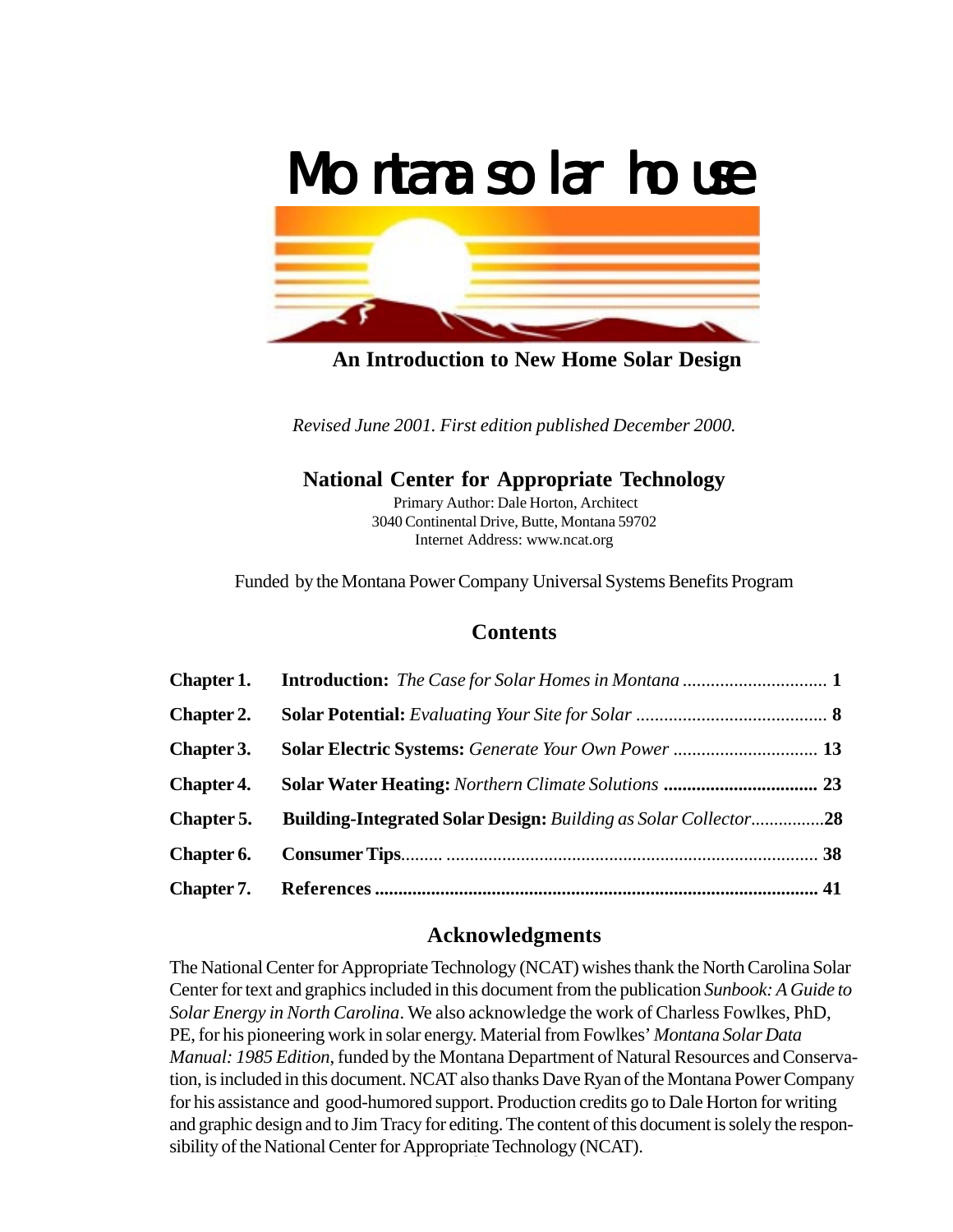

introduction: the case for solar in montana

Now, as your new house is being planned, is the time to seriously consider solar energy. If you wait until after the house is built, it will likely be too late. While any house with a window that admits sunlight is utilizing energy from the sun, a solar home is specifically designed to collect and use solar energy.

The sun can heat both domestic water and living spaces, as well as provide electri This introduction to solar design explains approaches to collecting and using solar energy in a house. These design options range from the simple and inexpensive to the sophisticated and costly. One thing is certain: the decisions made during initial building design will determine a home's solar future.



A home reflects the likes, desires, and personality of the owners. A solar home expresses the owner's commitment to a cleaner environment and an interest in integrating lifestyle with natural processes.



# **Every New House Solar-Ready!**

During the lifetime of new houses built today, building roofs will commonly be used to generate electricity and hot water. Not all new homeowners can afford to incorporate solar electric systems and solar waterheating systems in their new home at the time of construction. Therefore, at a minimum, all new houses should be designed and constructed to readily accept solar electric systems and solar water-heating systems in the future. We choose to call houses designed for future solar installations "solar-ready."



# **Passive Solar and Solar Tempering Must Be Included When the House is Built!**

While solar electric systems and solar-water heating systems can be added in the future if the house is designed properly, other solar space-heating design features such as solar tempering and passive solar must be included in the original house design. These design approaches use building orientation, room layout, window placement, and interior construction to use energy from the sun.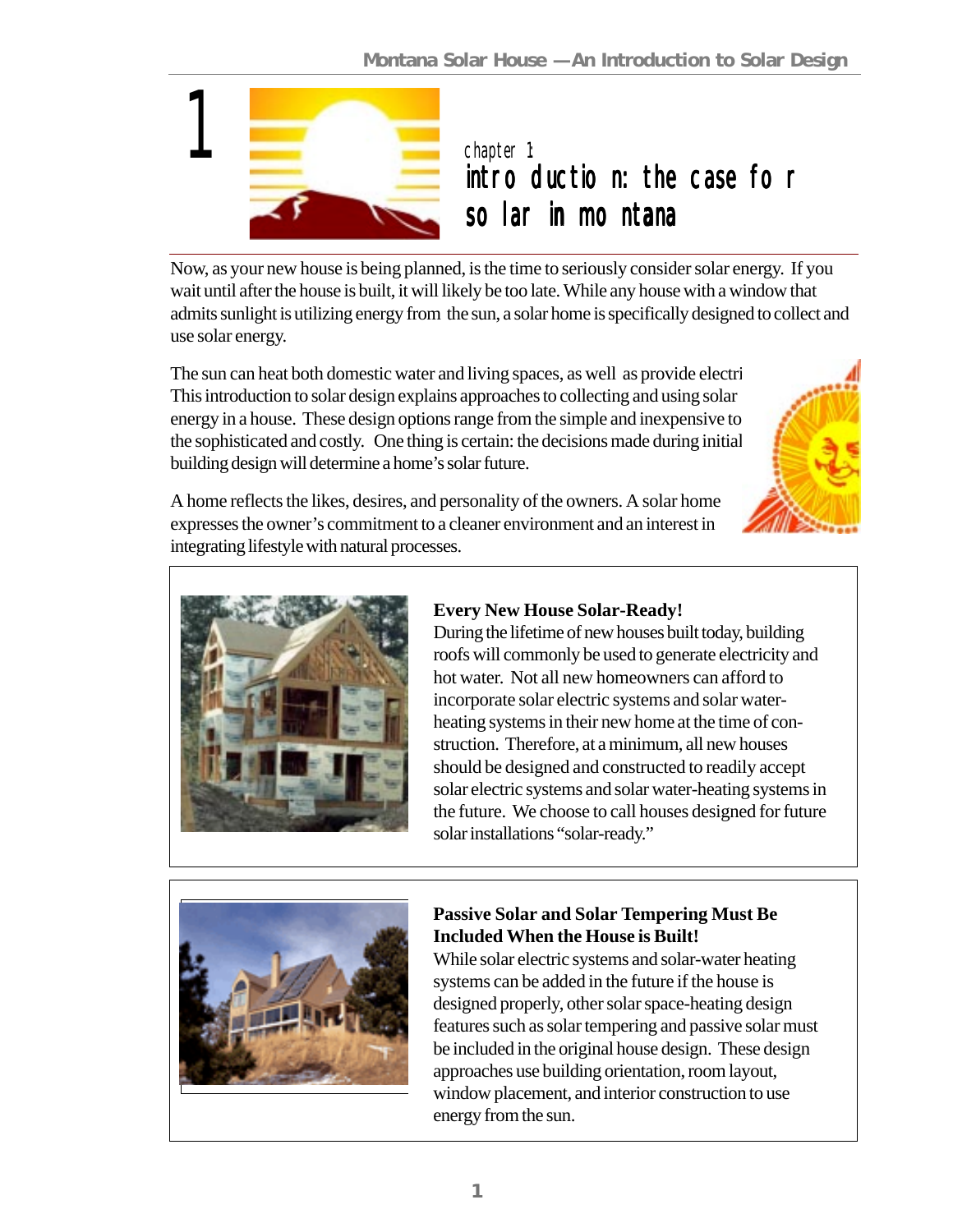# **About This Publication**

This is not a technical guide for designing or installing your solar systems. For that information, we recommend that you consult an experienced architect, solar house designer, or solar electric system dealer ("photovoltaic installer") who will have detailed technical specifications and other information. Passive solar homes in particular require careful design analysis to provide optimum energy performance and acceptable comfort conditions. A number of useful references are included in Chapter 7. Many solar energy systems are a substantial investment and, as with any investment, careful planning will help ensure that you make the right decisions.

In this first chapter we make a case for solar houses in Montana and describe the basic steps in the solar design process. Chapter 2 explains how to evaluate your building site for solar energy. Solar electric systems are described in Chapter 3. Solar water-heating systems are explained in Chapter 4. Chapter 5 discusses climate-responsive or building-integrated design. Chapter 6 suggests useful consumer tips and Chapter 7 lists useful references.

# **The Case for Solar Homes**

The sun has been recognized throughout history as the giver of life on earth. It has played pivotal spiritual and functional roles in human development. The harnessing of fossil fuels in the last century allowed technological advances that created more comfortable lifestyles. With the widespread use of electricity for lighting in the early 1900s, we began to ignore the sun when



designing our buildings. Now at the beginning of a new millineum we have, in large part, lost contact with the natural world. We are recognizing the widespread environmental degradation that has resulted from our dependence on non-renewable energy sources.

The design and construction of a new home is a unique and exciting opportunity. A home usually represents the single greatest investment most people make. The decisions made in the design of a new house will define the basic nature of the house for its life. This original house design will determine its durability, energy usage patterns, comfort, and marketability.

There are many reasons why more and more people in all regions of the country are including solar energy in their new homes. The following are several reasons why solar makes sense for your new home. Your site, lifestyle, and budget will determine which approaches are most appropriate for you.

# energy Costs

The United States imports more than half of its oil. This makes energy prices susceptible to international conflicts and political decisions. Energy shortages and environmental degradation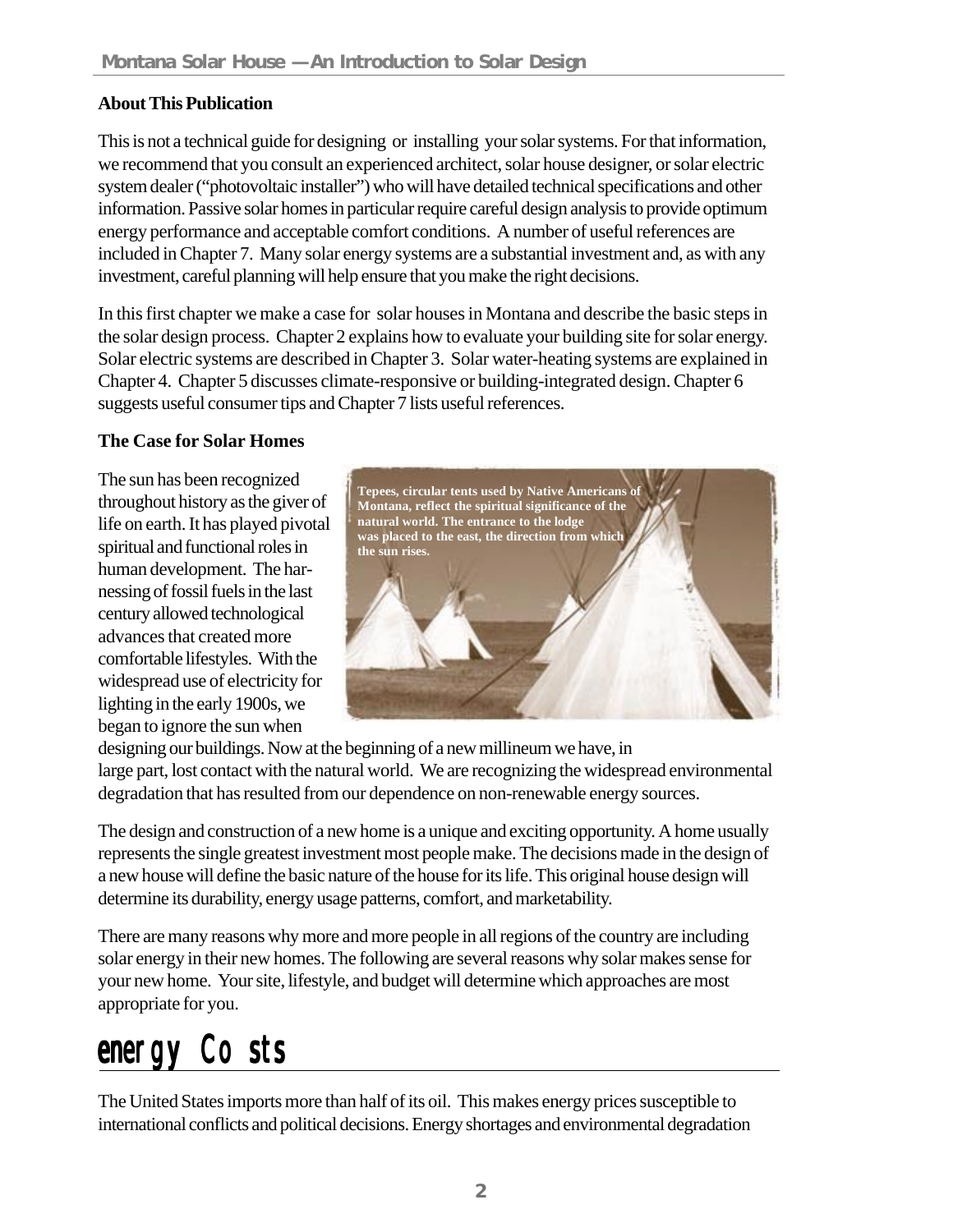occur because we have relied on dwindling domestic oil supplies and imported fossil fuels. World oil production is expected to peak in 2010. With increasing demand and reduced supplies, the cost of fossil fuels can be expected to increase significantly over the life of the house built today. If history is a reliable gauge, the cost of conventional, centrally-distributed electricity will continue to increase while the cost of solar electric systems will continue to decrease.

In Montana, restructuring of the electric utility industry will lead to a 50% increase in electric costs in the Montana Power Company service territory beginning in July 2002. Natural gas costs are expected to remain high, or even increase, as that fuel is increasingly used to generate electricity on the national level. The best way to guard against future cost increases is to reduce dependency on purchased energy. Solar technologies can do just that.

# self-sufficiency

The Y2K scare made many electricity consumers realize just how dependent we are on centralized energy systems. Solar technologies can reduce or eliminate that dependency. A lack of reliability in the centralized electric supply grid is motivating many homeowners and businesses to install their own electric-generation systems to assure continuous power for critical electronic equipment. For most of us, a totally independent energy systems is far too costly. However, this guide will suggest approaches that reduce dependence on centralized energy distribution systems.

# $envir<sub>o</sub> nmental *awareness*$

The last century, with its utilization of fossil fuels, saw unprecedented improvements in the global economy, population, and life expectancy. We are only now realizing the environmental consequences of that dependence on fossil fuels. Although the air pollution impacts of fossil fuel power plants and the biological impacts of dams have been documented for decades, the significance of global warming has been widely accepted only in the last few years. A home that depends less on traditional central power generation and fossil fuels will result in less impact on our environment. By using the sun to heat and power our homes, we can reduce our dependence on energy sources that are increasing in cost and polluting our environment.

# Occupant Comfort and health

Many aspects of a solar home, specifically solar tempering and passive solar design, provide daylight and allow occupants to relate to the natural world around them. Often, design approaches that use solar energy also consider how construction materials impact a healthy indoor environment. When coupled with other sustainable design practices, the solar home becomes a safer and more enjoyable place to live.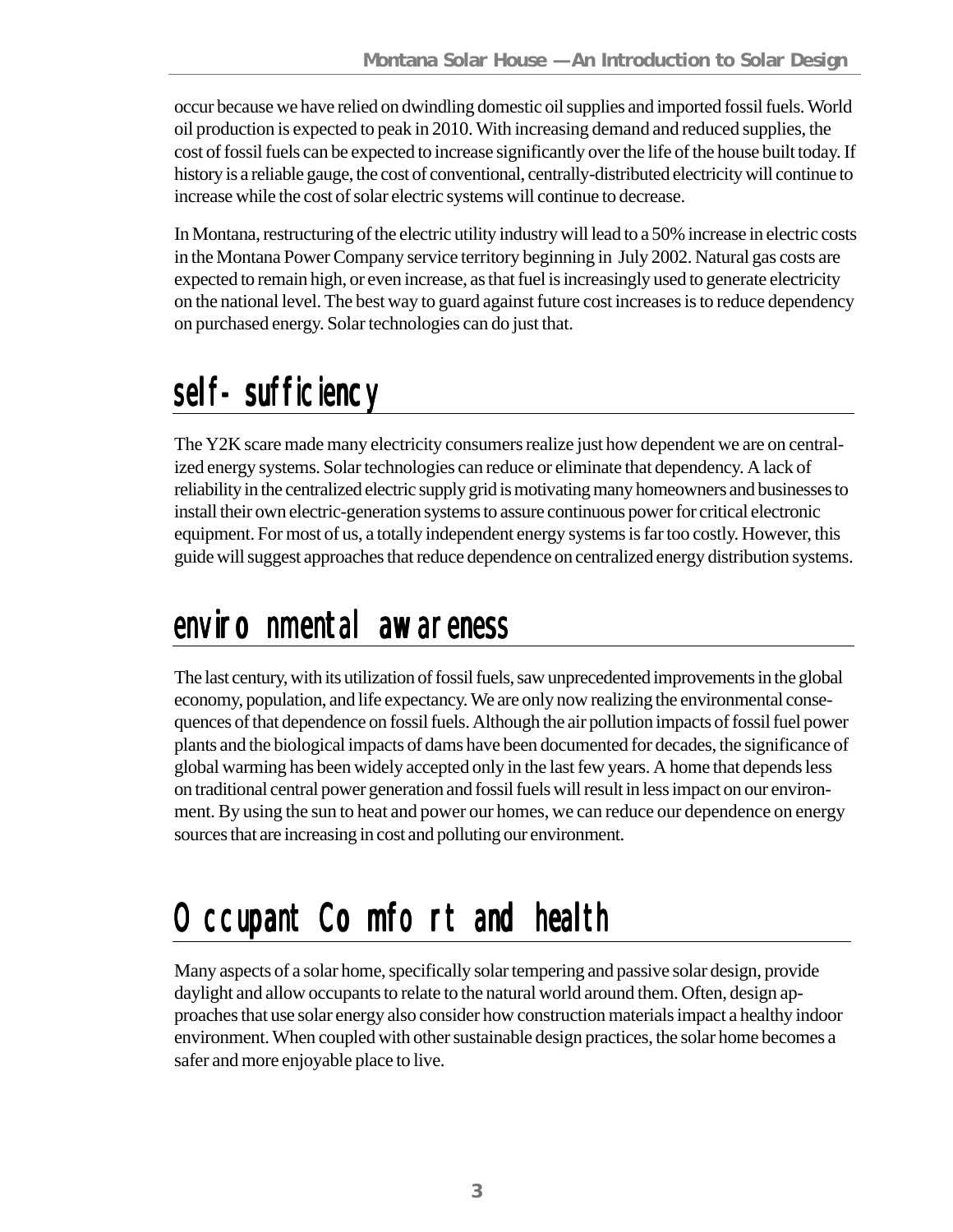# **Solar Energy Design Options**

The type of solar technologies appropriate for a specific home will depend on the characteristics of the site, style preferences of the owners, and the construction budget. Solar home styles can range in character from modern to traditional. The owners' style preferences will in large part dictate the type and extent of the solar characteristics. For example, installation of solar electric panels on the roof can be incorporated into almost any house design with minimum visual impact. However, a passive design that obtains a substantial portion of the home's space heating needs from the sun will have a more significant influence on the building's appearance and character.

Solar technologies can generally be described as either solar thermal or solar electric. Solar electric systems produce electricity directly from the sun. Electrons are freed by the interaction of sunlight with semiconductor materials in photovoltaic cells. Solar thermal systems use the sun's heat for space conditioning and water heating. Solar thermal systems can either utilize the building's structural components (windows, walls, and floors) or solar collector panels constructed specifically for collecting the sun's energy.

# solar design process

Before we describe the solar electric, solar water heating, and building-integrated solar design strategies, we suggest the basic steps in the design process. Although a site and neighborhood may not be optimum for solar design, there are almost always appropriate solar features that can be incorporated.

# site selection

Choose your building site with solar design in mind. Topography, vegetation, surrounding buildings, and views can help you determine which solar features are feasible on your property. Southfacing slopes are better than other slopes. Use care in locating the house on the site. Be sure that the winter sun will not be substantially shaded by mountains, trees, or buildings during the middle of the day. The remaining chapters in this guide will provide more information about the evaluating the site for solar applications.

# 2. solar professional

Choose a design professional, experienced and enthusiastic with solar energy, to assist with designing your house. If you plan to purchase a home already constructed, look for one that was designed with the solar features discussed in this guide.



# 3. energy-efficient design

While the purpose of this guide is to encourage the use of solar energy, the first design objective should be energy efficiency. We suggest that all houses in Montana be built to the 1994 Long-Term Super Good Cents specifications, an energy standard developed originally by the Northwest Power Planning Council in its Model Conservation Standards. Although this standard originally was developed for electrically heated houses, recent natural gas cost increases make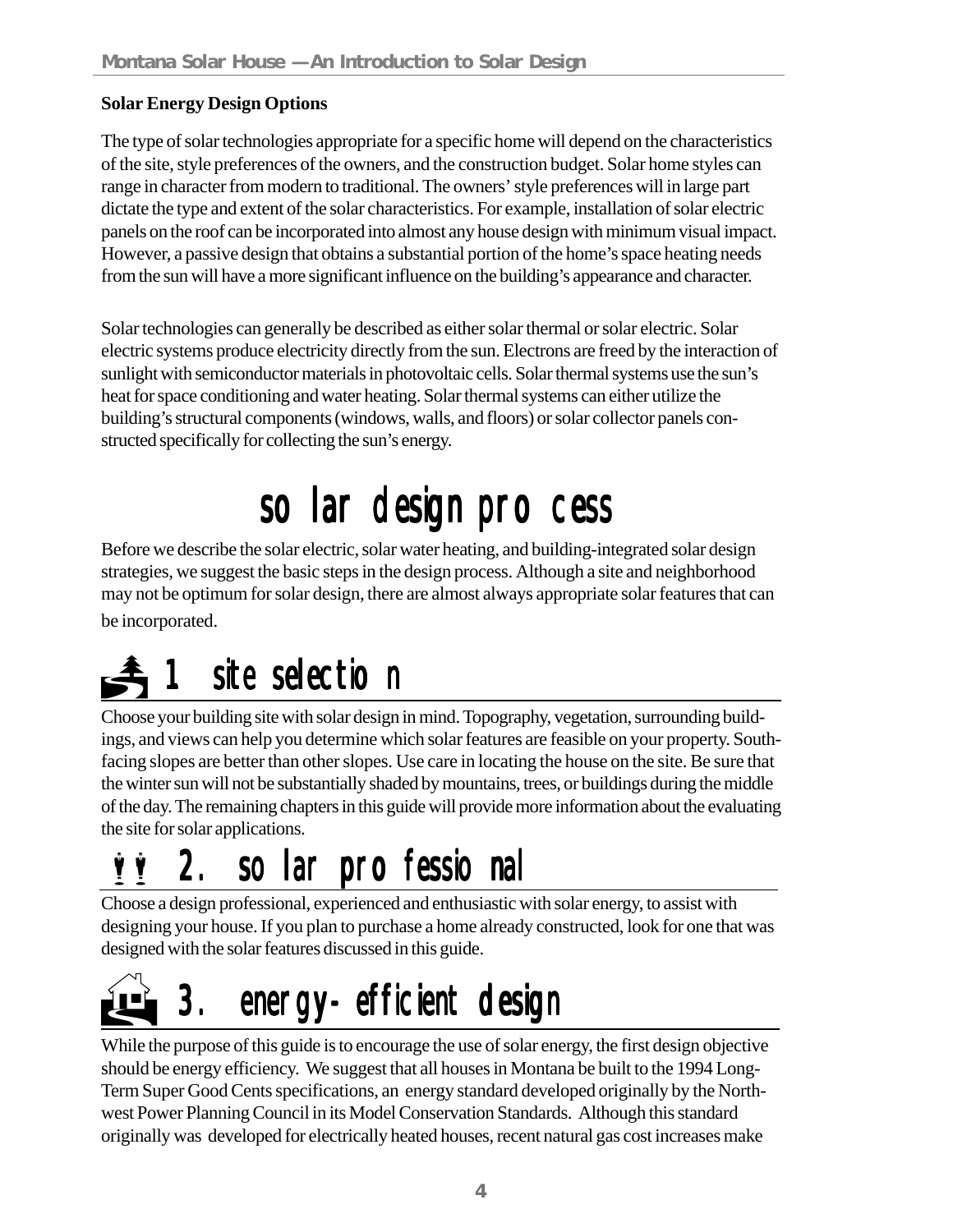the standard appropriate to all heating energy types. The Long-Term Super Good Cents standard is more efficient than the current state energy code. The USDOE Energy Star Home rating is another excellent energy-efficient design standard.

# 4. building and window Orientation

Orient your building to provide maximum southern exposure for rooms and windows. Although due south is best, the orientation of solar collectors (PV modules, hot water collectors, and windows) can be up to 30 degrees off due south and still collect 90 percent of the sun's energy. A deviation of 45 degrees or less from true south is considered acceptable for most applications. Therefore, a building's roof oriented 45 degrees or less from true south is considered excellent for solar electric or water-heating systems.

# 5. Shading

Your solar collector area, roof and window surfaces should be unshaded from 9 A.M. until 3 P.M. during the heating season for space-heating strategies and year-round for solar electric and waterheating systems. The landscape plan is critical to maintain unshaded access to the sun. Carefully plan the planting of trees or shrubs that could shade the solar system in the future. Even partial shading on a PV array will significantly reduce the system's electrical output. Solar thermal systems are more tolerable of some shading.

# 6. Solar System Selection

The solar technologies most appropriate for a specific home will depend on the characteristics of the site, lifestyle preferences of the owners, and the construction budget. Solar home styles can range in character from modern to traditional. The style preferences of the owners will in large part dictate the type and the extent of the solar design. For example, installation of solar electric panels or solar shingles on the roof can be incorporated in almost any house design with minimum visual impact. However, a passive design that obtains a substantial portion of the home's space heating needs from the sun will have a more significant influence on the building's appearance and character. Solar technologies can generally be described as either solar thermal or solar electric:

**Solar Electric Systems** produce electricity directly from the sun. Electrons are freed by the interaction of sunlight with semiconductor materials in photovoltaic cells.

**Solar Thermal Systems** use the sun's heat for space heating and water heating. Solar thermal systems can utilize either the building's structural components (windows, walls, and floors) or solar collector panels constructed specifically for collecting the sun's energy.

Following is an introduction to solar house design options. These solar design approaches are discussed in more detail in later chapters.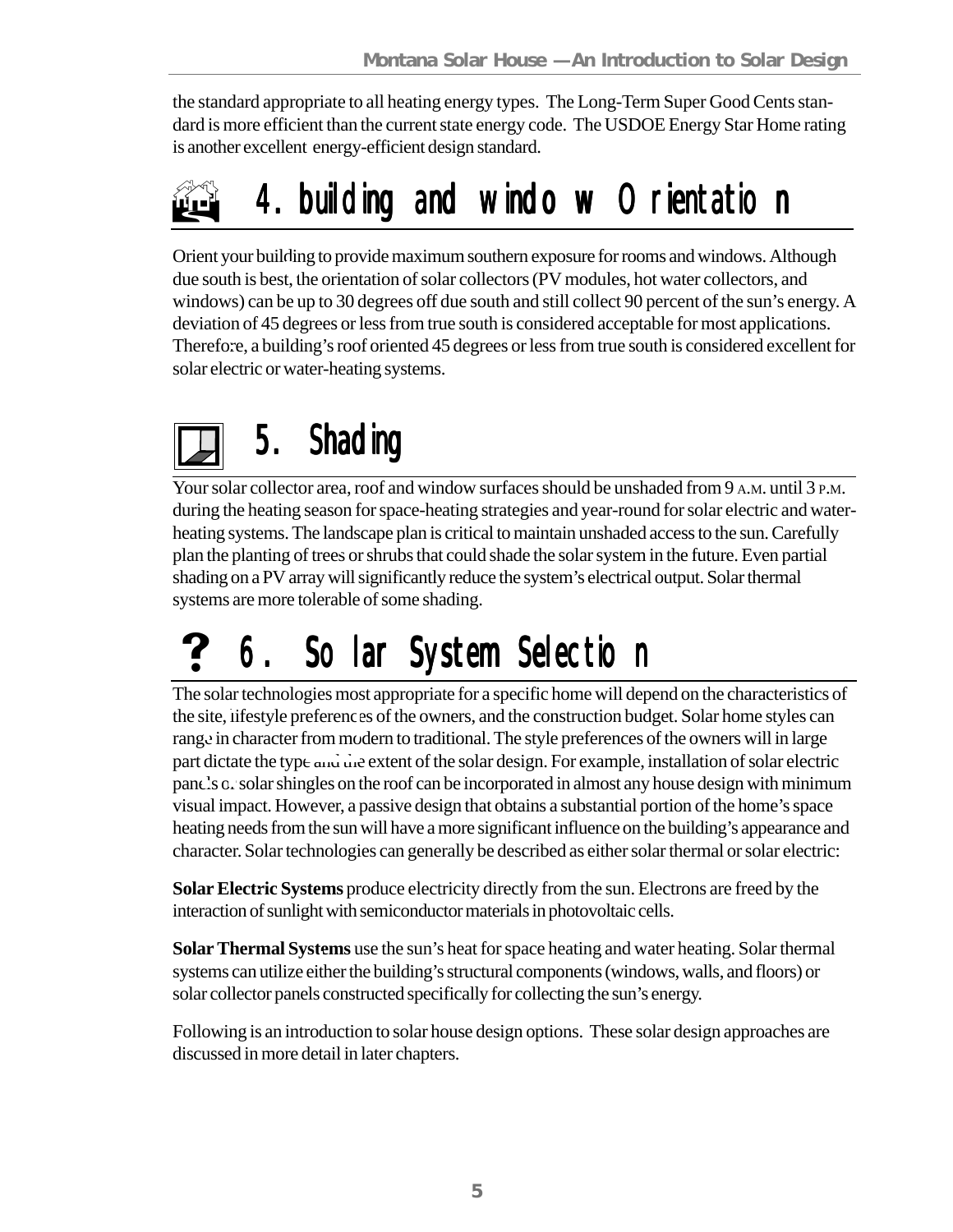# **Solar Ready**

Every house with access to the sun for several hours during the middle of the day should be designed for future solar applications. At a minimum, new homes should include a southoriented roof surface to allow future installation of solar electric panels or roofing. Not all homeowners will wish to adapt their dream house to include passive solar, but the vast majority of new homes can be designed to accept solar electric systems in the future as the cost of photovoltaics continues to drop. A solar-ready house design will include provisions for wire or pipe runs to the solar



collector. For solar electric systems, a space should be designated for mounting the inverter and other control equipment as well as the breaker panel locations where the solar electricity will be

connected to the house's electrical system. is advisable to install conduit at the time of construction so that wire runs from the solar array to the inverter can be easily installed.

# **Solar Tempering**

A solar-tempered house is oriented and shaped in response to the sun. Occupied rooms and windows are placed to the south, but no internal thermal mass is added.

### **Passive Solar Space Heating**

Passive solar strategies include the principles of solar tempering but allow for greater south glazing area by providing internal thermal mass. Insulating the glass area is critical in a cold, northern climate such as Montana if the system is to produce a significant amount of energy compared to

night-time heat losses. There are three basic types of passive solar designs: direct gain, indirect gain, and isolated gain. As a rule passive solar design will increase the first cost of the home by adding window area and thermal mass in the form of concrete, tile, or brick. Passive systems normally will cost more for additional windows and internal thermal mass. Examples of thermal mass include concrete slabs with tile finish, and concrete block walls. The total incremental cost can range from a few hundred to a few thousand dollars.



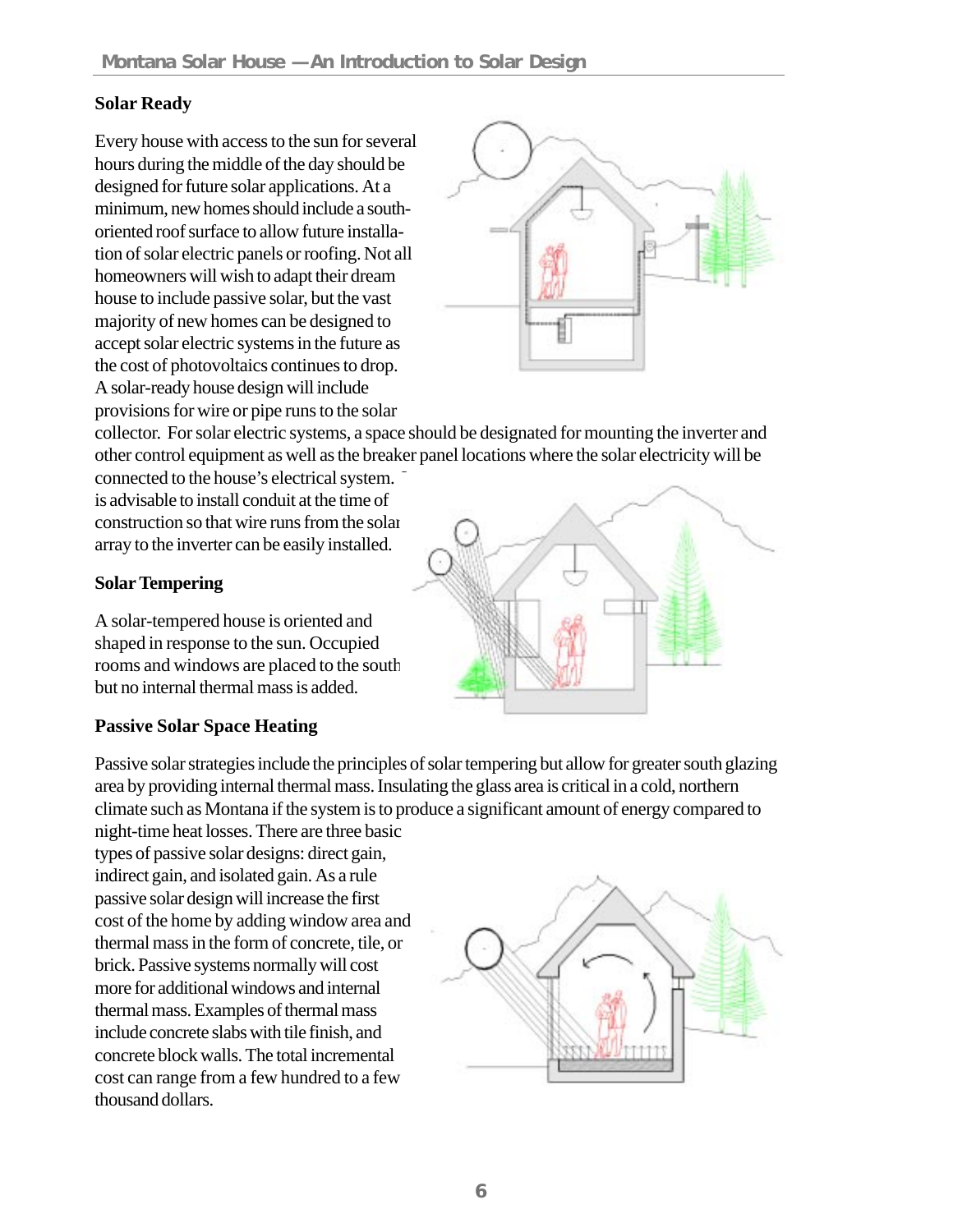# **Solar Electric Systems**

All new homes with appropriate solar orientation and adequate south-facing roof slope are suitable for solar electric systems. The added cost is \$10 to \$12 per watt. A 2000-watt system would cost about \$20,000 and provide about half of the electric needs of a very efficient house without electric water or space heating. Netmetered solar electric systems currently produce electricity that costs between 20 and 24 cents per kilowatt-hour over the life of the system. Net-metering allows the



owner of a solar electric system to run the utility meter backwards during times when the system produces more electricity than the house is consuming.

# **Solar Water Heating**

Careful attention must be given to solar waterheating systems in Montana to prevent freezing. Solar collectors usually are mounted on the roof, and a hot water storage tank typically is installed adjacent to the standard water heater. In hard-freeze climates such as Montana, the cost of adding a solar water system is between \$4,000 and \$6,000.

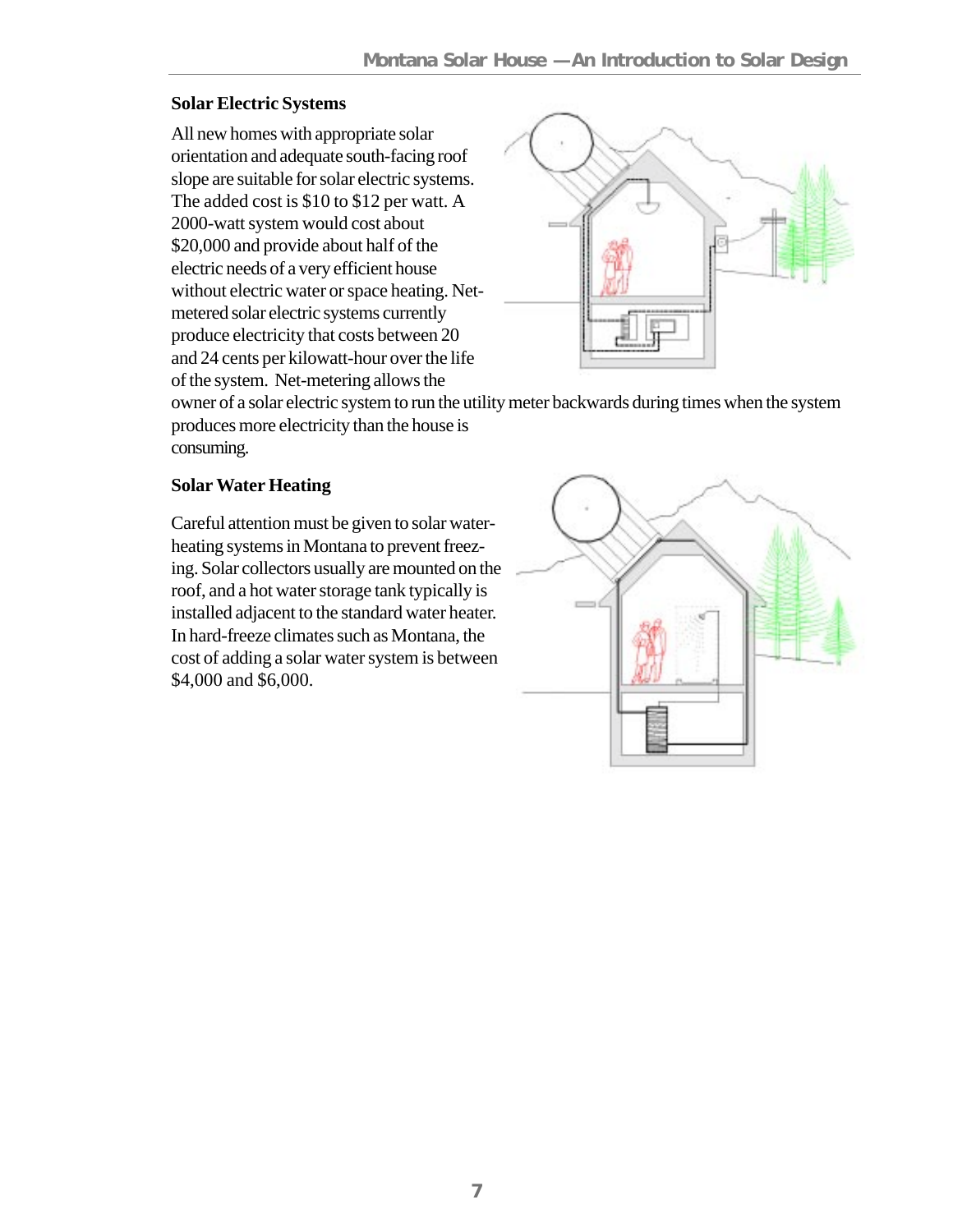

The last chapter introduced solar electric, solar water heating, and building-integrated solar design strategies. Regardless of the solar features selected, careful evaluation and use of the site is required for a successful solar design. Topography, vegetation, surrounding buildings, and views have a significant impact on the solar features that are appropriate for a new house.

A relatively open view of the sky to the south of your house is required, at least during the months when you plan to use the sun. As a general rule, the solar collector area, whether window or roof, should be unshaded from 9 A.M. until 3 P.M. during the heating season for space heating and yearround for solar electric and water-heating systems. The basic concepts of how the sun moves in the sky on a seasonal and daily basis are illustrated in the following diagrams. Understanding azimuth and altitude angles, illustrated in *Figure 1,* will help in evaluating solar potential.

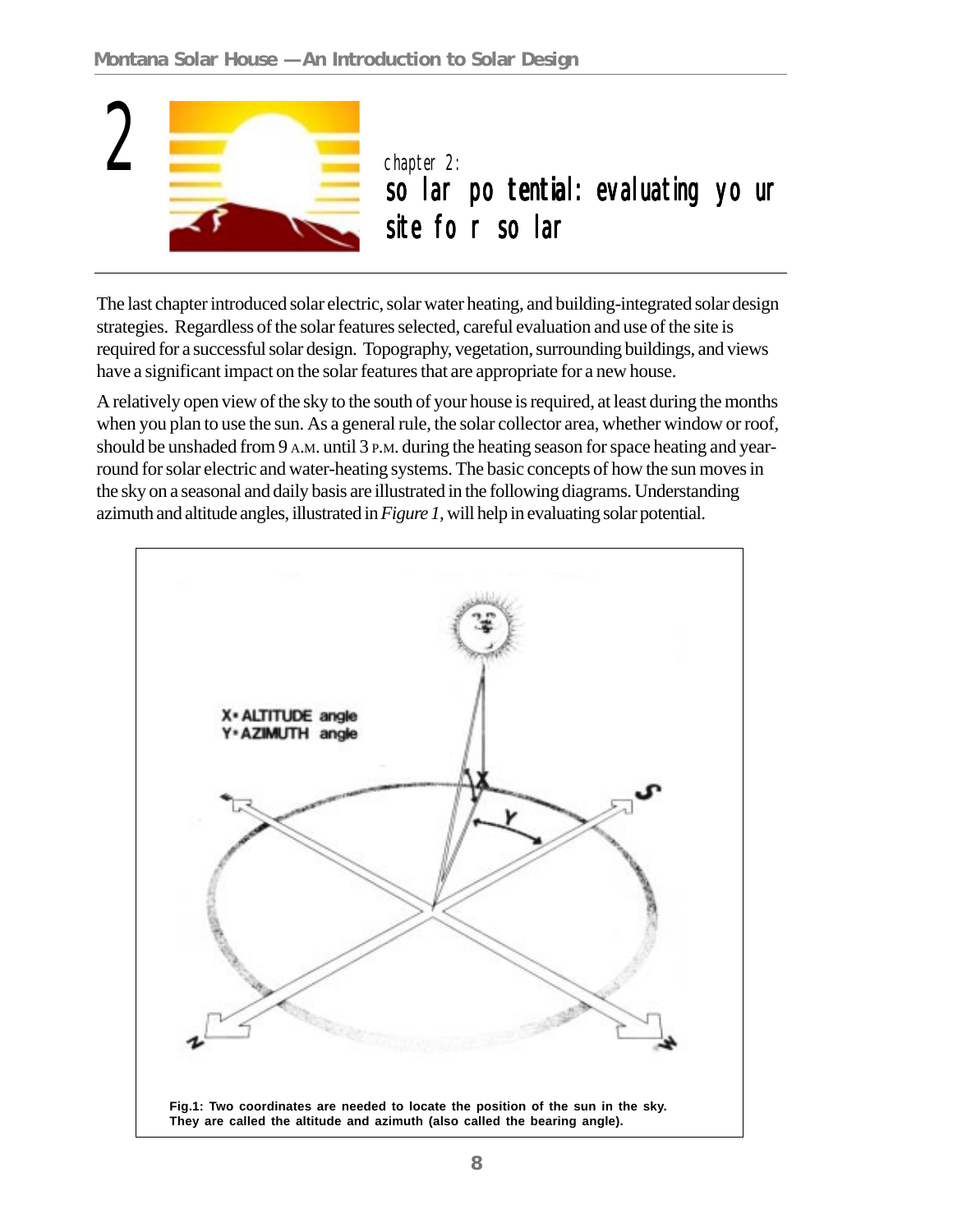The drawing in *Figure 2* shows the path of the sun during the four seasons. To better estimate the available sunlight at a particular site the use a sun chart is recommended. Such a chart for the Montana latitude is shown. Sun charts show the sun's path at different times of the day and year for a given latitude. Using a protractor or homemade viewfinder, a homeowner can observe the sky from the point where the solar collector area will be located and determine if neighboring trees or buildings will block the sun. While you can construct your own viewfinder, you may choose to ask a local solar equipment dealer about checking your home's solar potential.

To use the sun chart, first draw the skyline of objects (tree, buildings, power lines, mountains) that might shade the site. A typical skyline is shown in *Figure 3*. In the adjacent table, enter the unshaded percent values that are not shaded for each month. For example, if the area is unshaded during the month of March from 9 A.M. until 2 P.M., the site will receive 63 percent of the sunlight available during that month.



**Fig. 2: You can plot the sun's path for any day of the year. The lines shown represent the sun's path for the 20th day of each month. The sun's path is longest during the summer months when it reaches its highest altitude, rising and setting with the widest azimuth angle from true south. During the winter months, the sun is much lower in the sky, rising and setting with the narrowest azimuth angles from true south.**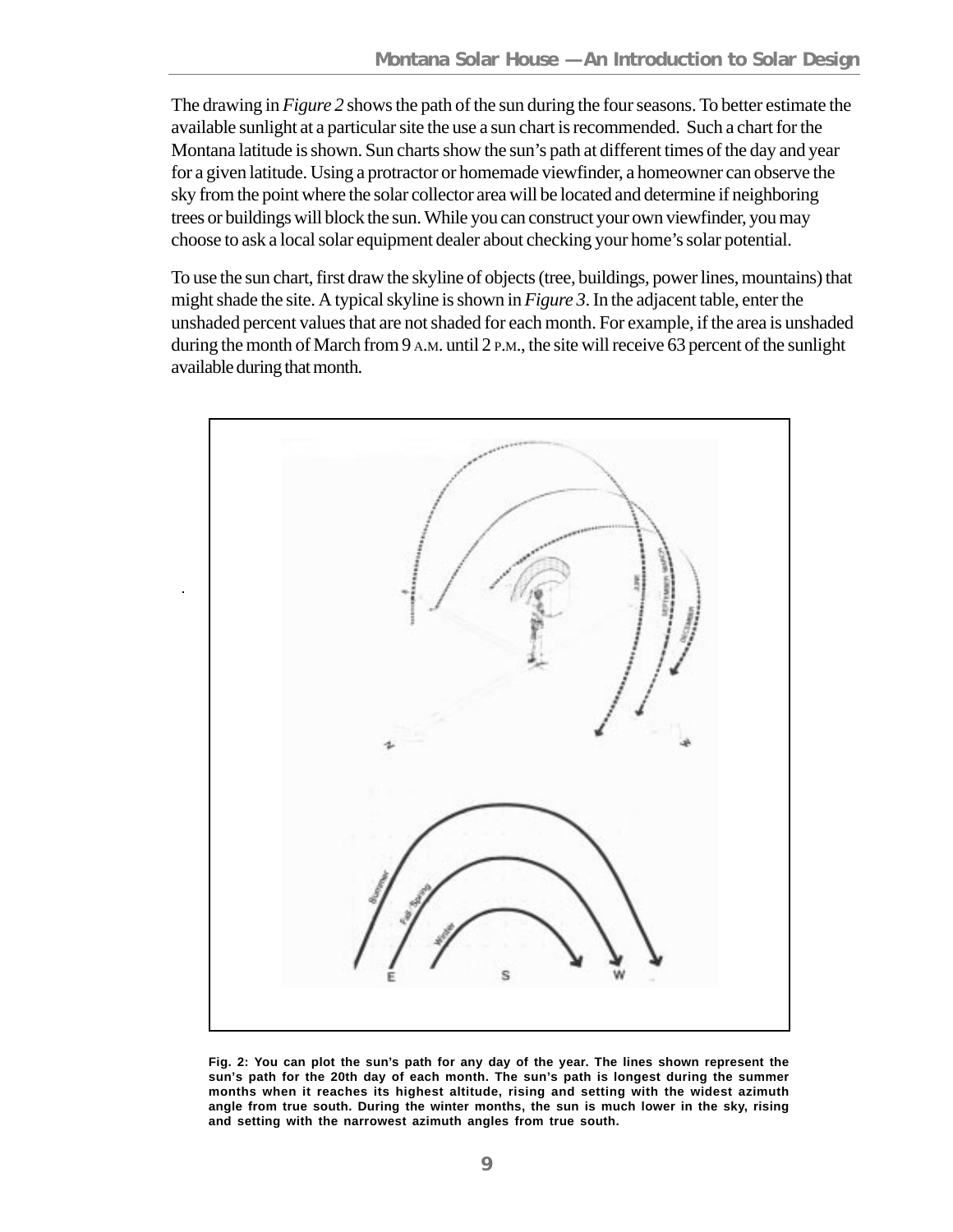

This particular sunchart is for 48 degrees north latitude. The southern border of Montana is about 45 degrees north latitude and the northern border is about 50 degrees north latitude. The chart provided will provide a reasonable evaluation tool for the entire state. This chart includes values that allow you to calculate the percent possible solar energy available at a particular site.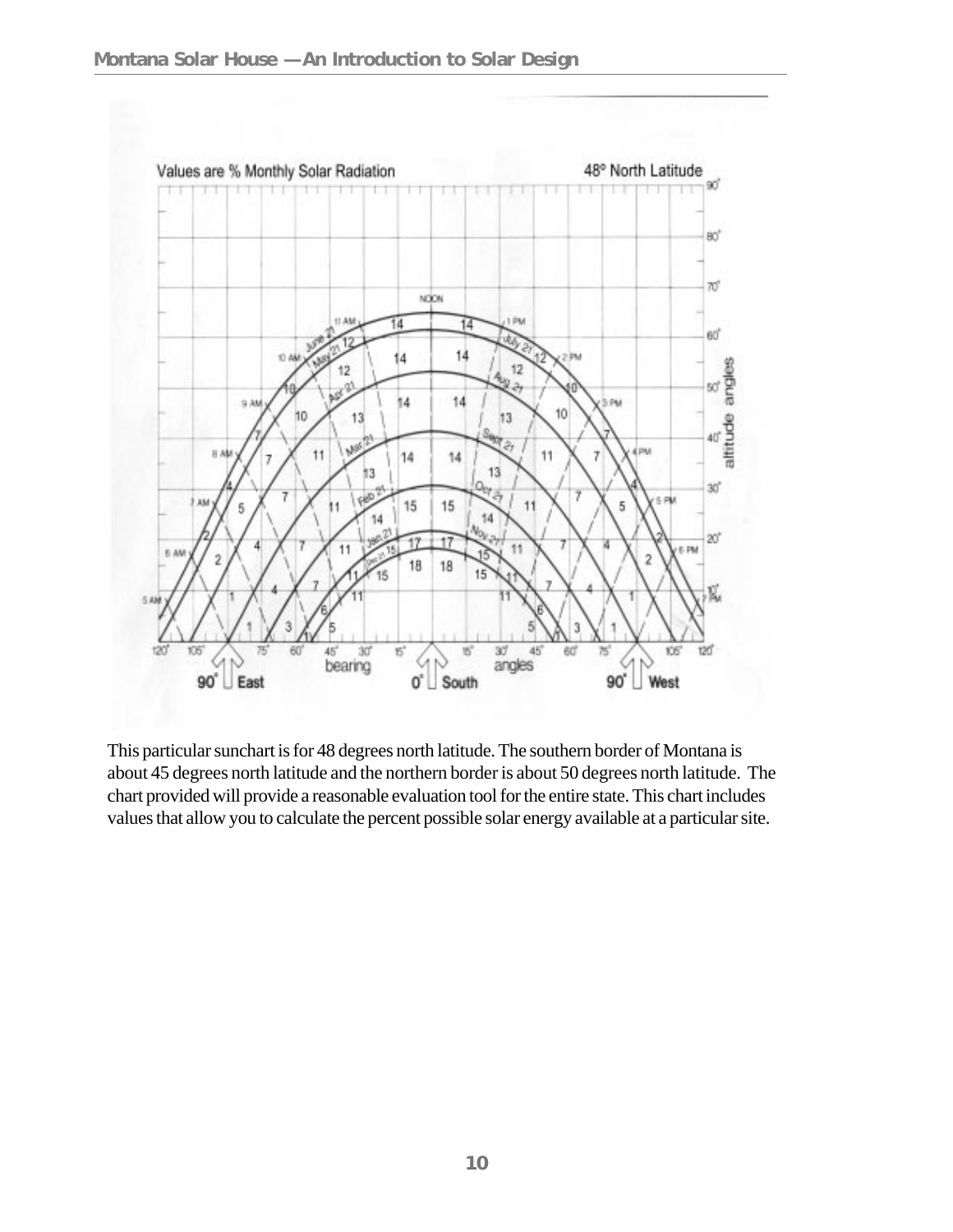

**Fig. 3: Plotting tall permanent objects.**

| <b>Sunchart Table</b>       |               |  |  |
|-----------------------------|---------------|--|--|
| Month                       | ∗<br>Monthy % |  |  |
| January                     |               |  |  |
| February                    |               |  |  |
| March                       |               |  |  |
| April                       |               |  |  |
| May                         |               |  |  |
| June                        |               |  |  |
| July                        |               |  |  |
| August                      |               |  |  |
| September                   |               |  |  |
| October                     |               |  |  |
| November                    |               |  |  |
| December                    |               |  |  |
| * - Enter the sum of the %  |               |  |  |
| sun values for each month   |               |  |  |
| from the sun chart. Include |               |  |  |
| on the values that are not  |               |  |  |
| shaded (below the skyline). |               |  |  |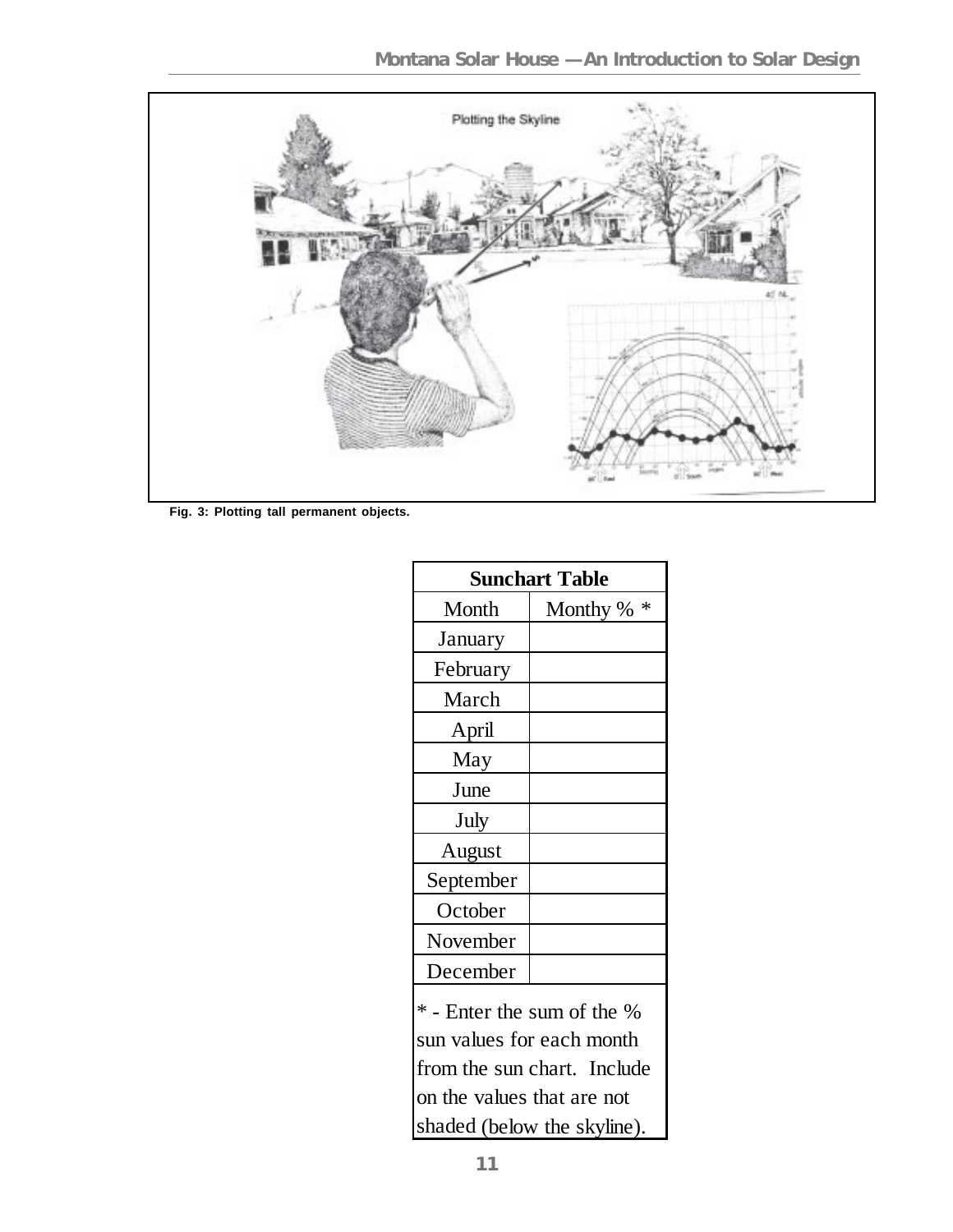Although the availability of sunlight is a critical requirement of both solar electric and solar thermal systems, solar electric systems are much more susceptible to shading. Even the shadow cast by a utility pole or wire can have a significant impact on solar electric system performance and should be avoided. Solar thermal systems are much less susceptible to small areas of shading.

Montana's solar resource is comparable with that of other areas of the country that are aggressively using solar energy. The *Montana Solar Data Manual*, complied by Charles Fowlkes, PhD, PE, and published in 1985, is the most comprehensive collection of insolation data for the state. Tables with solar data from the manual for four Montana cities are included at the end of this publication.



The orientation of the photovoltaic system (the compass direction that your system faces) will affect performance. In Montana, the sun at noon is always in the southern half of the sky and is higher in the summer and lower in the winter. Usually, the best location for a solar collector system is a south-facing roof or wall. Roofs that face east or west may also be acceptable for solar electric systems, although the performance of the system will be reduced.

Flat roofs also work well for solar electric and solar water-heating collectors. The panels can be mounted on frames tilted toward the south at the optimal angle. For the most part, if your collectors are tilted at slopes between 30 degrees and 60 degrees and oriented within 30 degrees of south, your system will receive at least 90 percent of available solar energy.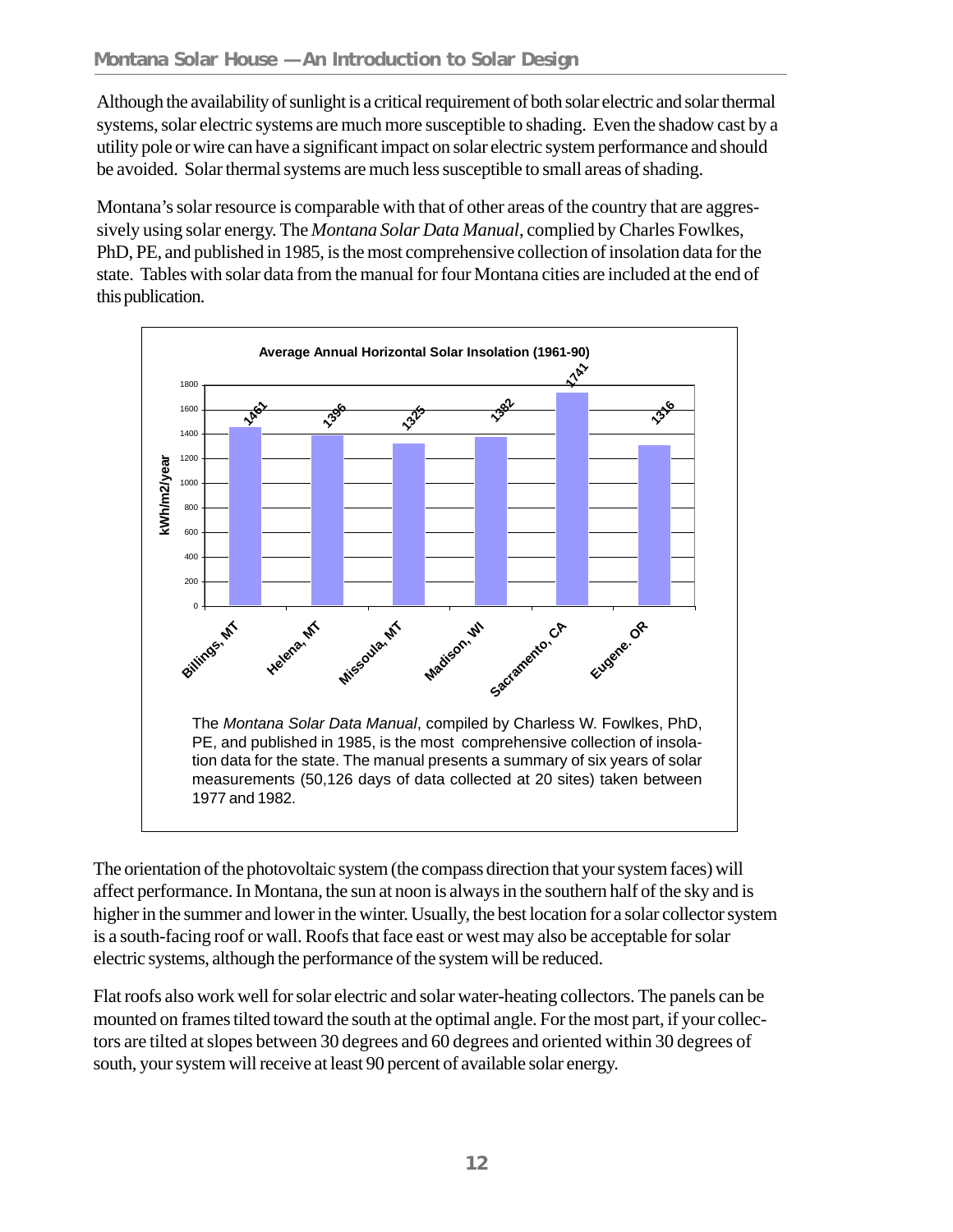

# solar electric systems: generate your own power

In the next few years, the potential for using solar energy to generate electricity—popularly known as photovoltaics or PV—at home will increase dramatically as technological breakthroughs continue on an almost monthly basis. Besides the technological advances, prices continue to drop as production methods improve and commercial applications increase. Already, thousands of homes nationwide use photovoltaic systems to generate electricity.

Solar electric systems can be classified as "stand-alone" and "utility-interactive." This guide emphasizes "utility-interactive" systems that use standard photovoltaic arrays. Solar electric systems connected to the utility grid usually are made up of a photovoltaic array, an inverter, wiring, and switches. The array is made of rigid panels comprising individual photovoltaic silicon cells.

The heart of the PV system is an inverter that converts the direct current (DC) electricity produced by the PV panels into alternating current (AC) electrical power that can be used by conventional homes and appliances or fed back into the utility grid. The typical system includes meters to indicate how the system is performing and a discon-





**PV panels demonstrate solar technology on a typical gridconnected home in Gardner, Massachusetts.**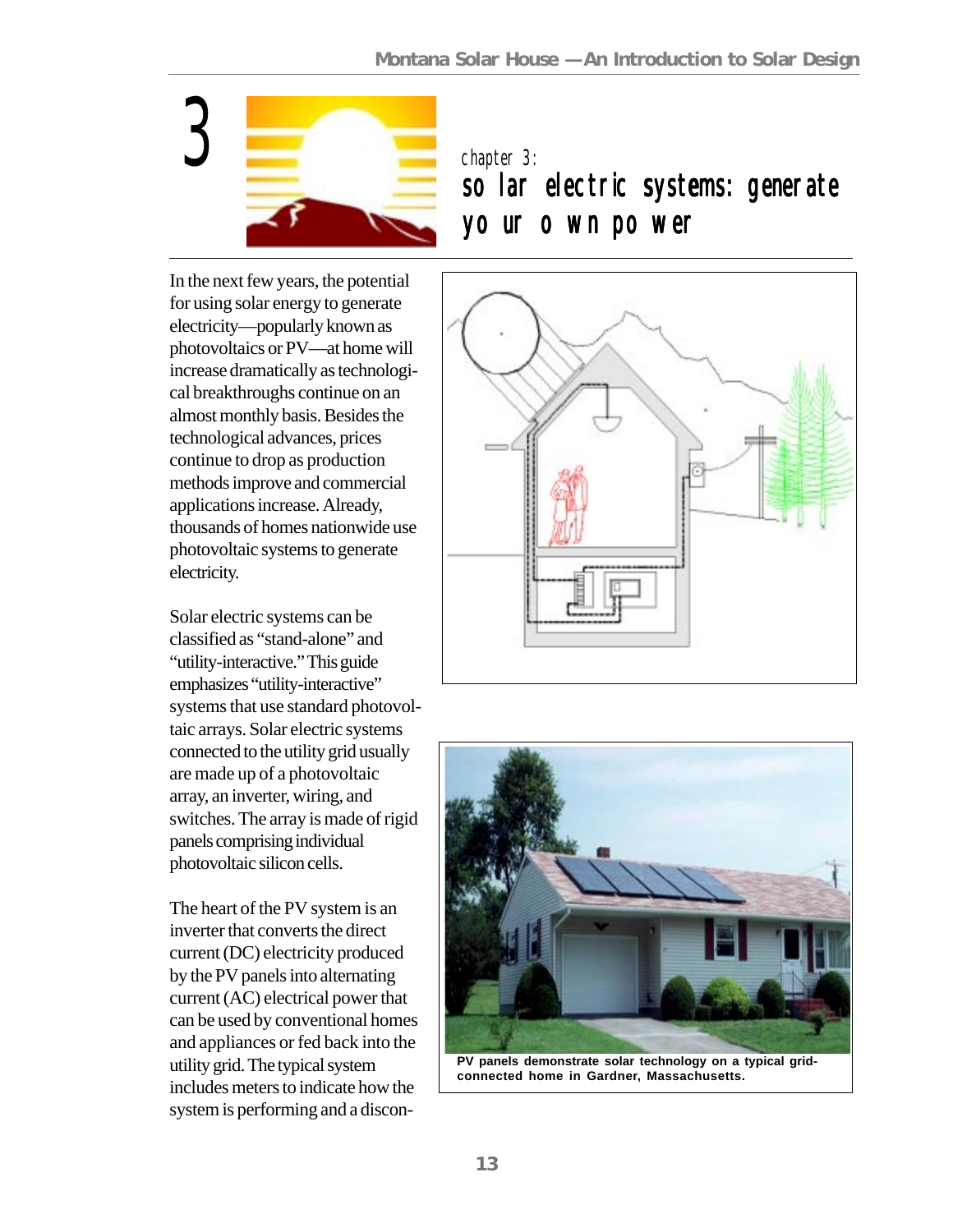

nect switch to deactivate the system at the utility meter to avoid possible harm to utility personnel by back-feeding power into a grid that is assumed to be harmless.

Systems that provide backup for power outages, as well as off-grid systems, also include batteries for storing power. Discussing battery storage options is beyond the scope of this guide.

### **Building-Integrated Solar Electric Products**

Also beyond the scope of this guide are a group of exciting and promising building-integrated solar electric products. These products generate electricity while also acting as roofing, siding, skylights, and windows. Products that have been installed in Montana include solar roof shingles and solar roof slates. Photovoltaic cells also have been laminated to sheet metal roofing and installed on housing. Other products that have been installed on commercial buildings include glazing units with integrated photovoltaic cells. Unfortunately, these building-integrated solar electric products are more than double the cost of standard PV arrays. In the future, these building-integrated products will make the visual impact of adding photovoltaics to a building almost negligible.

Unisolar manufactures a product called Solar Shingles. These are thin-film amorphous silicon cells laminated to a substrate that can be installed like asphalt shingles. Unisolar also has laminated thin-film amorphous silicon cells to metal roofing panels.

Sunslates, manufactured by Atlantis Energy Systems, is an attractive roof product that can be integrated with a slate tile roof. In a few commercial applications, photovoltaic silicon cells are integrated with skylight or window glazing to allow light to penetrate into the space and also produce electricity.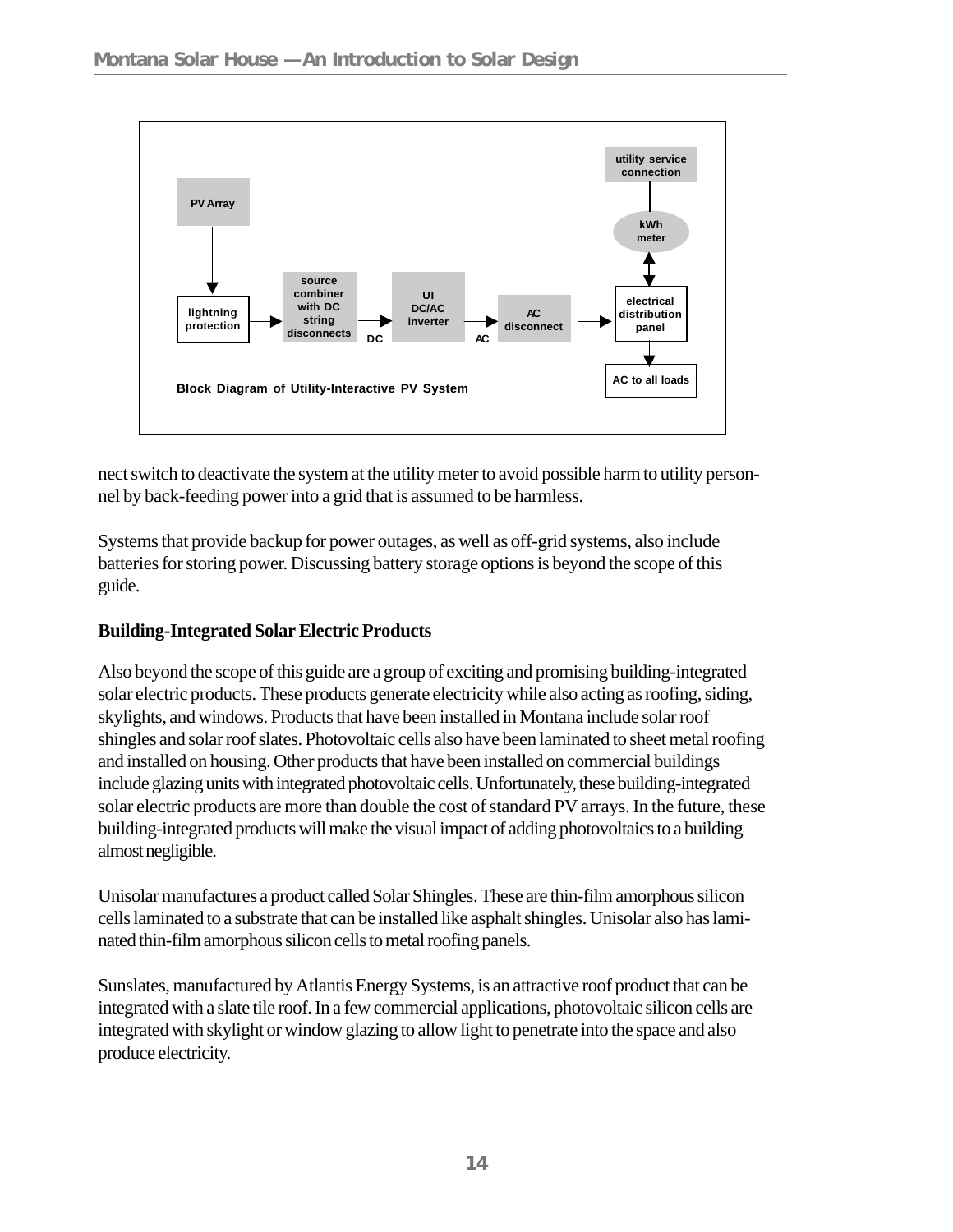

**Solar shingles (above left) do more than protect the building, while the metal roof (above right) generates electricity from the sun.**

# **Utility-Interactive Systems**

Utility-interactive systems are connected to the power line running into your house from the local power company. A utility-interactive system may have PV solar modules on the roof or mounted on a pole or poles. Because photovoltaic systems convert power the PV panels produce into alternating current, it is possible to sell any surplus power you might generate to the Montana Power Company. In essence this "net metering" arrangement allows the homeowner to run the meter backwards when the solar electric system is generating more power than the house can use at the time. Other than the renewable energy system and an appropriate meter, no special equipment is needed.

Even in the absence of net metering, consumers can use the electricity they produce to offset their electricity demand on an instantaneous basis. But if the consumer happens to produce any excess electricity (beyond what is needed to meet the customer's own needs at the moment), the utility purchases that excess electricity at the retail price.

Net metering simplifies this arrangement by allowing the consumer to use any excess electricity to offset electricity used at other times during the 12-month billing period, which can begin on January 1, April 1, July 1, or October 1 of each year, as designated by the customer-generator. Any remaining unused kilowatt-hour credit accumulated during the previous 12 months must be granted to the electricity supplier, without any compensation to the customer-generator.

### **Why is net metering important?**

Net metering is important for three reasons. First, as increasing numbers of primarily residential customers install renewable energy systems in their homes, there must be a simple, standardized protocol for connecting their systems into the electricity grid that ensures safety and power quality.

Second, many residential customers are not at home using electricity during the day when their systems are producing power. Net metering allows them to receive full value for the electricity they produce without installing expensive battery storage systems.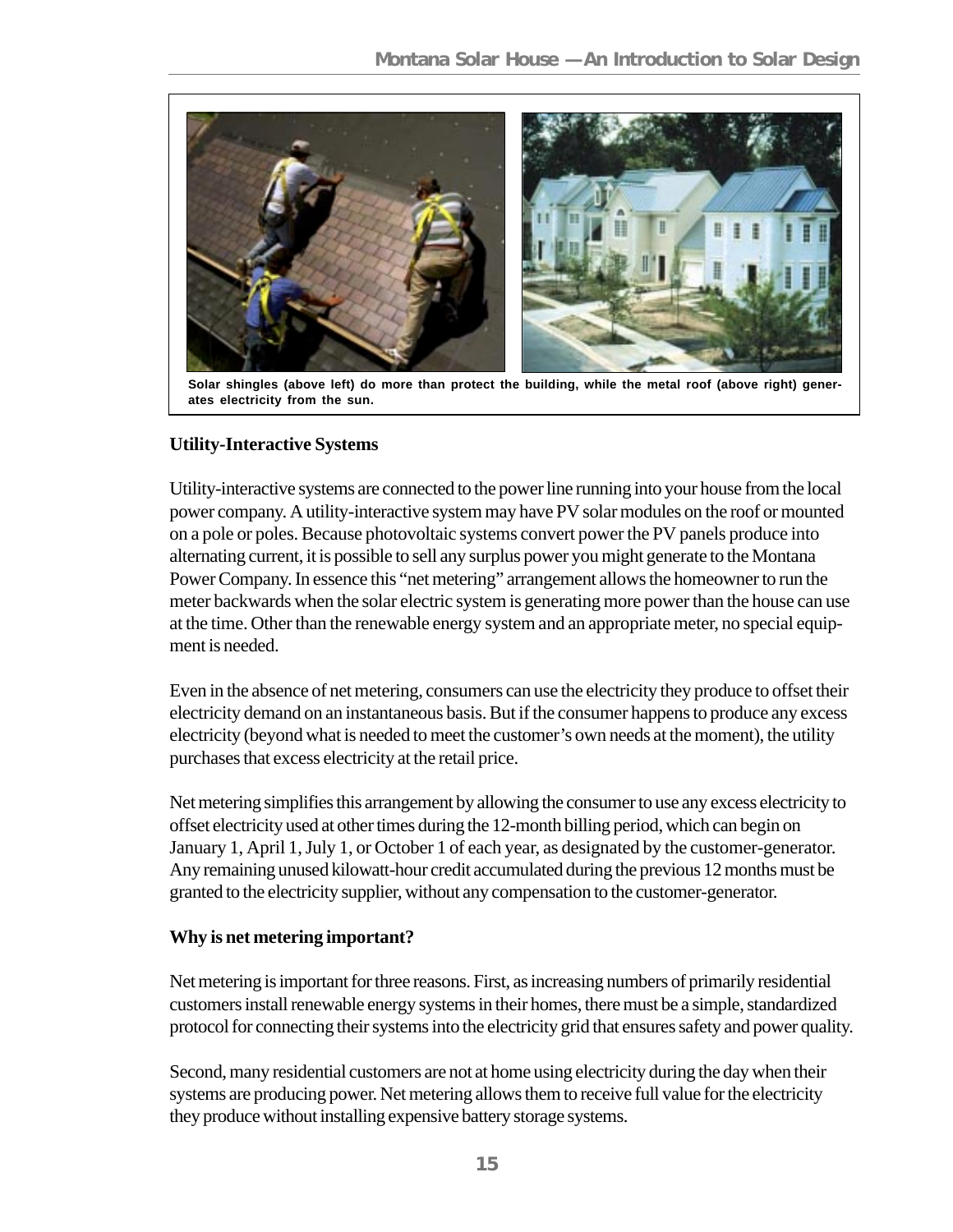Third, net metering provides a simple, inexpensive, and easily administered mechanism for encouraging the use of renewable energy systems, which provide important local, national, and global benefits.

Net metering provides a variety of benefits for both utilities and consumers. Utilities benefit by avoiding the administrative and accounting costs of metering and purchasing the small amounts of excess electricity produced by these small-scale renewable generating facilities. Consumers benefit by getting greater value for some of the electricity they generate, by being able to interconnect with the utility using their existing utility meter, and by being able to interconnect using widely accepted technical standards.

The only cost associated with net metering is indirect: the customer is buying less electricity from the utility, which means the utility is collecting less revenue from the customer. That's because any excess electricity that would have been sold to the utility at the wholesale or 'avoided cost' price is instead being used to offset electricity the customer would have purchased at the retail price. The revenue loss is roughly comparable to having the customer reduce electricity use by investing in energy efficiency measures, such as compact fluorescent lights and efficient appliances.

The bill savings for the customer (and corresponding revenue loss to the utility) will depend on a variety of factors, particularly the difference between the 'avoided cost' and retail prices. In general, however, the difference will be between \$5 - \$15 a month for a residential-scale PV system  $(2 \text{ kW})$ , and between \$25 - \$70 a month for a farm-scale wind turbine (10 kW). Revenue losses associated with net metering are at least partially offset by the administrative and accounting savings, which are not included in the above figures.

### *Meters*

The standard kilowatt-hour meter used by the majority of residential and small commercial customers accurately registers the flow of electricity in either direction. This means the "netting" process associated with net metering happens automatically—the meter spins forward (in the normal direction) when the consumer needs more electricity than is being produced, and spins backward when the consumer is producing more electricity than is needed in the building.

# *Safety*

During the last decade there has been tremendous technological progress in the design of the equipment that integrates small-scale generators with the utility grid. Called "inverters" because they were originally designed only to 'invert' the DC electricity produced by solar arrays and wind turbines to the AC electricity used in our homes and businesses, these devices have evolved into extremely sophisticated power-management systems.

Inverters now include all the necessary protective relays and circuit breakers needed to synchronize safely and reliably with the utility grid, and to prevent "islanding" by automatically shutting down when the utility grid suffers an outage. Moreover, this protective equipment operates automatically, without any human intervention needed.

Most new inverters comply with all nationally-recognized codes and standards, including the National Electrical Code (NEC), Underwriters Laboratories (UL), and the Institute of Electrical and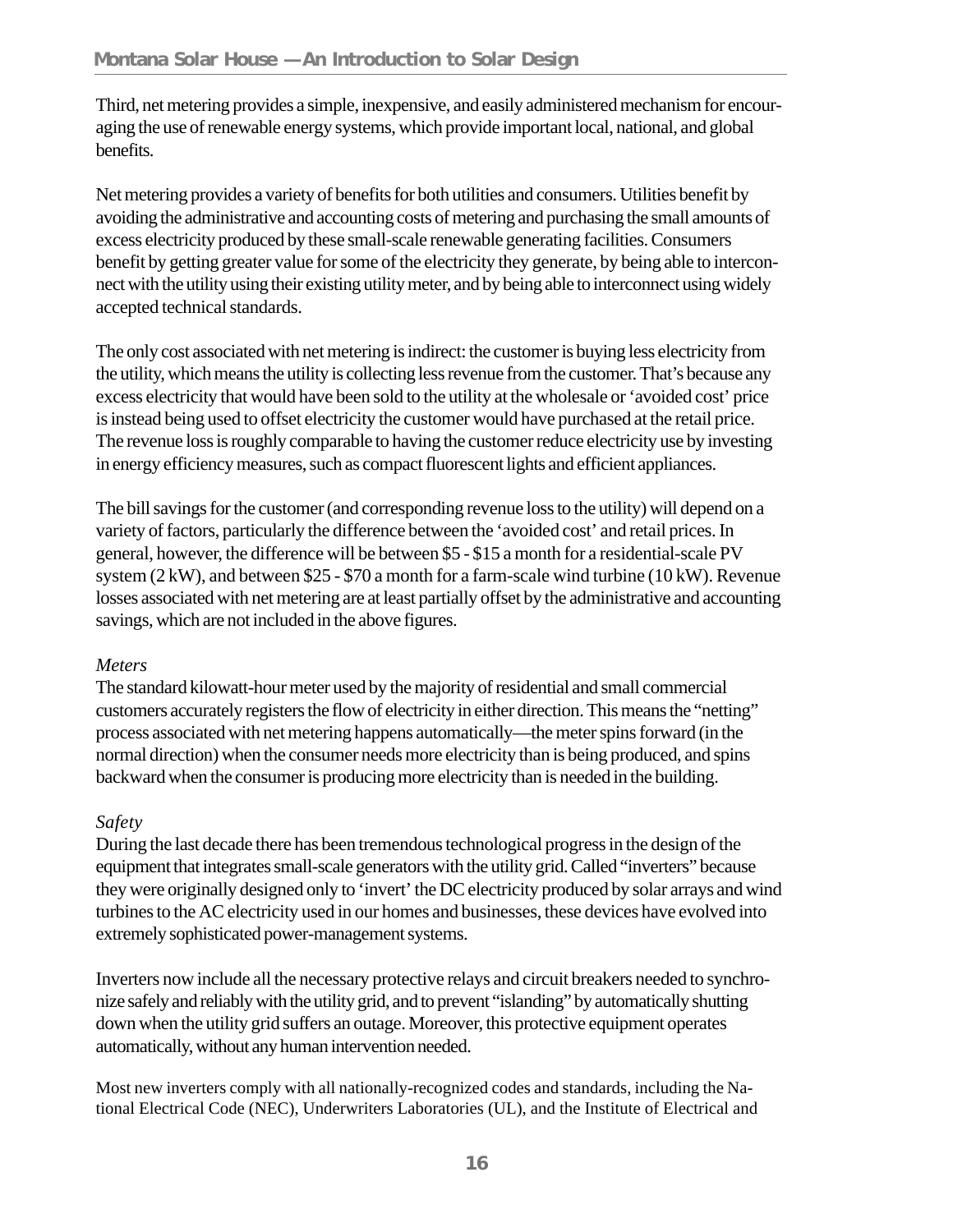Electronic Engineers (IEEE). These systems are now operating safely and reliably in every state in the nation.

By adopting net metering early, a utility establishes itself in a leadership role in providing customers the option of generating some of its own electricity. The 1997 Montana net metering legislation effectively applies only to the Montana Power Company and Montana Dakota Utilities. Electric cooperatives are not required to provide net metering. The electric cooperatives are free to adopt net metering requirements different than the state law.

# **The Montana Law**

A "net metering system" is a facility for the production of electric energy that: (a) uses as its fuel solar, wind, or hydropower; (b) has a generating capacity of not more than 50 kilowatts; (c) is located on the customer-generator's premises; (d) operates in parallel with the distribution services provider's distribution facilities; and (e) is intended primarily to offset part or all of the customer-generator's requirements for electricity.

The legislation also requires that a distribution services provider allow net metering systems to be interconnected using a standard kilowatt-hour meter capable of registering the flow of electricity in two directions. The distribution services provider shall charge the customer-generator a minimum monthly fee that is the same as other customers of the electric utility in the same rate class.

# **Net Metering Calculation**

In calculating the net energy measurement the distribution services provider measures the net electricity produced or consumed during the billing period, in accordance with normal metering practices. If the electricity supplied by the electricity supplier exceeds the electricity generated by the customer-generator and fed back to the electricity supplier during the billing period, the customer-generator must be billed for the net electricity supplied by the electricity supplier, in accordance with normal metering practices.

If electricity generated by the customer-generator exceeds the electricity supplied by the utility, the customer-generator must be billed for the appropriate customer charges for that billing period and be credited for the excess kilowatt-hours generated during the billing period, with this kilowatthour credit appearing on the bill for the following billing period. At the beginning of each calendar year, any remaining unused kilowatt-hour credit accumulated during the previous year is granted to the electricity supplier, without any compensation to the customer-generator.

# **Net Metering System — Reliability and Safety**

A net metering system used by a customer-generator must include, at the customer-generator's own expense, all equipment necessary to meet applicable safety, power quality, and interconnection requirements established by the National Electrical Code, National Electrical Safety Code, Institute of Electrical and Electronic Engineers, and Underwriters Laboratories.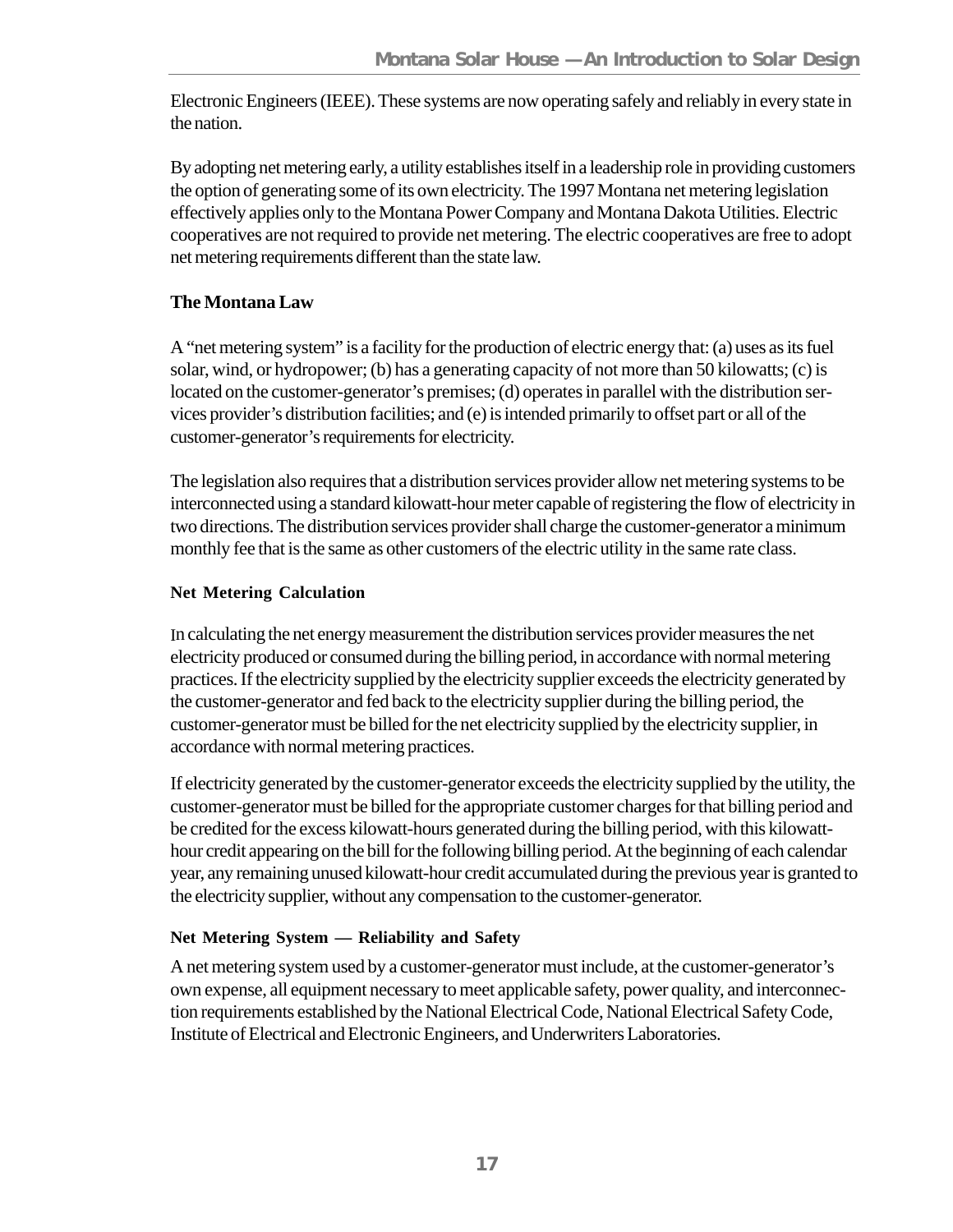# **More about the Technology**

A photovoltaic system produces power intermittently because it works only when the sun is shining. This is not a problem for PV systems connected to the utility grid because the additional electricity you need is automatically delivered to you by your utility. And, systems with batteries can provide energy even when the sun is not shining.

PV-generated electricity is more expensive than conventional utility-supplied electricity. Improved manufacturing has reduced the cost to less than 1 percent of what it was in the 1970s, but the cost (amortized over the life of the system) of electricity produced from the sun in Montana is still about 20 cents per kilowatt-hour. This is more than three times the retail price that Montana Power Company customers now pay for electricity. Solar tax credits help make PV more affordable, but it can't match today's price for electricity from your utility.

Finally, unlike electricity purchased month by month from a utility, PV power comes with a high initial investment and no monthly charge thereafter. This means that buying a PV system is like paying years of electric bills up front. You'll probably appreciate the reduction in your monthly electric bills, but the initial expense can be an eye opener. By financing your PV system, you can spread the cost over many years.

# **How big should my PV system be?**

As a starting point, you might consider how much of your present electricity needs you would like to meet with your PV system. For example, suppose that you would like to meet 50 percent of your electricity needs with your PV system. You could work with your PV installer to examine past electric bills and determine the size of the PV system needed to achieve that goal.

Ask your PV installer how much your new PV system will produce on an annual basis (also measured in kilowatt-hours) and compare that number to your annual electricity demand to get an idea of how much you will save.

As you size your system, you should consider the economies of scale that can lower the cost per kilowatt-hour as you increase the size and cost of the system. Labor costs for a small system may be nearly as much as those for a large system. Therefore, it's worth remembering that your PV installer is likely to offer you a better price to install a 2-kilowatt system all at once, than to install a 1-kilowatt this year and another similar system next year because multiple orders and multiple site visits are more expensive.

Inverter manufacturers recently have developed smaller inverters that allow a modular approach to building a complete solar system. For example, Applied Power Corporation offers the SunSine module—a 300-watt photovoltaic panel with an inverter attached the back of the panel. Each of the units produces 300 watts of AC power. Although slightly more costly per watt than a standard PV system, the approach allows a homeowner to gradually add to the system.

When the utility grid is shut down, the inverter on a residential PV system also will automatically shut down. One optional feature you might consider if you have an office in your home is a battery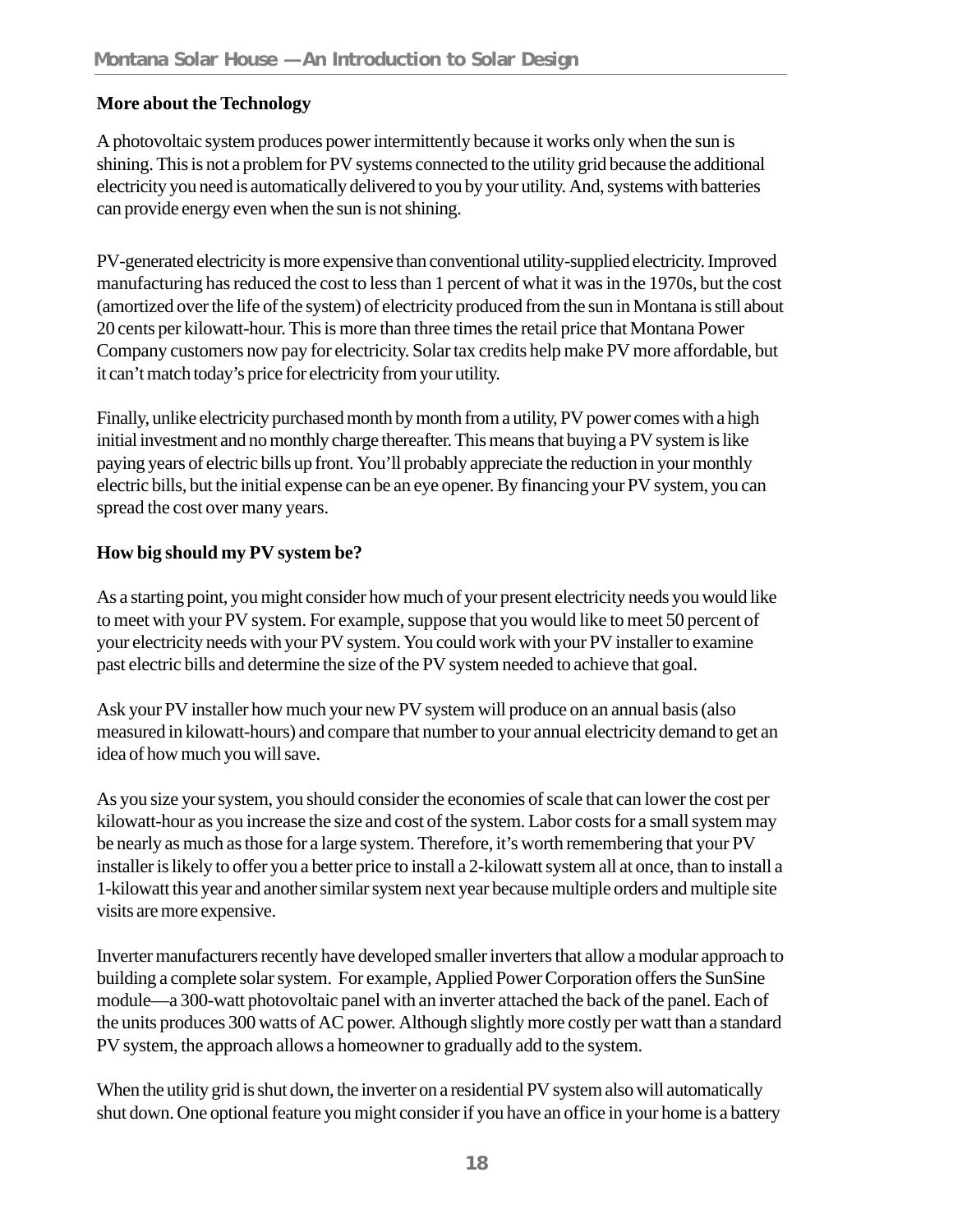system to provide back-up power in case of a utility power outage. Batteries add value to your system, but at a higher price.

## **How much electricity will your PV system generate?**

Net metering allows you to be paid the retail electric rate for power generated by your system. This is a bargain since the utility pays about one-third the retail rate for wholesale power. A rough rule of thumb is that a one-kilowatt system will produce about 1,500 kilowatt-hours each year. Keep in mind that actual energy production will depend on a range of factors that include your geographic location, the angle and orientation of your system, the quality of the components of your system, and the quality of the installation.

Consider asking for a written estimate of the average annual energy production from the PV system installer. However, you should realize that even if an estimate is accurate for an average year, actual electricity production will fluctuate from year to year due to natural variations in weather and climate.

### **How much does a PV system cost?**

There is no single answer. The price of your system will depend on a number of factors, including whether the home is under construction or whether the PV is integrated into the roof or mounted on top of an existing roof. Price also varies depending on the manufacturer, retailer, and installer. An installer who is busy may charge more for the system than one who is not.

The size of your system may be the most significant factor in any equation measuring costs against benefits. A 2-kilowatt system that will offset the needs of a very energy-efficient home may cost \$20,000 to \$24,000 installed, or \$10 to \$12 per watt. At the high end, a 5-kilowatt system that will offset the energy needs of many conventional homes may cost \$40,000 to \$50,000 installed, or \$8 to \$10 per watt. These prices, of course, are just rough estimates. Your costs will depend on the way your system is configured, your equipment options, and other factors. Your local PV installers can provide you with estimates or bids.

### **Solar Electric Installations**

The quantity of solar energy collected depends on the angle at which the direct sunlight strikes the collector surface. The altitude and the azimuth must be considered. The *Montana Solar Data Manual* solar tables provide information for various tilt angles of south-facing surfaces and approximate correction factors for azimuth angles of 45 degrees and 90 degrees. Tables for several Montana cities are included at the end of this guide.

The area necessary for a PV system is based on the efficiency of the photovoltaic modules you purchase. Commonly, residential systems require 80 to 100 square feet of area per kilowatt of capacity. If your location limits the physical size of your system, you may want to install a system that uses more efficient PV modules.

Some roofing materials are simpler and cheaper to work with. Some PV system installers will not mount a solar array over wood shingles or shakes. Typically, composition shingles are easiest to work with, and slate is the most difficult. Ask your PV installer how the PV system affects your roof warranty.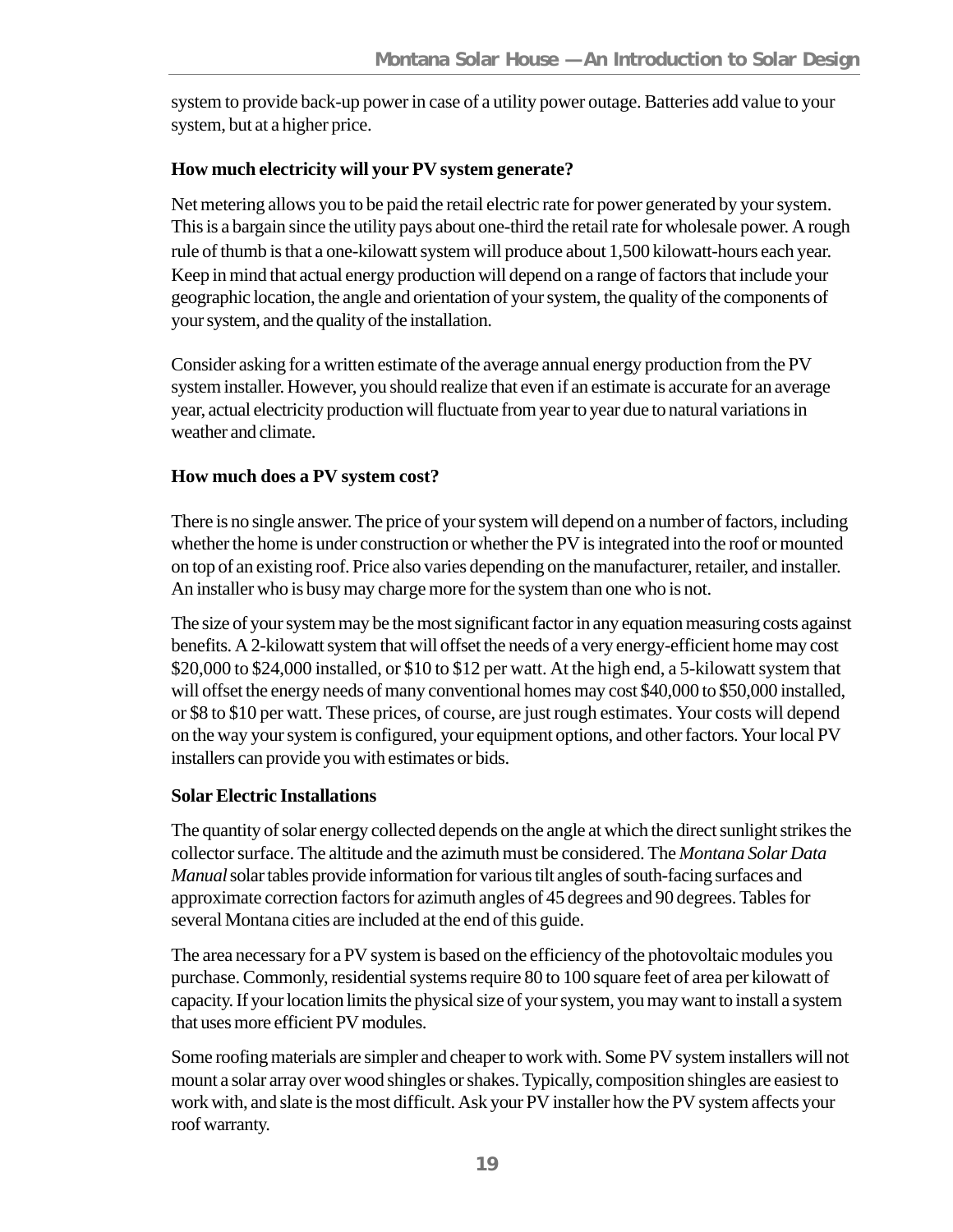For a direct-mounted PV system, the preferred roof slope is 45 degrees (a 12/12 pitch), but roof slopes between 23 degrees (5/12 pitch) and 60 degrees (21/12 pitch) are acceptable. Although most roofs can support the added weight of a PV system, you should assure that the roof structure can support the added dead load of the PV array and mounting rack and the temporary live load imposed by the installation crew. The PV array and mounting rack will add about three pounds per square foot of dead load to the roof.

# **Stand-Alone Systems**

A stand-alone system operates independently of the utility power grid. Stand-alone systems usually include "battery storage systems" to store electrical power generated by the photovoltaic system. Stored electrical power is then available when the sun is not shining. The possibilities for stand-alone PV systems are extensive. Stand-alone systems currently are used for everything from water pumps and navigational signals to electrification of remote homes and area lighting. PV systems require no fuel other than the sun and have low maintenance costs. For developing countries, photovoltaics are an ideal source of power.

# **Solar-Ready Design Features for Solar Electric Systems**

*Every new house should be designed to readily accept the installation of a solar electric system. Following are the key design features for adding a solar electric system in the future.*

- 1. Provide 200 to 500 square feet of appropriate solar electric collector area. In general, 100 square feet of photovoltaic area will provide one kilowatt of capacity using single-cell and polycrystalline modules. Refer to Chapter 2 for information about desired orientation, tilt, and solar access.
- 2. Pre-wire or provide an electric wire chase to connect the future solar array to the inverter.
- 3. Pre-wire or provide an electric wire chase to connect the inverter output to an electric circuit panel.
- 4. Provide a circuit in the breaker box for the solar electric feed.
- 5. Provide a vertical wall area to mount a four-feet by four-feet inverter panel in the mechanical area of house.
- 6. Minimize the distance (wire run) from the array to the inverter.
- 7. Install an electric disconnect switch for future solar electric system.

# **Solar Electric Array Design Guidelines**

We all have seen thermal solar collectors sticking up above the roof of a house mounted at an angle that appears unrelated to the building. Unfortunately, this type of unsightly installation is how many people view solar. Following are a number of design guidelines to assure that solar electric arrays do not detract from the visual appearance of the house.

# *1. Roof Mount Applications*

In new construction, mount PV arrays on roof to avoid using yard space for pole mounts.

# *2. Align with Architectural Features*

Align PV arrays with major architectural elements such as roof lines, roof penetrations, windows, skylights, and doors. Treat solar arrays in the same way a good designer treats the placement of skylights. If the array is designed properly, it will be an integral part of the whole building design.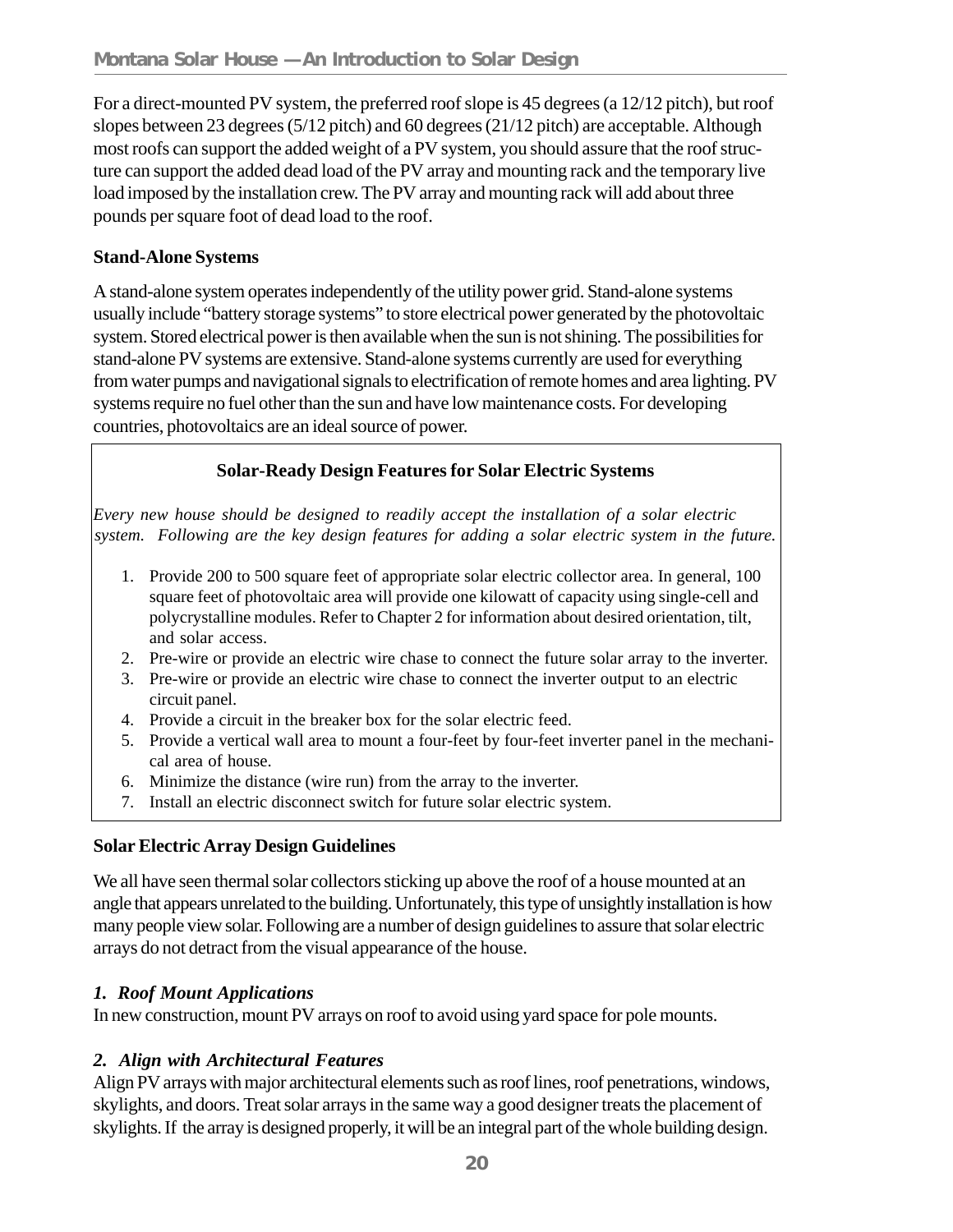# *3. Low-Contrast Roof Color*

Coordinate the color of roofing to minimize contrast with photovoltaic arrays. Select roofing material color and texture that are visually less contrasting with the PV array. In most cases this means selecting a roofing material that is dark in color with less texture.

# *4. Flush on Roof*

Install arrays flush with the roof surface. Again, think about emulating skylights. A loss of a few percentage points in efficiency is a small price to pay for a more aesthetically pleasing installation.

# *5. Unbroken Surface*

Install array panels as a continuous surface without gaps that detract from the monolithic appearance of the array.

### *6. Plan for Expansion*

Plan now for system expansion. Imagine now how large the system might become. By planning now for a larger system, awkward and unsightly installations can be avoided.

# *7. Use Outbuildings*

Consider constructing outbuildings porches, carports, or covered patios for mounting solar arrays. This approach may avoid mounting arrays on the main roof of the building and may be visually more attractive.



This home in Idaho Springs, Colorado, obtains most of its energy needs from the sun. Space heating comes from solar design with a Trombé wall for energy storage. Hot water comes from an active (pumped) system using collectors. Electricity is generated from a 1,200-watt PV system. In addition, the house takes advantage of a number of energy efficiency construction techniques and energy-efficient appliances.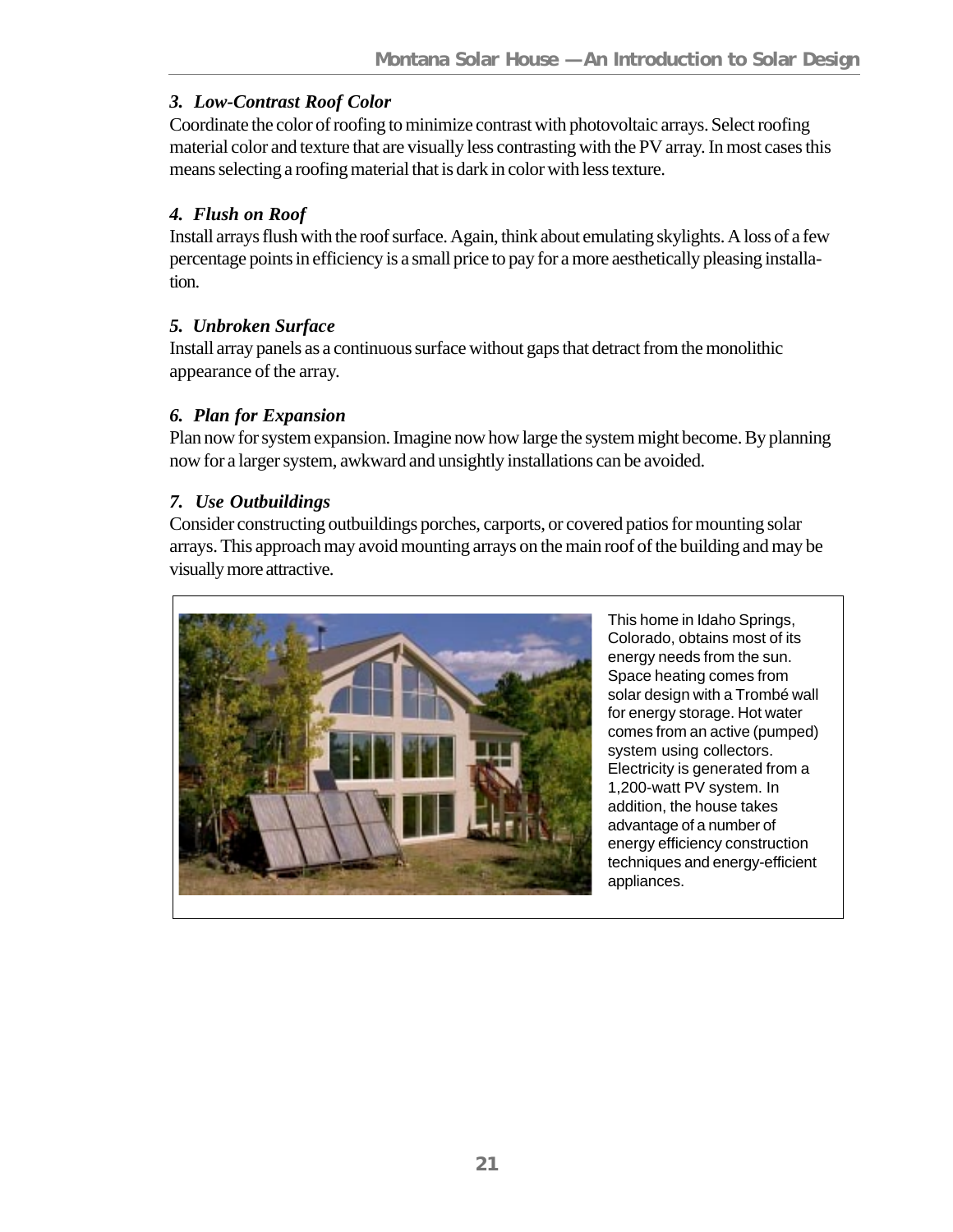This home in Hopewell, New Jersey, integrates passive solar design, PV power, solar hot water, and highly energy-efficient construction. Notice how the left side of the array is aligned with the edge of the clerestory dormer. The color and texture of the asphalt shingles minimize contrast





This home is designed to use active and passive solar energy. Unfortunately, the roof color does not complement the solar panels. Little effort was made to align the array with the architectural elements of the building.

This home features passive solar design (generally enough stored heat in the winter to keep the house warm overnight). Three 24 square-foot skylights provide daylight to most of the living area; windows are double glazed and use a heat reflective coating; eight solar panels on the 60 degree south facing roof heat an 80 gallon domestic hot water tank and 400 gallons of water for home heating.

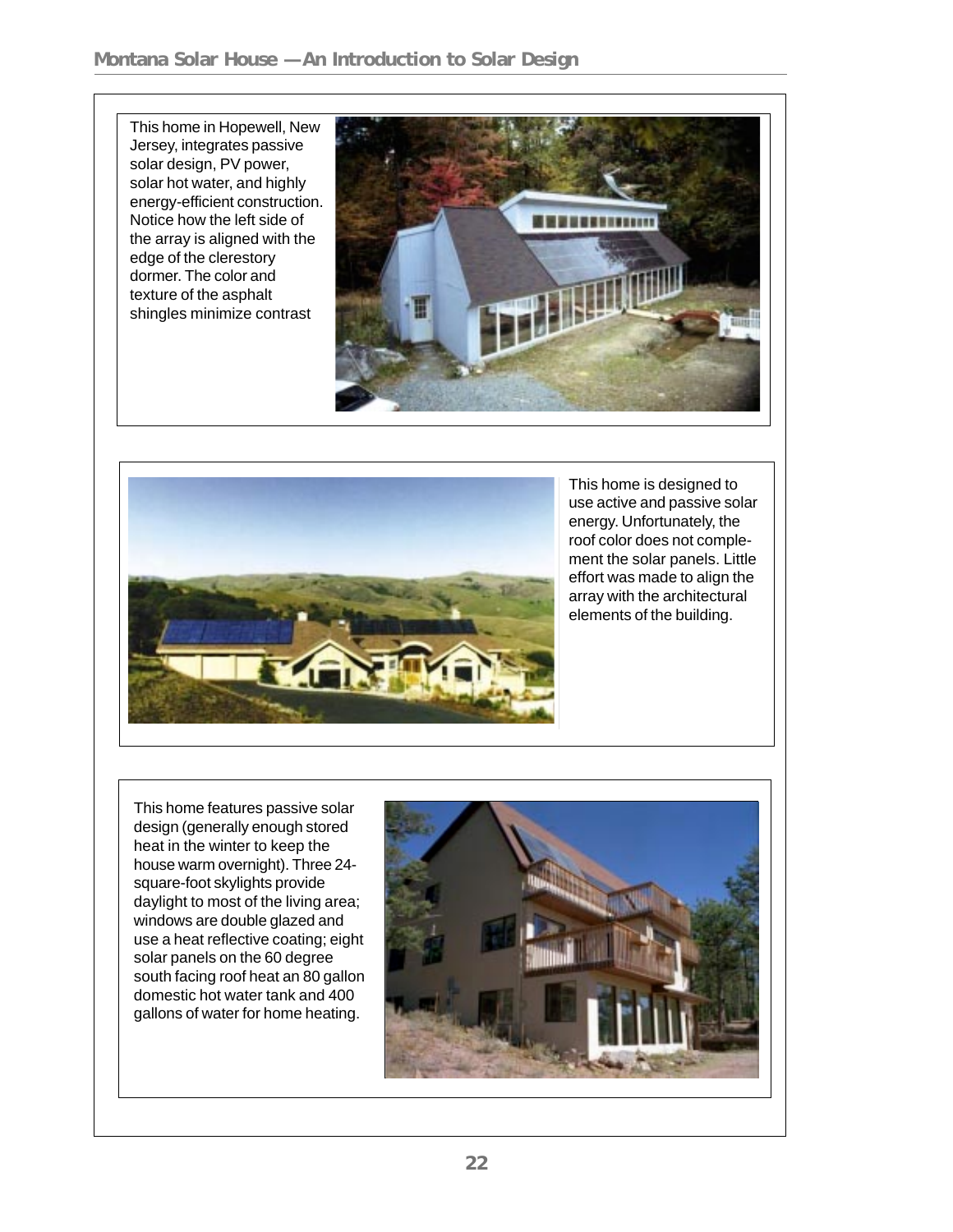

In this chapter we discuss solar water-heating systems. The average person uses between 15 and 20 gallons of hot water a day. At 6 cents per kilowatt hour for electricity, an average family of four spends between \$300 and \$400 a year to heat water. That figure probably will continue to rise as the cost for energy rises. You can cut your hot water costs by half with a properly sized solar water heater.

After the 1973 Arab oil embargo, the solar water-heating industry grew rapidly. Many observers believe it grew too quickly due to dependence on generous tax credits. Some technologies installed were complex and not adequately tested. When oil prices dropped and political support faded, the industry shrank from hundreds of solar water heater manufacturers to only a few dozen today. Sales of solar domestic water-heating systems have been limited in northern climates. Enthusiasm for solar water-heating systems is not strong, if informal discussions with Montana solar dealers is any indication. Yet solar water-heating systems that are almost 20 years old are still operating in Montana. And there are hundreds of operating systems from Oregon to Wisconsin to Maine.

### **Solar-Ready Design Features for Water Heating**

*Every new house should be designed to readily accept the installation of a solar water system. Following are the key design features for adding solar electric systems in the future.*

- 1. Provide a solar collector area approximately 20 feet by 20 feet in size, preferably on the roof or adjacent porch.
- 2. Provide pipe chase from collector area to hot water storage area.
- 3. Provide extra space for future solar water storage tank, approximately 4 feet by 4 feet, immediately adjacent to the existing water heater.
- 4. Minimize the distance between collector area and the future hot-water storage tank.
- 5. Access to area immediately below collector mount on roof.

The great challenge for solar water heating in a northern climate is freeze protection. The types of systems discussed below each take a different approach to solving this challenge.

A four-season domestic solar water-heating system will likely cost \$4,000 to \$6,000 installed, depending on the system purchased and the nature of the installation. Energy savings will depend on the energy source displaced and the water-usage patterns of the occupants. Although systems have been installed nationally for less than \$2,000, these were not installed in a hard-freeze climate such as Montana.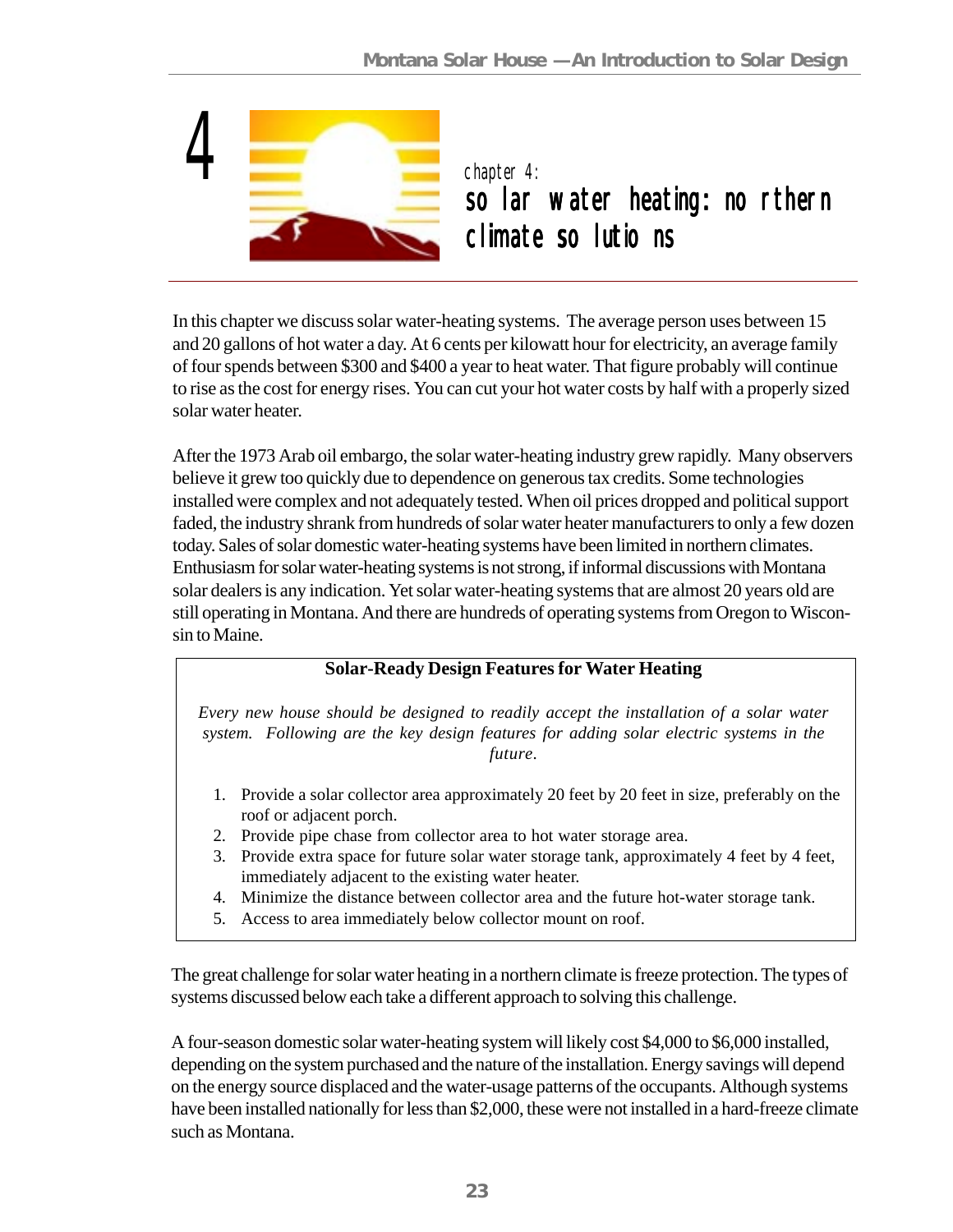To provide solar collector mounting that does not detract from the appearance of the house, follow the general design recommendations for mounting solar electric panels in Chapter 3. The solar collector area should be as close as possible to the solar storage tank and conventional water heater.

There are four basic types of solar waterheating systems available. These systems share three similarities: flat-plate collectors to gather solar heat; one or two tanks to store hot water; and associated plumbing with or without pumps to circulate the heat-transfer fluid from the tank to the collectors and back again.

#### **Draindown Systems**

The crucial difference in these systems lies in their freeze-protection methods. In a "draindown system," potable water from the home hot water tank is pumped directly



**Fig. 4: Draindown solar water system.**

through the solar collectors, where it is heated by the sun and returned to the tank *(Figure 4)*. Freeze protection is provided by valves that automatically open and drain the system when sensors detect freezing temperatures. The water usually is dumped down a sewer drain. The

North Carolina Solar Center Illustration



valves close when the danger of freezing has passed and fresh water is reintroduced into the system. Solar collectors and piping in a draindown system must be pitched so water will drain automatically, even during a power failure.

Draindown systems are classified as "open loop" because they are tied directly into the domestic water supply. You should test the hardness of your water before installing an open-loop system. Mineral deposits or acidity can ruin the collectors or other system components.

#### **Drainback Systems**

The second general type is a "drainback" system, so called because fluid in the collector loop drains back into a solar storage tank whenever the

**Fig. 5: Drainback solar water system.**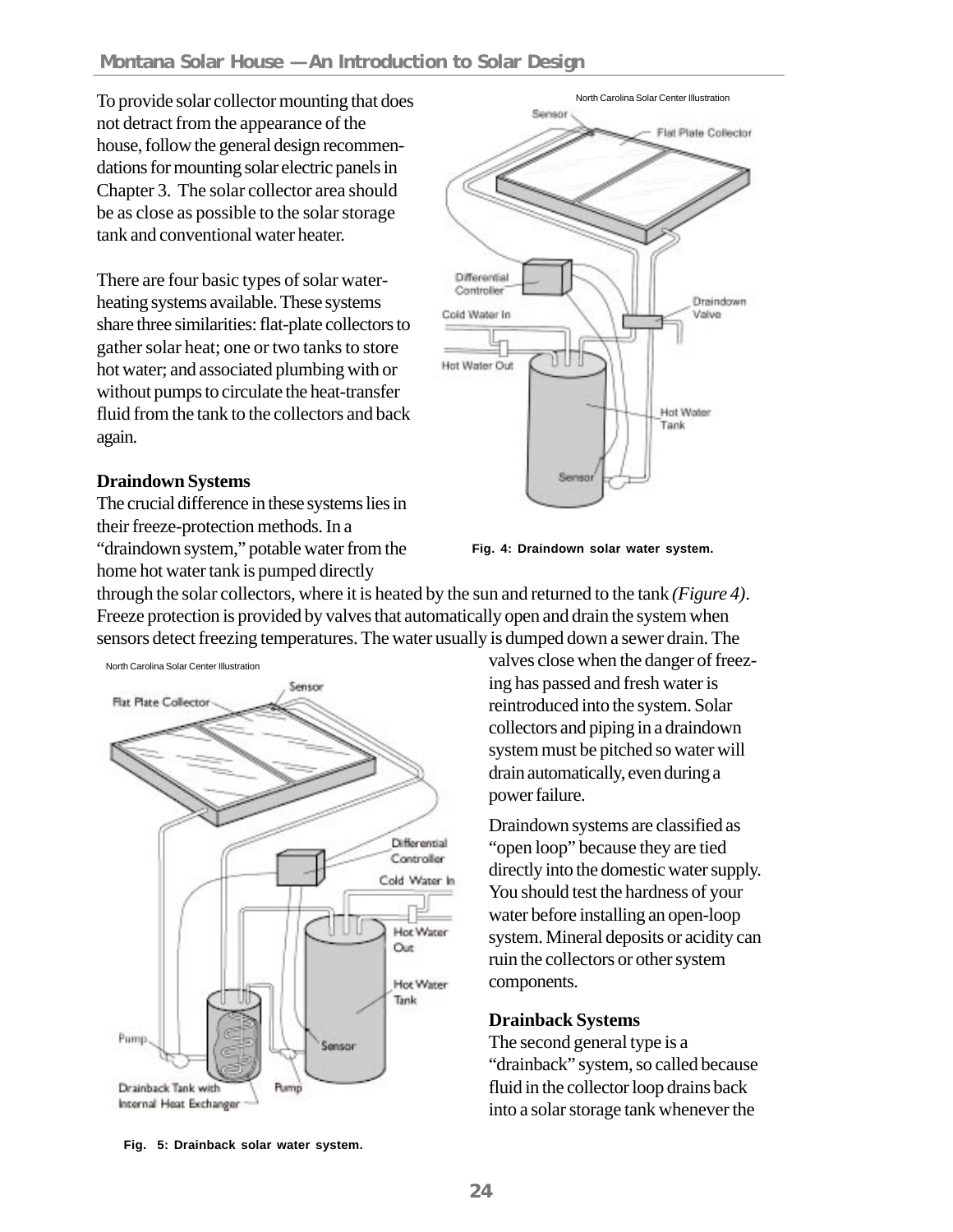

**Fig. 6: Pressurized glycol solar water system.**

Drainback systems are classified as "closed loop" because the heat transfer fluid is contained in a separate plumbing line rather than being tied into the domestic water supply.

### **Antifreeze Closed-Loop Systems**

A closed-loop system using an antifreeze solution represents the third basic type of solar water heater. The use of antifreeze allows the system to operate continuously throughout the winter months *(Figure 6)*. Because they are toxic, antifreeze solutions must be separated from household water by a doublewalled heat exchanger. Several antifreeze solutions are used as transfer fluids in solar water-heating systems; two of the most popular are a propylene glycol/water mixture and silicone oils. Propylene glycol is far less expensive than silicone oil and is more widely used. However, the propylene glycol mixture can become acidic when constantly exposed to high temperatures and should be checked and replaced every few years to avoid corrosion. Silicone oils are noncorrosive, but they have a very low surface tension. This means they can seep through the smallest cracks. **Fig. 7: Thermosiphoning solar water system.**

North Carolina Solar Center Illustration pump shuts off. A drainback system does not circulate household water up to the collectors. Instead, it uses a separate plumbing line filled with distilled water or some other fluid to gather the sun's heat. The heat is transferred to the household water supply by means of a heat exchanger—a coil of copper pipe that runs into and out of the water tank. A drainback system (*Figure 5*) operates strictly on gravity—whenever the temperature is near freezing, the pump shuts off and the transfer fluid drains back into the solar storage tank. A drainback system lacks some of the controls of a draindown system and does not have to be pressurized.

> However, a drainback system must have pitched collectors and piping to allow the transfer fluid to drain back into the tank.

> > North Carolina Solar Center Illustration

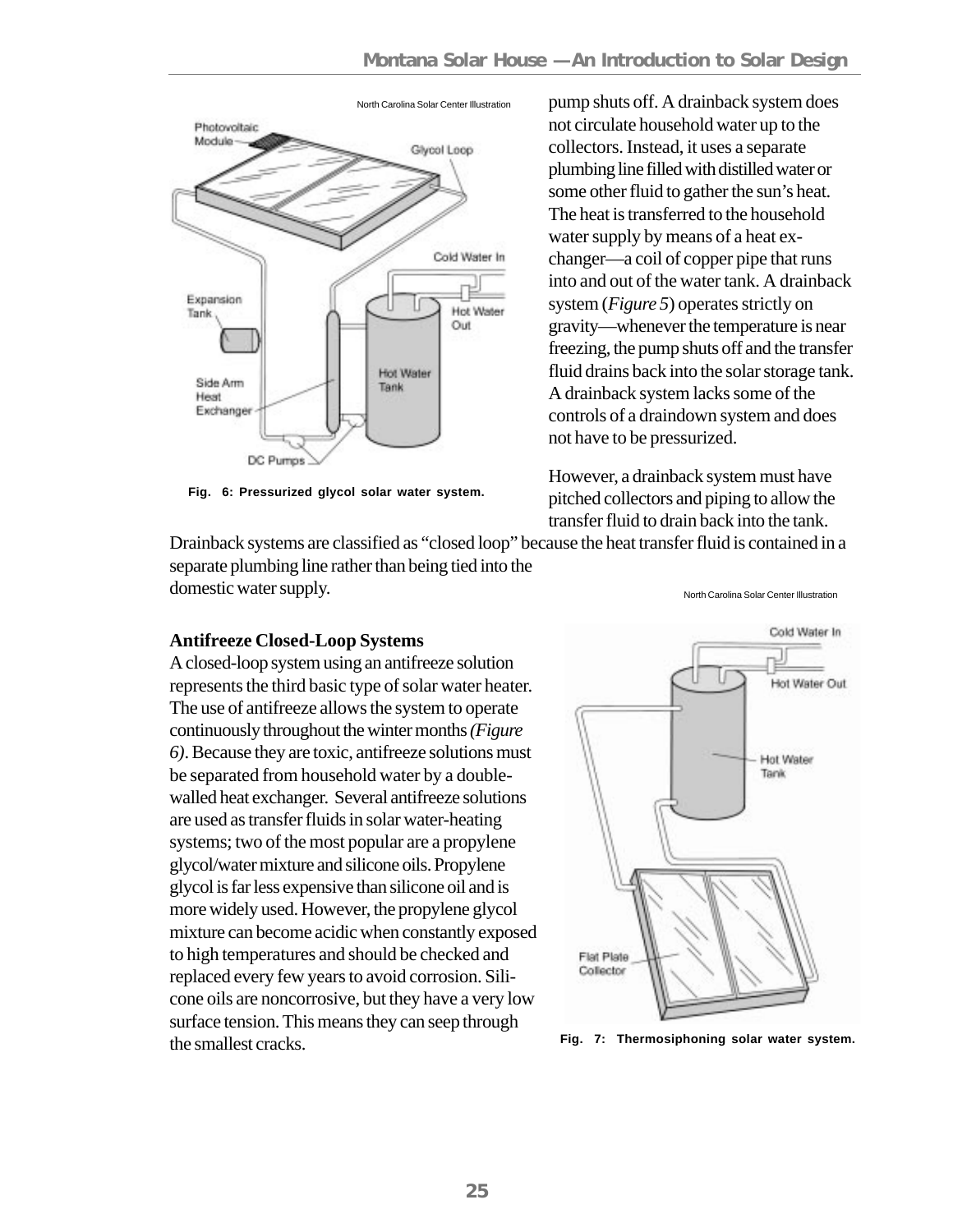#### **Passive Systems**

North Carolina Solar Center Illustration

The fourth type of system is the "passive" solar water heating design—"thermosiphoning" and "batch." These are available commercially and are popular among do-it-yourselfers. Both are classified as passive solar water-heating systems because they do not require pumps to operate.

A basic law of thermodynamics says that when a fluid—such as water—is heated, it becomes less dense and is then easily displaced by the relatively denser cold fluid. This is called thermosiphoning or convection. In a thermosiphoning solar water



**Fig. 8: Breadbox batch solar water heater.**

heater *(Figure 7)*, the storage tank is located at least two feet above the collectors so the cooler liquid from the bottom of the tank will naturally drop down into the collector and be heated. Warmer transfer fluid heated in the collectors will rise up to the tank. The cycle continues as long as the sun is shining.

Thermosiphoning solar water heaters are popular in non-freezing climates where domestic water can be circulated directly through the collectors. In freezing climates, an antifreeze solution contained in a separate loop is normally used. The main advantage of a thermosiphoning solar water heater is that it requires no mechanical energy to operate. The biggest disadvantage is that it heats only about one-fifth the volume of water that a pumped system does. Also, a thermosiphoning system can be hard to install because the water tank must be installed above the collectors. According to the results of a comparative study by *New Shelter* magazine, the most cost-effective of all solar water heating systems is the "batch" or "breadbox" water heater *(Figure 8)*.

In a batch heater, the water storage tank also functions as the collector. The tanks are used as collectors. One or two water tanks, painted black, are placed in a well-insulated box or other enclosure. The south wall of the box is made of clear glass or plastic and tilted at the proper angle so the sun shines directly on the tank and heats the "batch" of water. Freeze protection can be provided by adding an insulated cover to the enclosure, giving the system the appearance of a giant breadbox—hence, the name "breadbox solar water heater."

However, some homeowners find that the effort required to open and close the insulated cover during the winter is tiresome.

Also, the pipes leading to and from the insulated enclosure are prone to freezing. Thus, it may make more sense to drain the collector during the winter in climates like Montana. Even with the system shut down for several months, the breadbox heater can save considerable electricity than otherwise would be required to heat water. Materials for a breadbox water heater usually run no more than \$500.

Commercial batch collectors also are available. They usually are assembled and come with instructions for interconnection to the household water supply. A plumber or a homeowner with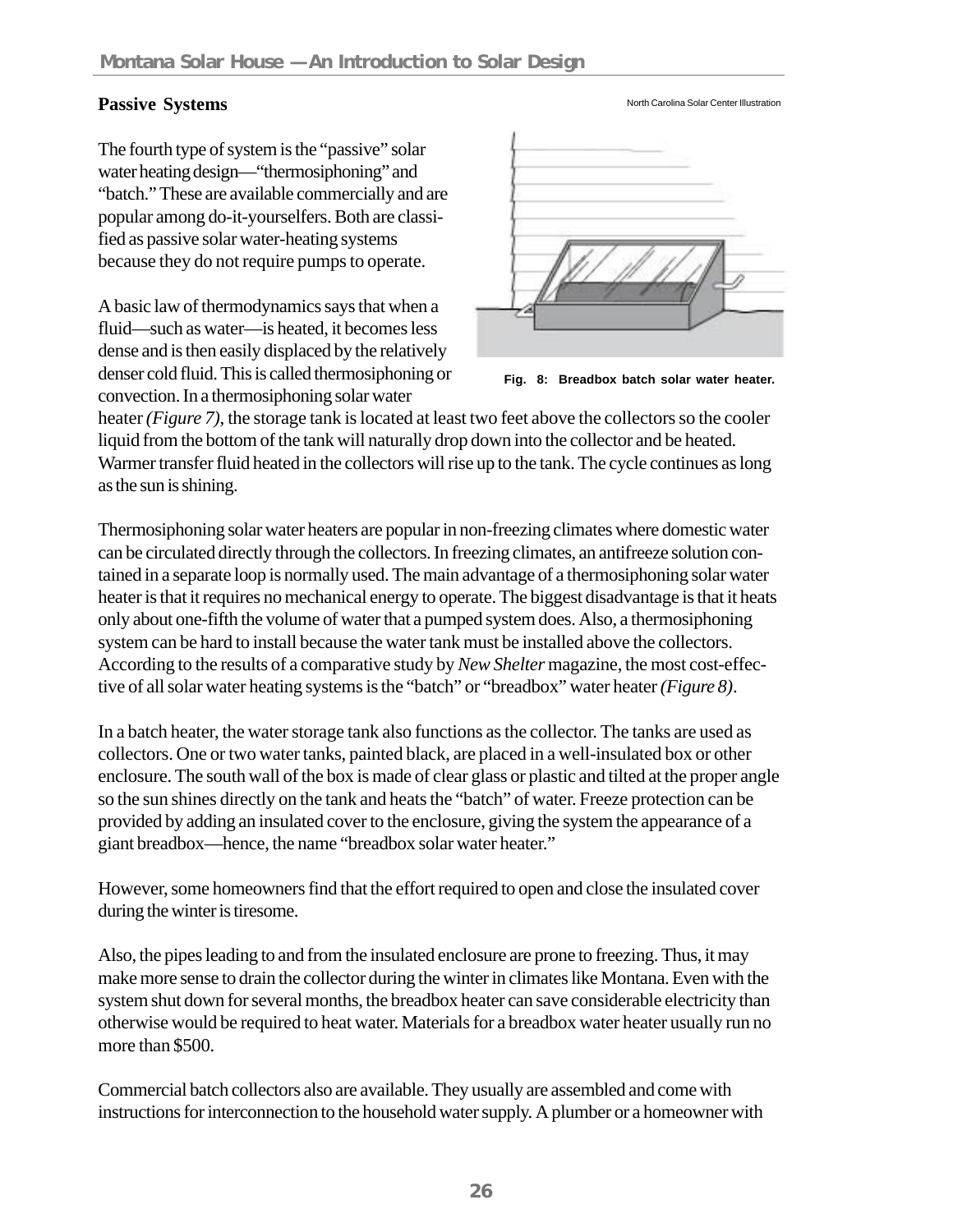plumbing experience can complete the installation. These already-assembled collectors use better materials than similar materials available at home-supply stores. Materials include low-iron insulating glass, selective surface coated tanks, and a parabolic reflector. Commercial batch collector systems also may offer warranties, such as guaranteed protection from freezing by virtue of their increased thermal performance. Costs for commercial batch collectors will range from two to four times the cost of homeowner-built systems.

# **Collector Panel**

A crucial feature in all solar water-heating systems is the collector panel. The collector is exposed to the harshest elements of nature and must be made of strong, well-assembled materials if it is to last for 20 years as claimed by most manufacturers. A good-quality collector generally has a metal frame, double glazing (usually recommended for Montana), and a copper absorber plate and tube assembly through which the heat transfer fluid is circulated. The collector should be well-insulated on both the back and the sides.

As with other solar systems, the best orientation for a solar water-heating collector is due south. However, solar water-heating collectors can face up to 30 degrees east or west of south without a significant deterioration in performance.

Traditional wisdom has held that the proper tilt for solar water-heating collectors is equal to the latitude of the location where the system is being installed. However, keep in mind that hot water consumption is often greater and incoming water temperatures are lower during the winter months, which suggests that a steeper angle may be optimum.

You will find that a steeper angle (latitude plus 10 degrees) is often recommended in southern climates because it enables the collection of more of the sun's heat throughout the year. The optimum tilt for solar water-heating collectors in Montana is around 45 degrees. Collectors that tilt as much as 15 degrees off the optimum slope still will perform relatively well on an annual basis. This variation makes it possible to mount the panels flush with the roof for aesthetic reasons.

### **SRCC Certification**

The Solar Rating and Certification Corporation (SRCC) tests collectors and solar hot water systems, establishes and enforces quality assurance guidelines, and serves as the institutional archive of field experience. Certified products and be obtained from over 15 manufacturers given in the *SRCC Product Directory*.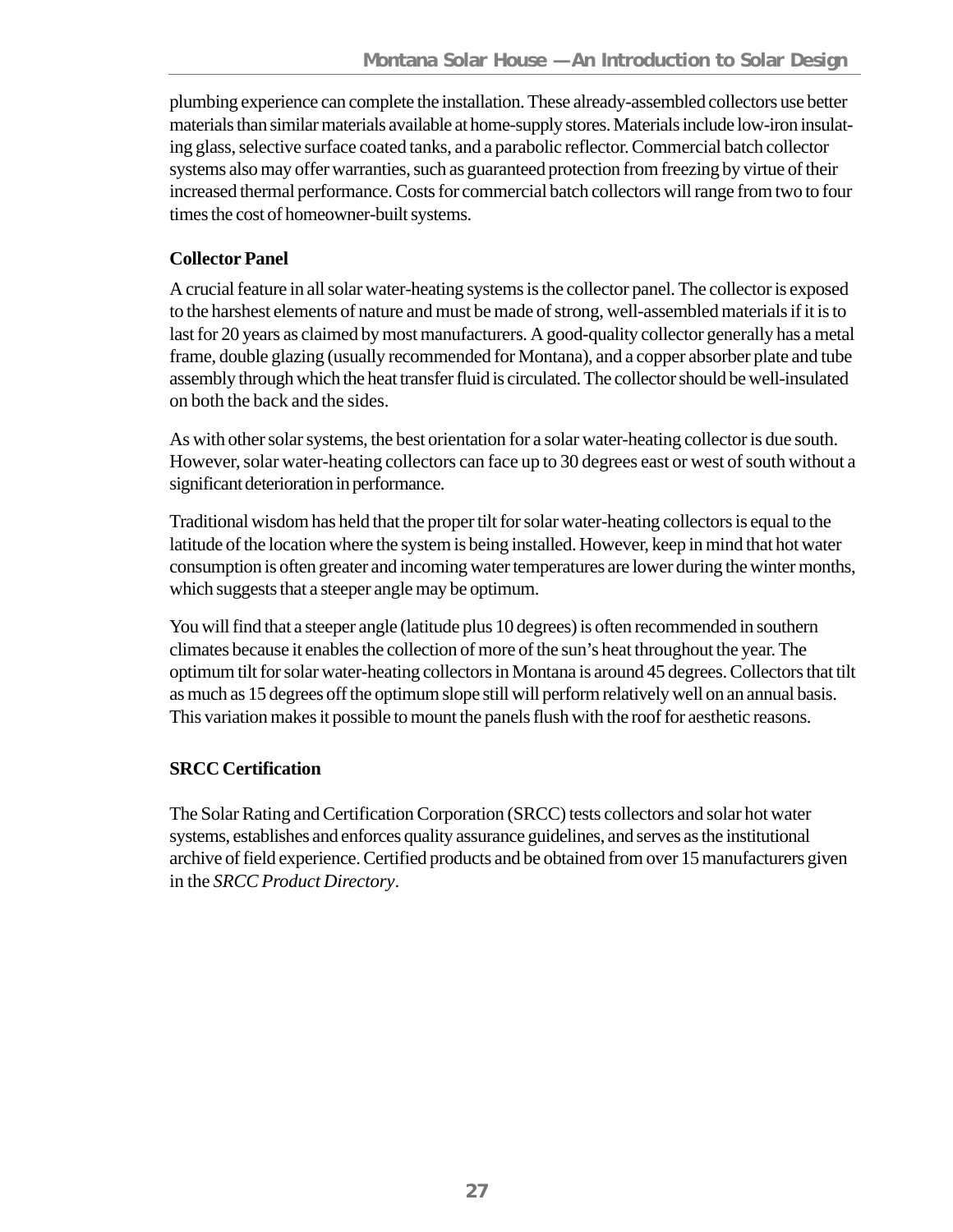

Solar electric and solar water-heating systems can be added after the house has already been constructed. Building-integrated solar design must be added when the building is built. The concept of building integrated design has been called by various names. "Climate responsive" and "passive design" often are used to express this design philosophy.

Building-integrated design is not new. Before the introduction of modern heating and air conditioning building designers relied heavily on the sun, shade, and natural air movement for heating and cooling. Reliance on these natural elements was reflected in the building shape, floor plan, window size, window placement, and orientation.

"Today, there is a strong, new interest in passive solar heating and cooling systems because they simplify rather than complicate life. Passive systems are simple in concept and use, have few moving parts and require little or no maintenance. Also, these systems do not generate thermal pollution, since they require no external energy input and produce no physical by-products or waste. Since solar energy is conveniently distributed to all parts of the globe, expensive transportation and distribution networks of energy are also eliminated.

Since a building or some element of it is the passive system, the application of passive solar energy must be included in every step of the building's design. Whereas conventional or active solar-heating systems can be somewhat independent of the conceptual organization of a building, it is extremely difficult to add a passive system to a building once it has been designed."

–Edward Mazria, *The Passive Solar Energy Book*

In the 1970s, solar enthusiasts believed building-integrated or "passive" solar design would become a standard part of house design. In reality, passive solar homes are few and far between, and currently little or no attention is given to solar in subdivision layout, site planning, and house design. Solar potential in this area remains largely untapped.

The simplest form of building-integrated solar design is "solar tempering," which involves proper building orientation and the placement of windows to the south. A more aggressive solar strategy, "passive solar," follows similar design principles but allows for greater south glazing area by providing internal thermal mass. There are four basic types of passive solar designs: direct gain, indirect gain, isolated gain, and isolated thermal storage.

*The First Passive Solar Home Awards,* published by the U.S. Department of Housing and Urban Development in 1979, provides a rough idea of the scale of energy savings that can be expected.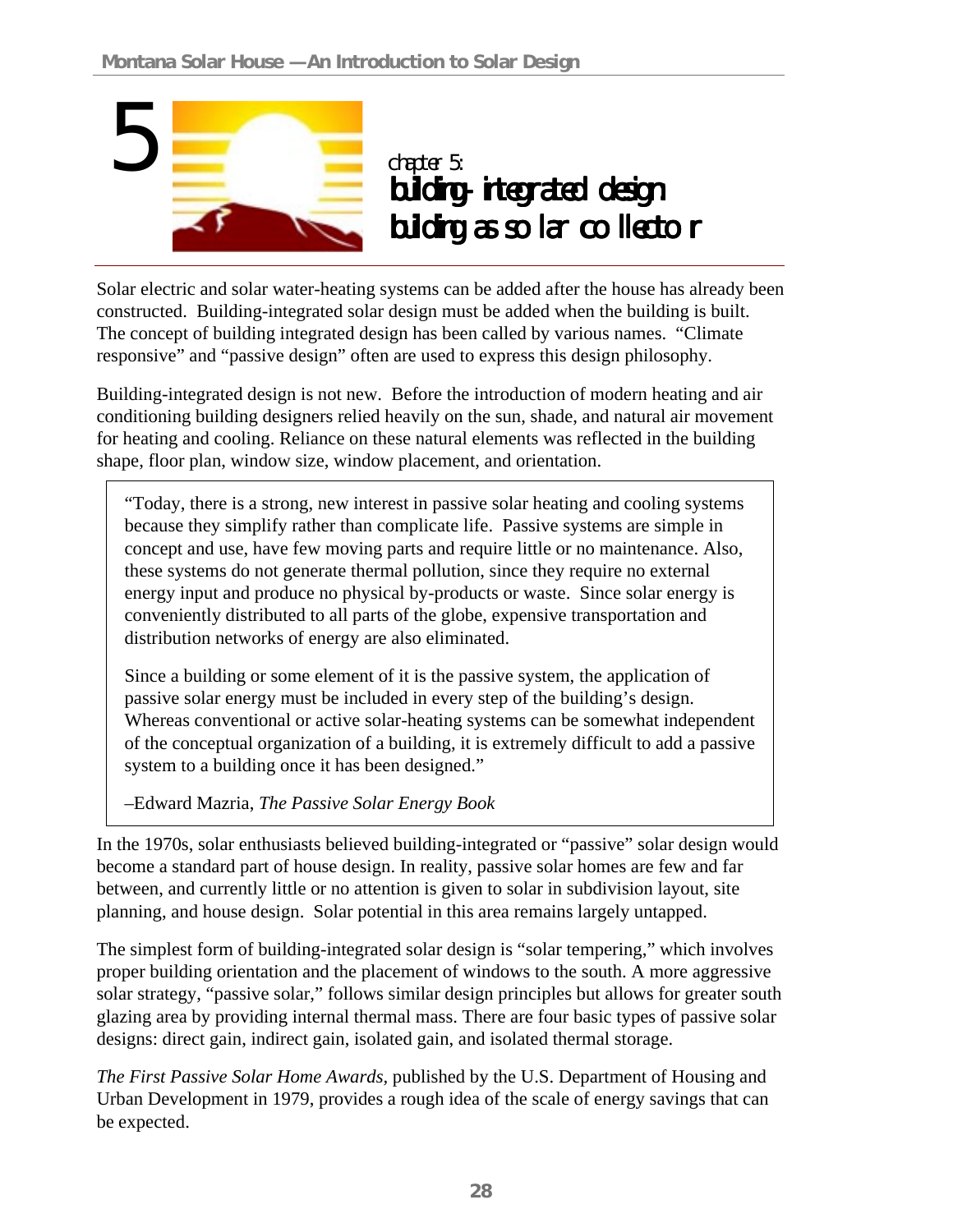A typical energy-efficient home with windows placed randomly around the house may obtain up to 10 percent of its space-heating energy needs from the sun. That same house, designed to be solar-tempered, will receive up to 25 percent of its space-heating energy from the sun. A passive solar house that includes thermal mass for heat storage will receive more than half of its space-heating energy from the sun. In Montana's cold climate, a reasonable objective for passive solar designs would be to provide 50 percent of the home's heating needs. Passive system performance will depend greatly on whether night-time insulation is included.

Although the purpose of this guide is merely to introduce the concepts of passive solar home design, we have chosen to include a number of excerpts from Charless Fowlkes' *Montana Solar Data Manual 1985 Edition.* Fowlkes' research on how glazing performs in the Montana climate should be the basis for creating building-integrated solar designs that perform well in Montana from an energy and comfort point of view.

The Solar Data Tables (from *The Montana Solar Manual 1985 Edition*) included as attachments to this publication are intended to help the designer evaluate different passive solar window systems. Data for only four Montana cities are included here, although the full manual includes solar data tables for 30 Montana sites. This information can be used to estimate the thermal performance of vertical passive solar windows*.* The data tables considered four "typical" window systems: single, double, and triple glazing, and double glazing with movable, nighttime insulation.

The *Montana Solar Manual 1985 Edition* is now more than 15 years old. However the information it contains is still very useful. It should be noted that single pane glass is no longer considered for new construction. Instead the most common practice in new construction is double-pane glass with a low emmissivity coating (Low-E). Unfortunately, glazings with Low-E coatings were not included in Fowlkes' original research. However, the data for triple glazing is a good approximation for how double-pane glass with a Low-E coating will perform in a passive solar installation.

# **Solar Tempering**

Builders of any new home, regardless of heating system, should follow basic design principles in orientation, landscaping and window layout. Designs that shape the building and

This solar-tempered home in Missoula is designed with the long axis in the east-west orientation. An open floor plan and fan to distribute air throughout the house minimizes overheating in the south spaces. Ponderosa pines to the southwest and west provide protection from afternoon sun.

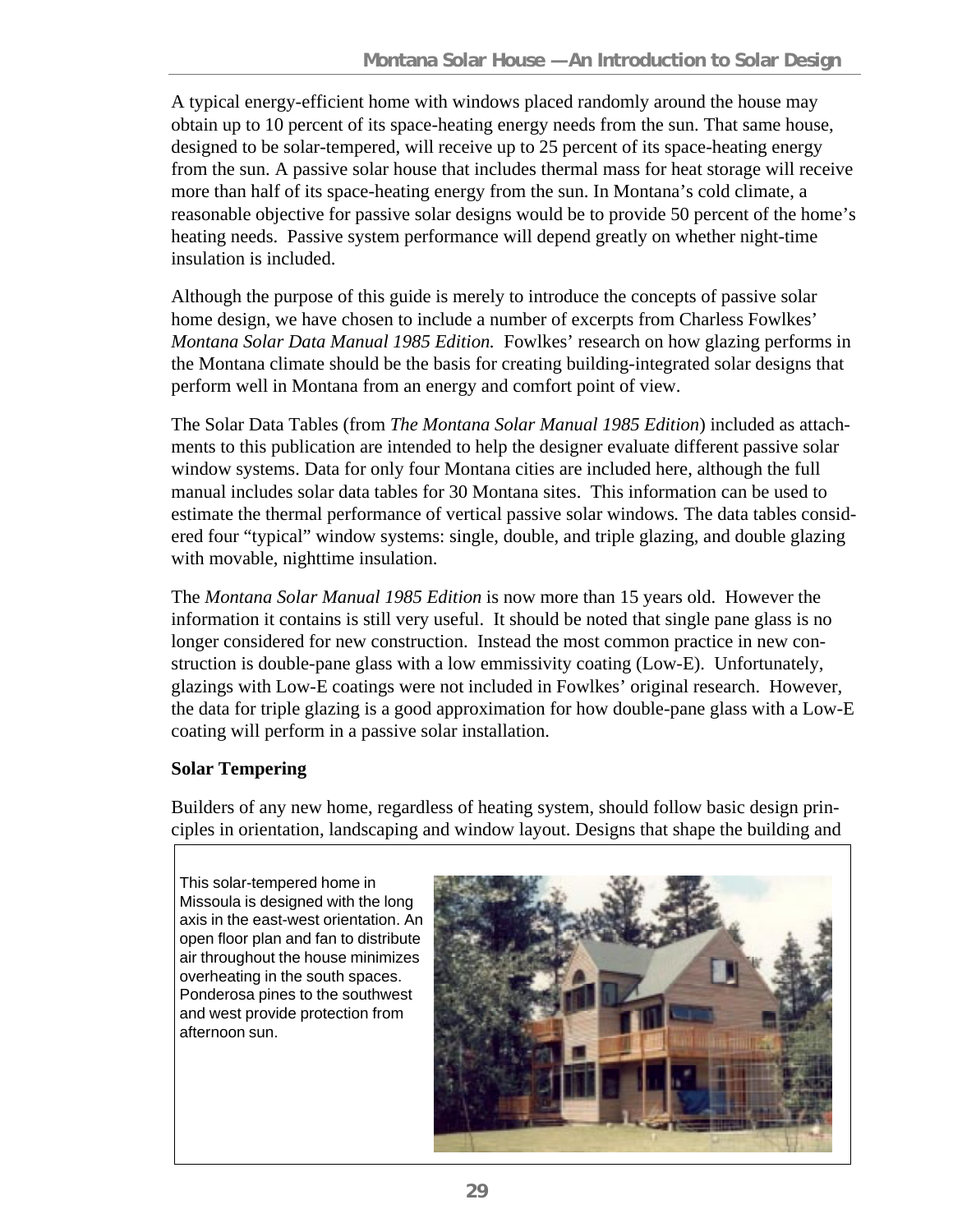window placement based on the movement of the sun, but without adding thermal mass to store the sun's heat, are call "solar tempered."

Ideally, one of the long sides of the building should face due south to expose as much of the roof and southern wall as possible to the winter sun. Moderate deviations off true south are acceptable and even advantageous in some instances. For example, if you are



seldom home during the day, orient the home slightly west of south to allow more sunlight in during the afternoon.

Regardless of your heating needs, deviations of more than 30 degrees from due south should be avoided if possible. More than 30 degrees of deviation from due south will result in a sharp drop in the available solar heat and make effective shading solutions difficult.

Once you have decided how to locate the building on the site, you can begin designing the structure. Locate most of the windows on the south side of the house where they will pick up winter sunlight. Windows on other sides of the house, particularly the west side, should be kept to a minimum. Windows facing west pick up virtually no direct sunlight in winter, but can cause severe overheating in the summer when the afternoon sun lingers in the western sky. Windows should not be totally eliminated on any side of the house since they are needed for cross ventilation, balanced light, and a means of emergency escape.

A house designed along these basic principles of "sun tempering" will provide as much as 25 percent of the winter heating load from solar energy. Further design changes that add thermal mass are discussed as "passive solar." Careful consideration must be given to the problem of overheating. A general rule of thumb for solar-tempered homes in a cold, northern climate is that south glazing should total no more than 7% of the floor area. Without solar mass or appropriate shading devices, solar-tempered homes with too much south glass can become uncomfortably warm during the spring, summer, and fall.

Another benefit of solar tempering is natural light. With proper design, natural light can eliminate use of some electric energy for lighting. But designers beware, direct sunlight is not always welcome. In commercial daylighting design it is unacceptable to allow direct sunlight to enter offices. Direct sunlight cause glare and creates contrasts that make performing visual tasks difficult. The designer of a solar-tempered or passive solar home is well advised to consciously deal with the problems associated with direct sunlight.

### **Passive Solar Design**

Passive solar strategies follow the principles of solar tempering but allow for greater south glazing area by providing internal thermal mass. There are three basic types of passive solar designs: direct gain, indirect gain, and isolated gain. As a rule, passive solar design will increase the first cost of the home by adding window area and thermal mass in the form of concrete, tile, or brick.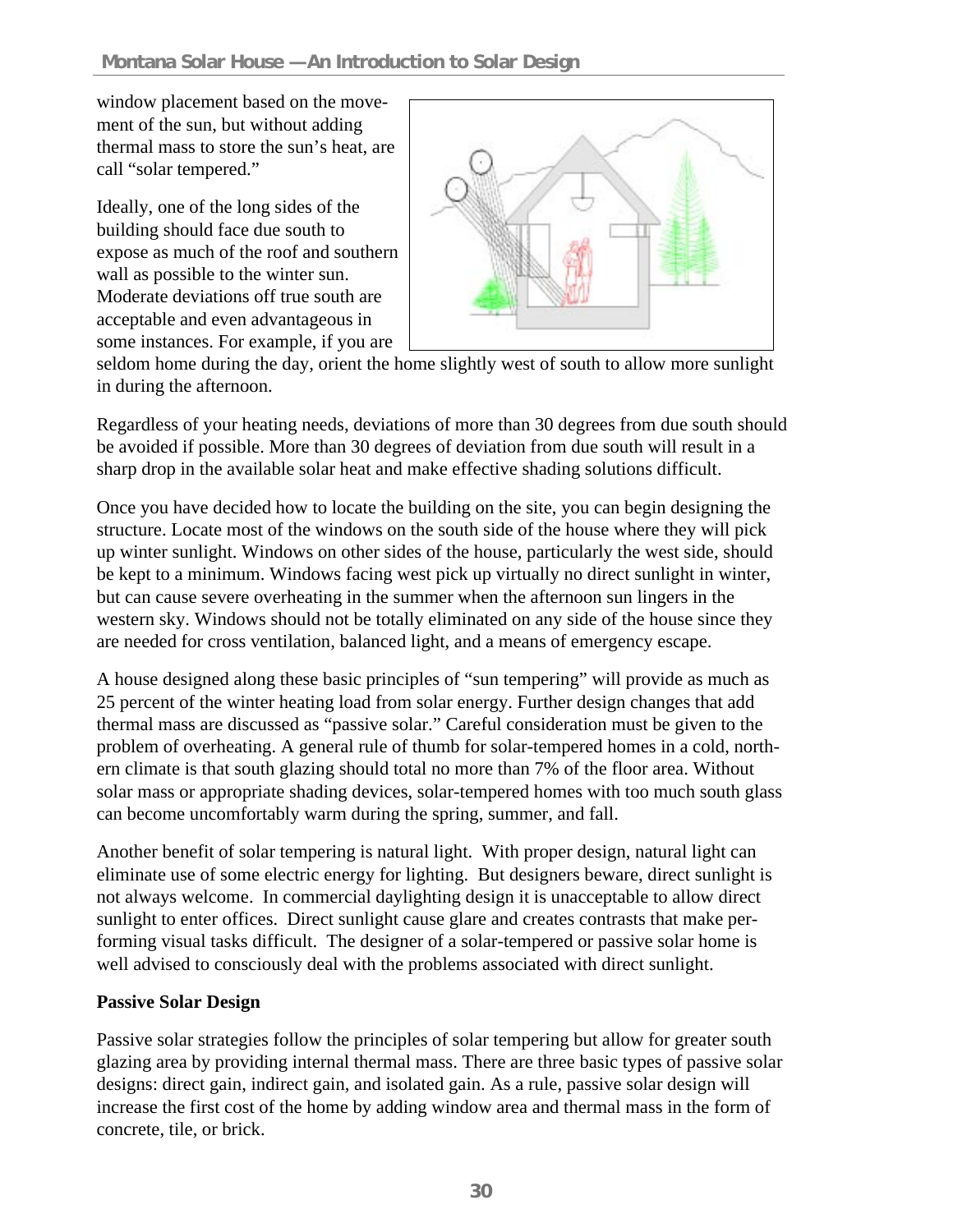Passive solar presents many design challenges. The problems of how to insulate windows at night night, how to integrate large glass areas in designs that are attractive- -a major portion of the housing market--and how to inexpensively incorporate thermal mass must be addressed if passive solar design is to be widely used. A successful passive solar design will reduce energy costs and provide occupant comfort. These objectives require a thorough understanding of passive solar design principles and careful design.



"The crux of the passive solar design issue is to select a passive solar collector glazing system that will provide a net gain of heat and to provide adequate heat storage so that the maximum inside temperatures during clear days are not uncomfortable.

Passive solar heating systems will need special glazing or movable insulation (to control heat loss) if they are to achieve efficient performance in midwinter. If large areas of glass are used, the heat storage system must be carefully designed and adequately sized to prevent overheating.

The same glass that collects heat efficiently during the day will lose large amounts of heat during the night in cold weather. During a sunny, winter day in Montana, a south-facing window will gain heat for about five hours and lose heat for the other 19 hours! On a cloudy day the window will lose heat for 24 hours a day. The designer must weigh the solar gains against the added heat losses to arrive at a sensible passive solar design that will give a net gain of energy."

### **Direct-Gain Systems**

Direct-gain systems allow sunlight into the living area of a home through large sections of southfacing glass. Direct gain can be the most cost-effective of all passive designs because the heat produced by sunlight hitting the walls, floors, and other objects does not have to be transferred to another part of the house.

However, the surface area of south-facing windows and the capacity of internal thermal storage



North Carolina Solar Center Illustration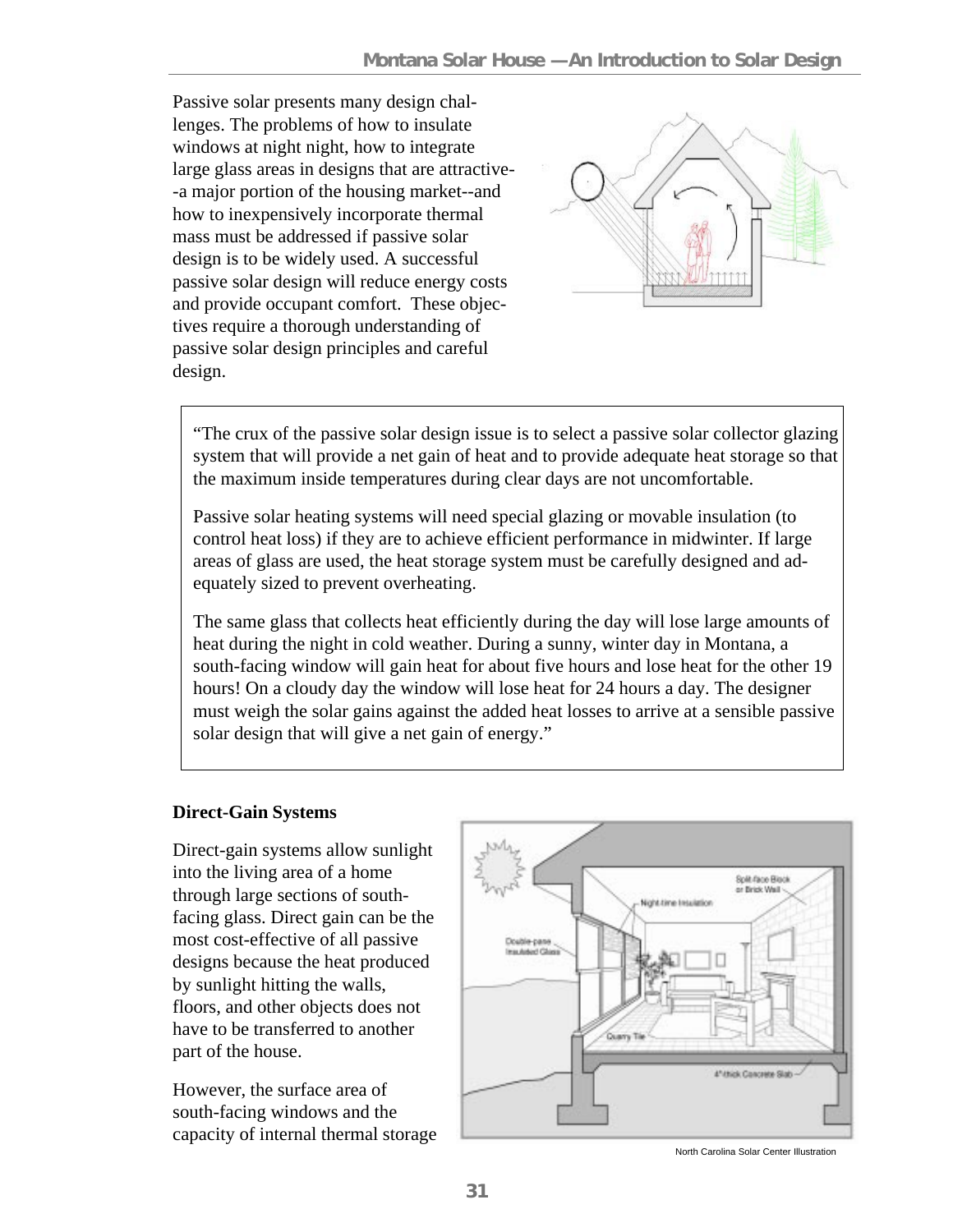An example of a passive direct-gain house.



should be balanced. If the windows collect more heat than the floor or walls can absorb, overheating occurs.

Building materials used in conventional home interiors—for example, wood and gypsum board—retain some heat, but their heat-storing capacity is limited. Masonry is much better at storing heat. Masonry, of course, can be used in interior walls and floors of buildings. Storage materials should be placed where they receive direct sunlight during the day. Materials out of direct sunlight store only one-fourth as much heat as materials hit directly by the sun.



When the sun begins to set and inside temperatures drop, the heat absorbed by these materials radiates back into the room, moving (as heat always does) from a warmer space to a cooler space. Properly designed thermal storage materials should keep inside temperatures from fluctuating by no more than 10 to 13 degrees over a 24-hour period.

While storage materials help maintain comfortable air temperatures in most of the house, an uninsulated glass wall loses a lot of heat at night and will make

one side of the house markedly cooler. Even double-pane glass with a low emmissivity coating is uncomfortable to be near when the temperature outside drops below freezing. You can greatly reduce this discomfort and heat loss by covering the windows at night with accordion-type insulating blinds or insulated drapes. Other approaches to reduce nighttime heat loss include installing exterior or interior insulated shutters or quilted Roman shades.

Passive solar design can create a comfortable and efficient home, but the owner should understand the unique characteristics of a direct-gain house in Montana's cold winter climate. A direct-gain house usually will incorporate more exposed masonry, concrete, and ceramic or quarry tile than a typical house. This usually increases the cost of construction. Fabric in direct sunlight will fade at a faster rate because of the direct sunlight. Keep in mind that sunlight fades some materials faster than others. Temperature swings of between eight and 13 degrees can be expected for some designs.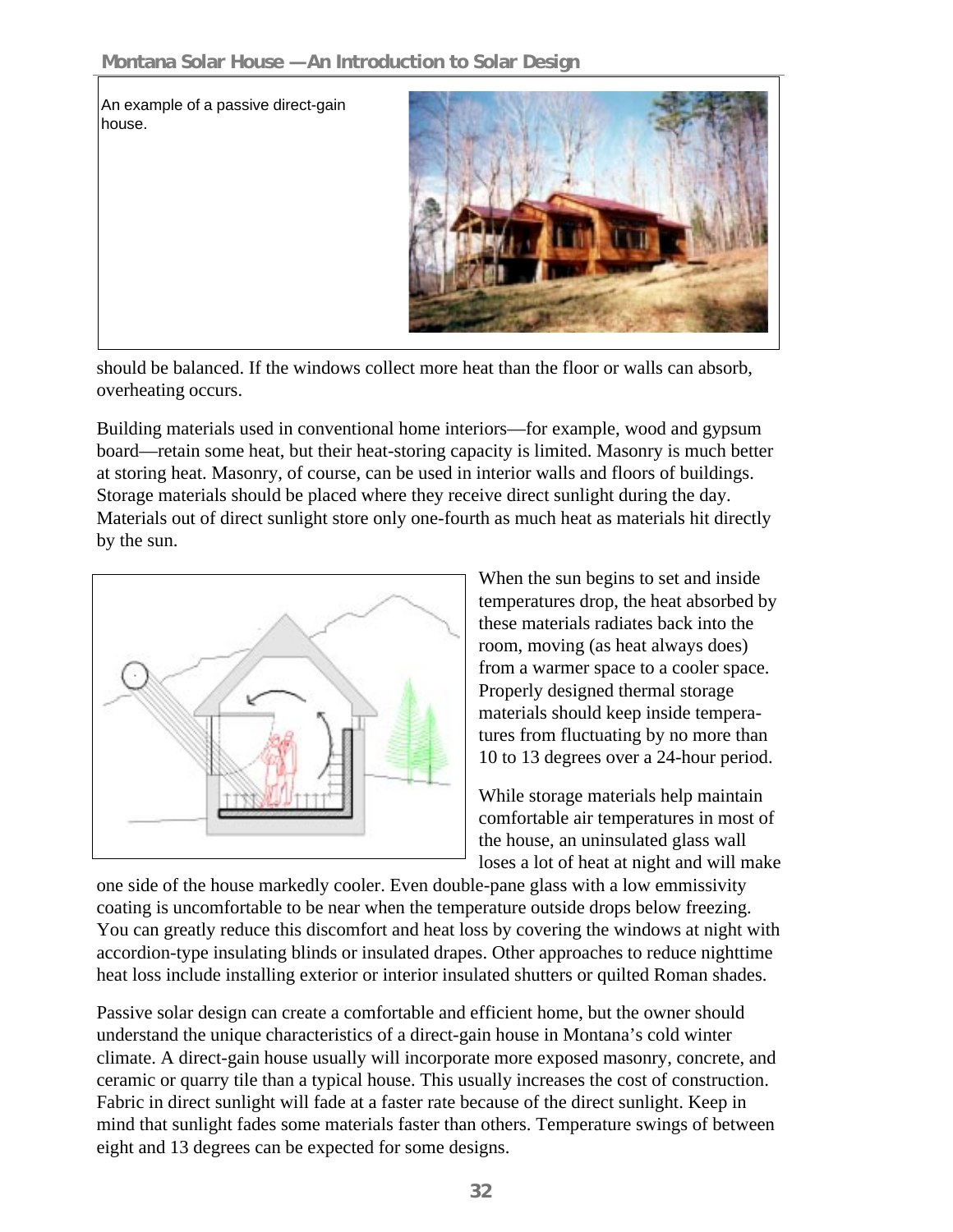With direct-gain systems, the thermal storage mass tends to be thinner and more widely distributed in the living space than with other passive systems. This allows an even distribution of heat throughout the room or rooms but requires some thought about how the living space will be used. Do not cover a significant amount of the thermal storage area with carpet or other materials that reduce storage capacity. Select and arrange furnishings carefully so they do not interfere with solar collection, storage, and distribution.

# **The Challenge of Movable Insulation**

"Dramatic improvement in solar heat gain occurs with the addition of R-3, movable, night insulation. Note that there are several practical and operational problems associated with building a movable insulation system that will achieve an R-3 level of insulation. Research has shown that it is very difficult to get an adequate seal around the edges of a movable insulation panel or curtain. Unwanted air leaks and circulation will drastically reduce the effective insulation value of the system. Data on very thick panels and curtains (R-12 to R-20) show effective insulation values of only R-2 to R-5. It is difficult to build a movable insulation system having an effective insulating value of more than R-3 to R-5.

During a cold night, moist air from the living space that leaks into the cavity between the window and the insulating curtain will condense and sometimes freeze. This water may cause the window sill or the insulation to deteriorate. The movable insulation may not move if it is frozen along its edges. The designer should consider the effects of condensation.

If an (inside) movable insulation system is in place during a sunny day, the space between the insulation and the glazing will reach high temperatures. These high temperatures may damage the insulation and the glazing sealants, and may even cause the glazing to break. The designer should account for these situations."

*—Montana Solar Data Manual 1985 Edition*

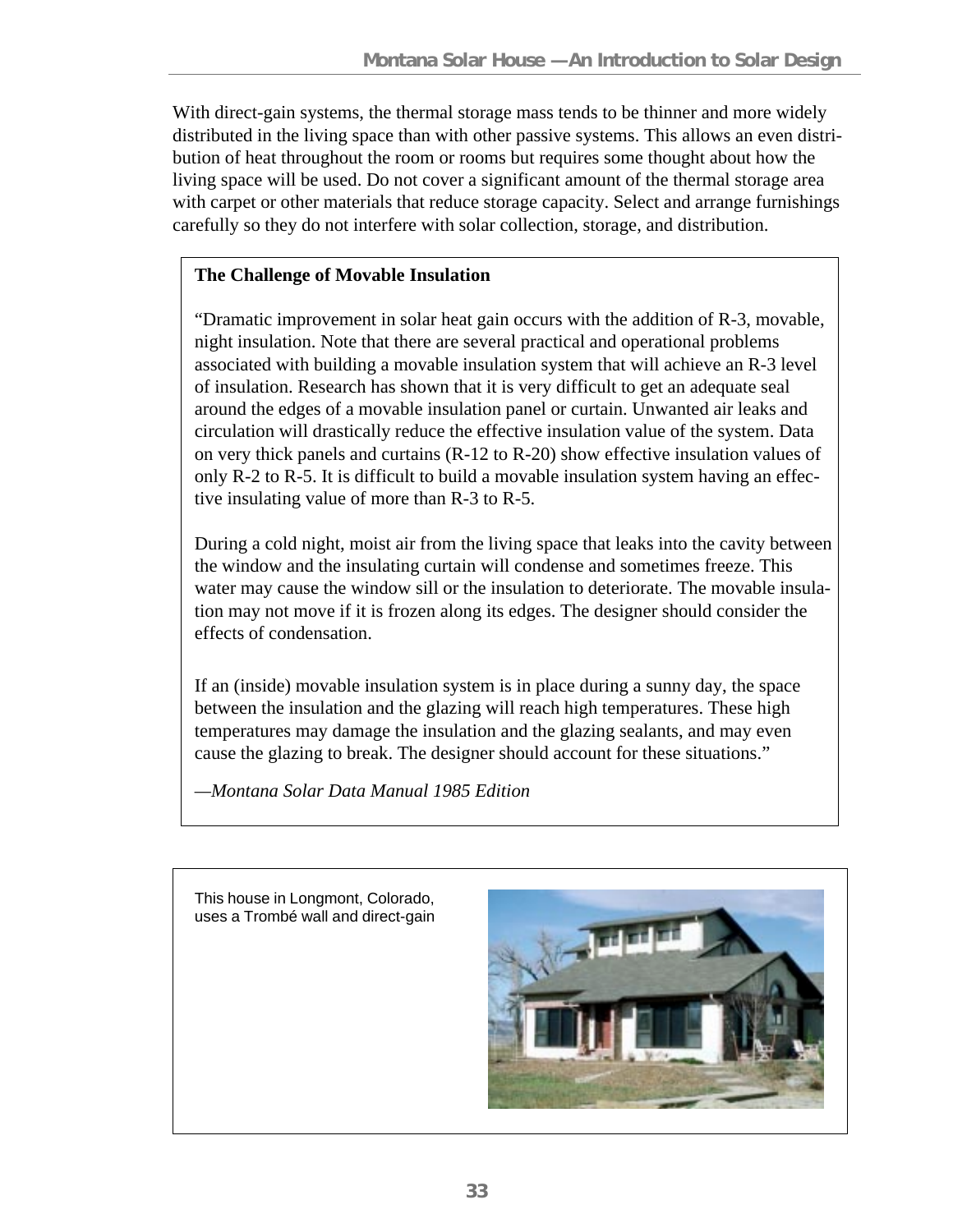## **Indirect-Gain Systems**

Some problems of direct-gain systems often can be solved by using indirect methods of solar heating. As the name implies, indirect-gain systems do not admit sunlight directly into the living area. Instead, south-facing glass is placed in front of a massive wall that absorbs, stores, and transfers heat into the house. This approach has significant aesthetic ramifications



and will be difficult to adapt to traditional house designs.

One of the most commonly used indirect gain systems is the Trombé wall named after its inventor, French scientist Felix Trombé. A Trombé wall usually is built of solid masonry—concrete, solid block, or brick—and is painted black or covered with a selective coating on the outside to absorb and transfer much of the heat to the living quarters. A sheet of glass or plastic covers the outside of the wall to trap additional heat.

Heat is distributed from the Trombé wall to the house in two ways. During the day, air trapped between the wall and the glass gathers heat and enters the room through vents at the top. Cool household air is drawn between the wall and glass through floor-level vents, where the cycle repeats itself as long as sunlight strikes the wall. Heat also is gradually conducted through the Trombé wall and reaches the living area near the end of the day. In a 12-inch wall, heat travels from between the wall and glass to the living area in about eight hours.

This cycle plays nicely to your advantage. Sunlight striking a living room Trombé wall between 10 A.M. and 3 P.M. is released inside as heat between 6 P.M. and 11 P.M. In a bedroom, you probably would prefer a 16-inch wall with an 11-hour heat-release cycle.

To prevent nighttime heat loss, you must close the vents along the Trombé wall after sunset, usually by hand. Solar designers have found that people often forget about the vents, wasting the heat that is stored along the wall. You can avoid this problem by building the Trombé wall without vents as long as the air space between the glass and masonry is vented or shaded in the summer. If daytime heat is needed in the adjacent room, windows incorporated into the wall will help heat the room. An added benefit of a sealed Trombé wall is that household dust cannot get into the space between the wall and glass. Moveable insulation or double glazing also is advisable for Trombé walls.

### **Isolated-Gain Systems**

Unlike direct-gain and indirect-gain systems, isolated-gain passive designs capture solar radiation in an area thermally separated from the living space. Isolated-gain systems allow for the collection and storage components to function somewhat independently of the house itself, while heat can be drawn from them as needed. A sunspace or solarium is the most common type of isolated-gain system. The sunspace has much greater flexibility in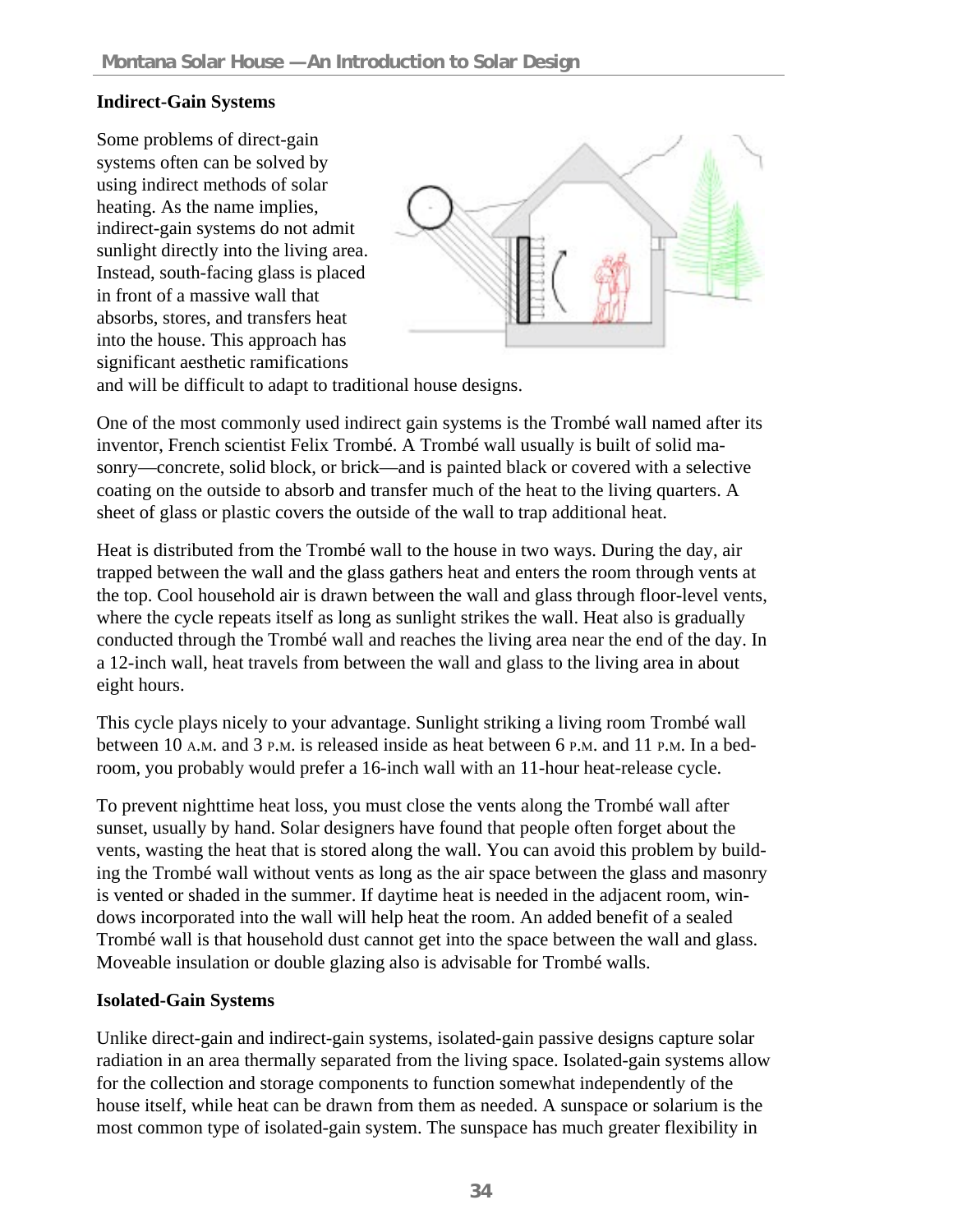"The simple notion of adding a greenhouse and thus getting a place for plants and "free heat" for the house obscures a fairly complicated design problem. Plants have one set of requirements for temperature, humidity, and light, while people have somewhat different requirements."

*— Montana Solar Data Manual 1985 Edition*

terms of design and performance when incorporated into plans for a new home.

Isolated-gain systems, such as the sunspace, collect solar radiation directly through a south-facing wall of glass. Heat is then transferred into the house as needed through vents, doors, or windows. In some sunspace designs, the back wall is made of solid masonry to store and transfer heat for use during night-



time hours. In this respect, the sunspace is simply an expanded Trombé wall system. Instead of the glass being a few inches in front of the wall, it is several yards away.

Several other options can improve the efficiency of a sunspace in new home construction. The sunspace can be designed into the house so that the south glass wall is flush with the rest of the structure, eliminating heat loss through the sides of the sunspace. On the other hand, temperatures inside isolated sunspaces fluctuate more than in the rest of the house, since no heating or cooling is provided. In this sense, sunspaces are considered semiconditioned. If the sunspace is heated with traditional energy sources, it can quickly become a net energy user.

According to *Montana Solar Data Manual 1985 Edition,* "An attached greenhouse that is always open to (integral with) the living space will perform like a window without movable insulation. In the interest of energy conservation, it is clear that the greenhouse or sunspace should be insulated or shut off from the living space in midwinter."

### **Remote Storage Systems**

An alternative to having the thermal mass in direct sunlight is to locate the mass, usually a rock bed or concrete blocks. A fan pulls air warmed by the sun through the mass when the sun is providing heat. When the house cools, this heat can be distributed throughout the house in ductwork. This approach might be considered a hybrid design as it utilizes the sun while requiring ducting and fans.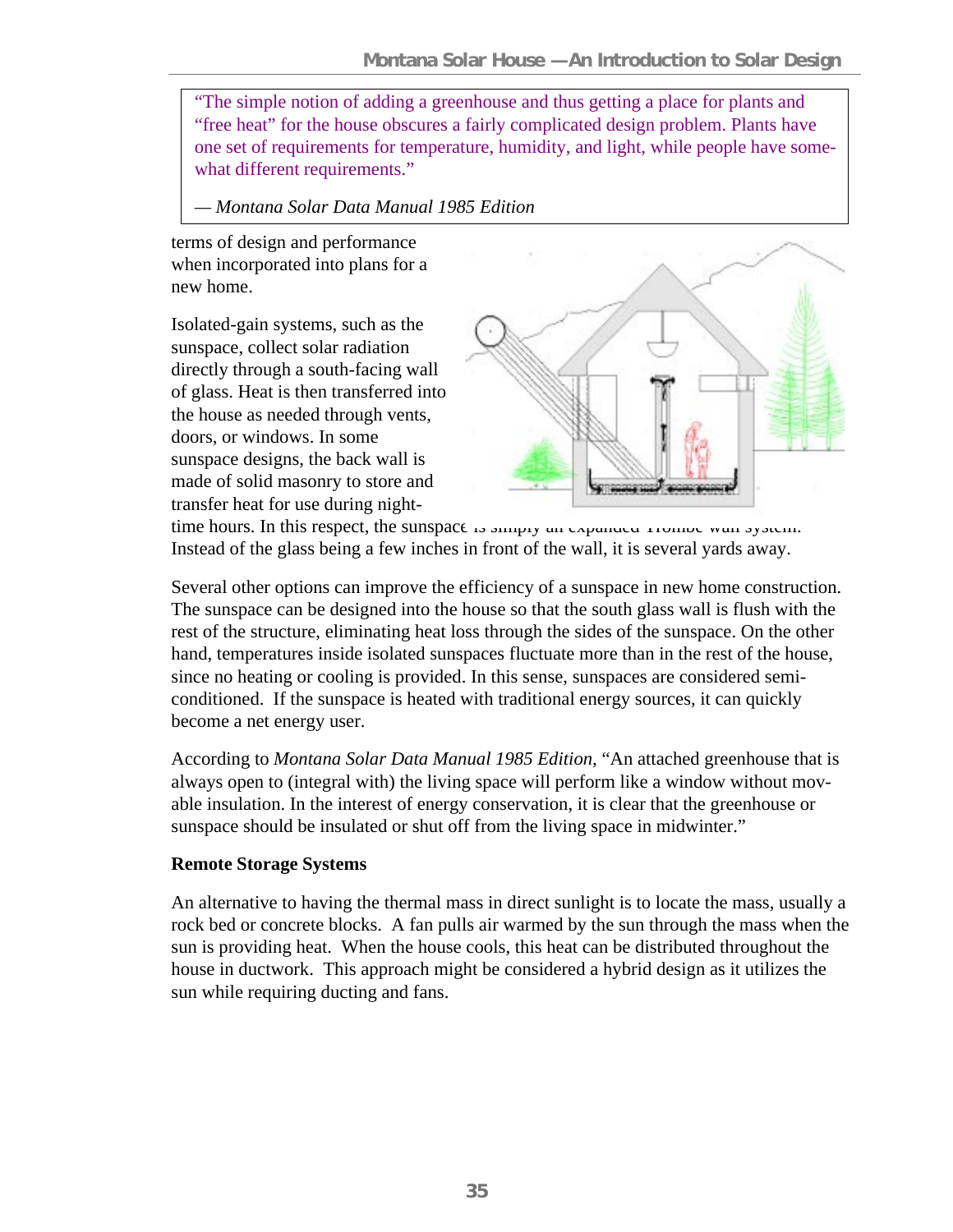One specific remote storage design that has received considerable attention in New England is detailed in *The Passive Solar House* by James Kachadorian. A number of these homes have been built and are performing well. The approach that is receiving significant attention is to isolate the thermal storage in a rock or concrete block storage bin below a concrete slab. The book mentioned above is worth the read as it has information that is useful for a wide range of solar designs.

# **Landscaping**

Large deciduous trees can be excellent for maintaining the efficiency of a home. Deciduous trees shade the house in the summer and expose it to the sun when they drop their leaves in the fall. If you have deciduous trees on your lot, locate your house where it will be shaded in summer but open to sunlight in winter. The southeast and southwest corners of the house are prime locations for trees.

# **Climate-Responsive Cooling Techniques**

In many areas of Montana, summer cooling is an important design consideration. In the plains, these techniques will significantly reduce the use of mechanical air-conditioning. In most mountain valleys areas of the state, climate-responsive design makes mechanical air conditioning unnecessary.

First, direct sunlight must be kept out of the home as much as possible. South-facing windows and mass walls can be shaded with extended roof overhangs or other forms of shading. The length of the overhang should be designed to shade the entire window through most of the summer.

Because we have so many warm days in late fall and early spring, it is impossible to design a fixed overhang that ensures a comfortable indoor temperature throughout the year. Many homeowners prefer adjustable awnings for windows facing south (*Figure 18*). A trellis with vines or grapes is an attractive and very effective method for shading but requires maintenance. Interior blinds help reduce heat buildup but are not as effective as shading that stops the sun before it hits the window glass.

Tile floors and masonry walls provide thermal mass to store solar heat. Doors between sunspaces and other living areas can be opened to allow warm air to circulate.

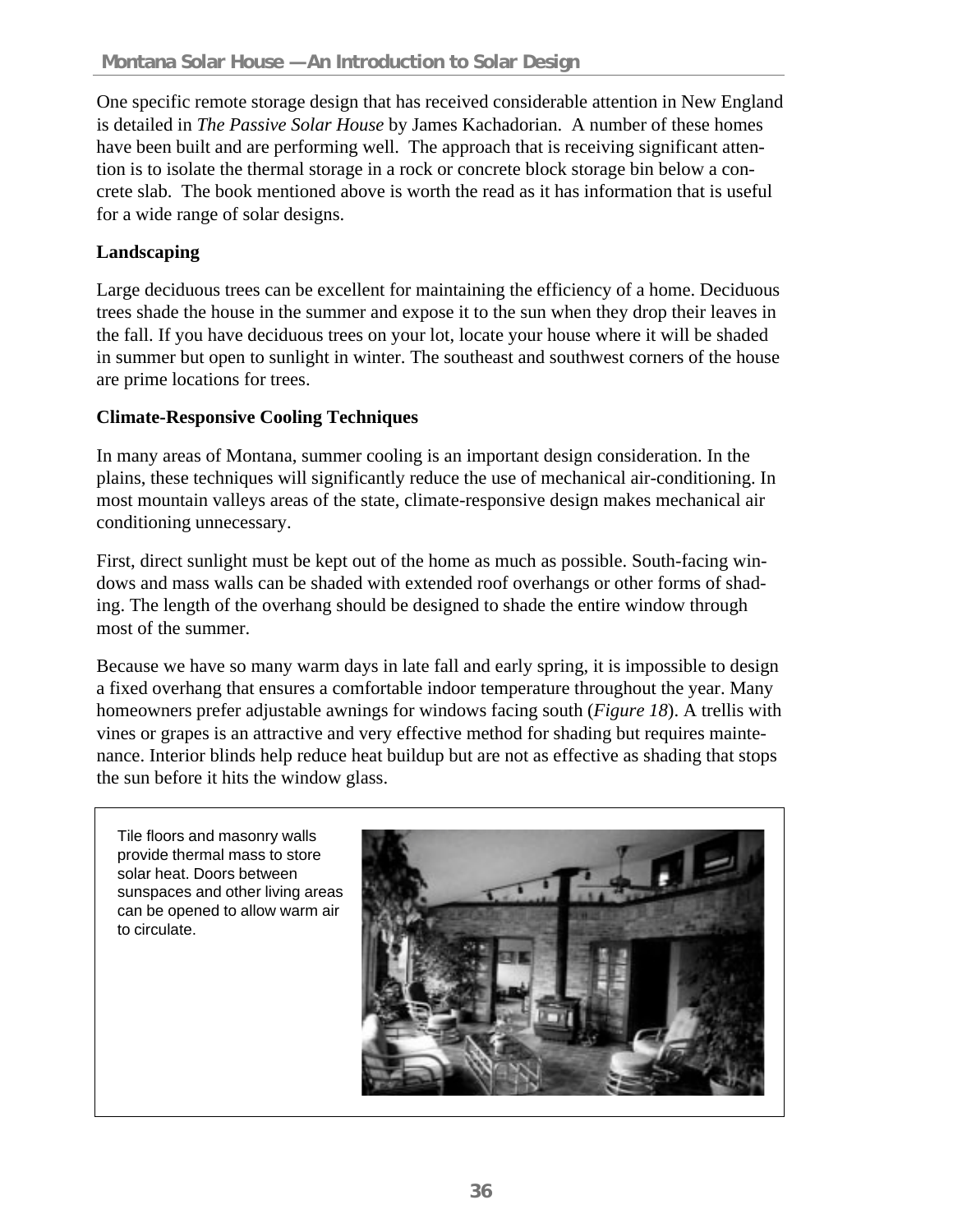Windows facing east and west cannot be protected as easily from the rising and setting sun. These windows are best protected by deciduous trees or solar window screens and films. If you have skylights, greenhouse roof glazing, or other horizontal glass hit by the sun to worry about, you still can use sunscreens, vegetation, or reflective shutters to reduce heat buildup. However, protecting skylights from the sun is obviously more difficult than shading windows.



#### Another approach to pas-

sive cooling includes design features that promote air circulation through natural convection. Vents or windows built into the lowest and highest parts of your house will release hot air trapped near the ceiling while letting in cooler air. The greater the temperature difference between the air at the top and bottom, the better your circulation will be. Clerestory windows or cupolas are often used in solar houses to provide high ventilation areas. Providing at least two windows on separate walls in a room will greatly improve cross ventilation.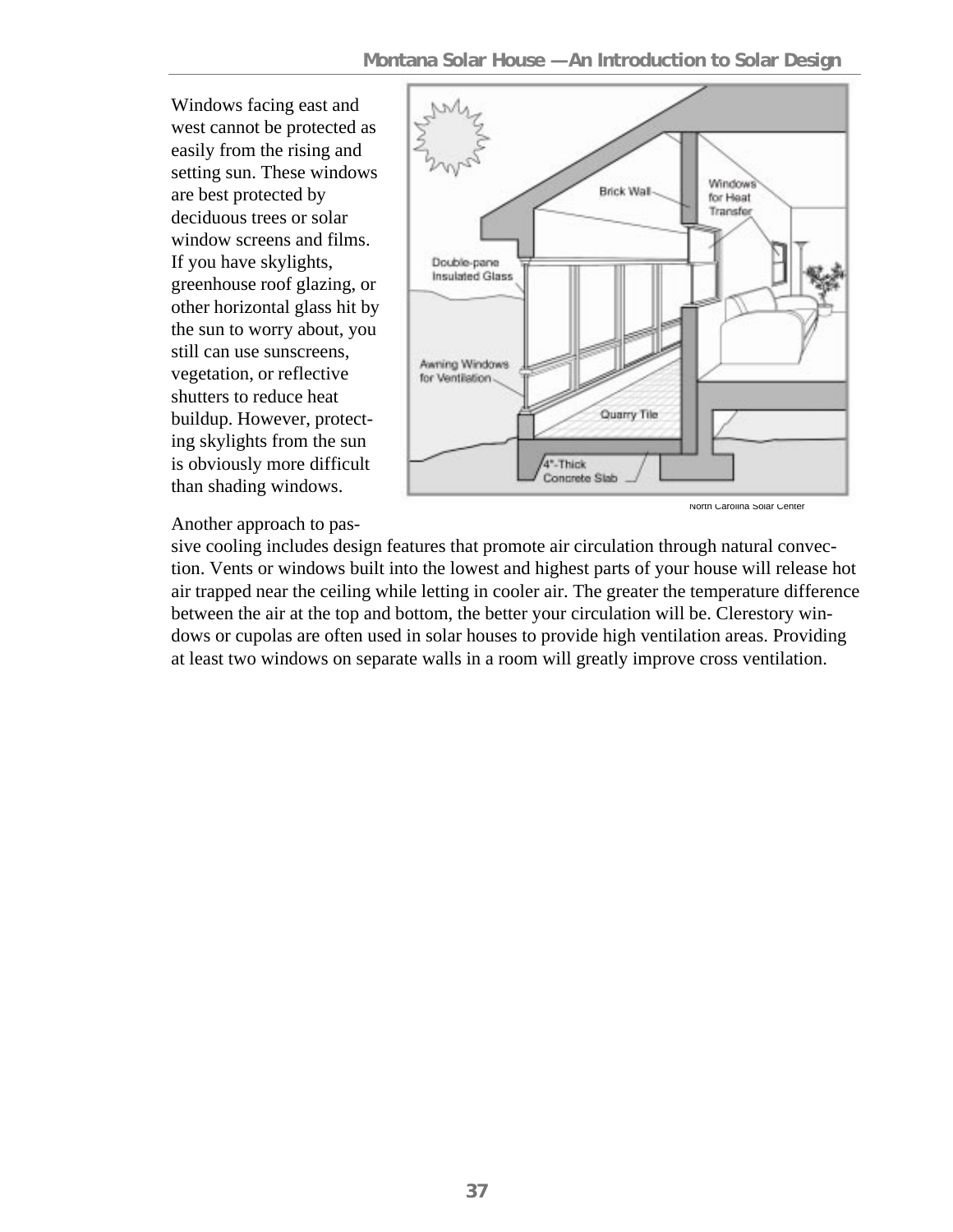

*Note: With the exception of the first tip, this section generally applies to "add-on" systems such as solar electric systems and solar hot-water systems.*

# **Use Professional Help for Passive Solar**

Although the concepts behind solar heating are simple, their successful application in a solar home can be challenging. Homeowners creating their own designs should consult with a professional to "think through" possible solutions and problems. In solar-tempered or passive solar homes, designers should be careful to avoid overheating, discomfort from surfaces with low mean radiant temperatures, moisture problems, or visually unattractive designs. The right professional can help, but you may need to shop around for someone with the appropriate experience that you will enjoy working with. Designers of passive systems may be more difficult to locate. You may have to call architects to inquire about their experience with solar design. The experience and capabilities of architects and home designers vary widely.

### **Use Reliable Experienced Dealers**

With a resurgence of demand for solar energy systems, new companies are entering the solar marketplace. Most companies offer high-quality products and use dealers and contractors who provide good service and installation. But that's not always the case. Some companies deal in shoddy products, hire fast-talking sales staff, and allow systems to be installed by untrained contractors. Just as you would with any major purchase, be alert to these possibilities from the moment you contact a salesperson to the day the solar system is installed and working.

One way to ensure that you get a good solar system is to deal with a local firm that has been doing business in your area for a number of years. The fact that a company is new does not make its service or products inferior. However, there are operators who will take advantage of your enthusiasm for solar energy.

To locate dealers of active solar systems, check the telephone yellow pages under "Solar Energy Equipment." You also can get a list of solar energy equipment dealers and designers in your area from the montanagreenpower.com Internet site.

# **Talk to More Than One Contractor**

Call at least two or three dealers to get estimates on different solar systems. Never commit to buying a solar system after hearing only one sales pitch. Be skeptical if the dealer tries to force a sale on you immediately. A responsible solar dealer will not want you to regret your decision to purchase a solar system. Always ask the contractor for names of other customers and call them to ask about their experiences with the company. If possible, take a look at their installations—you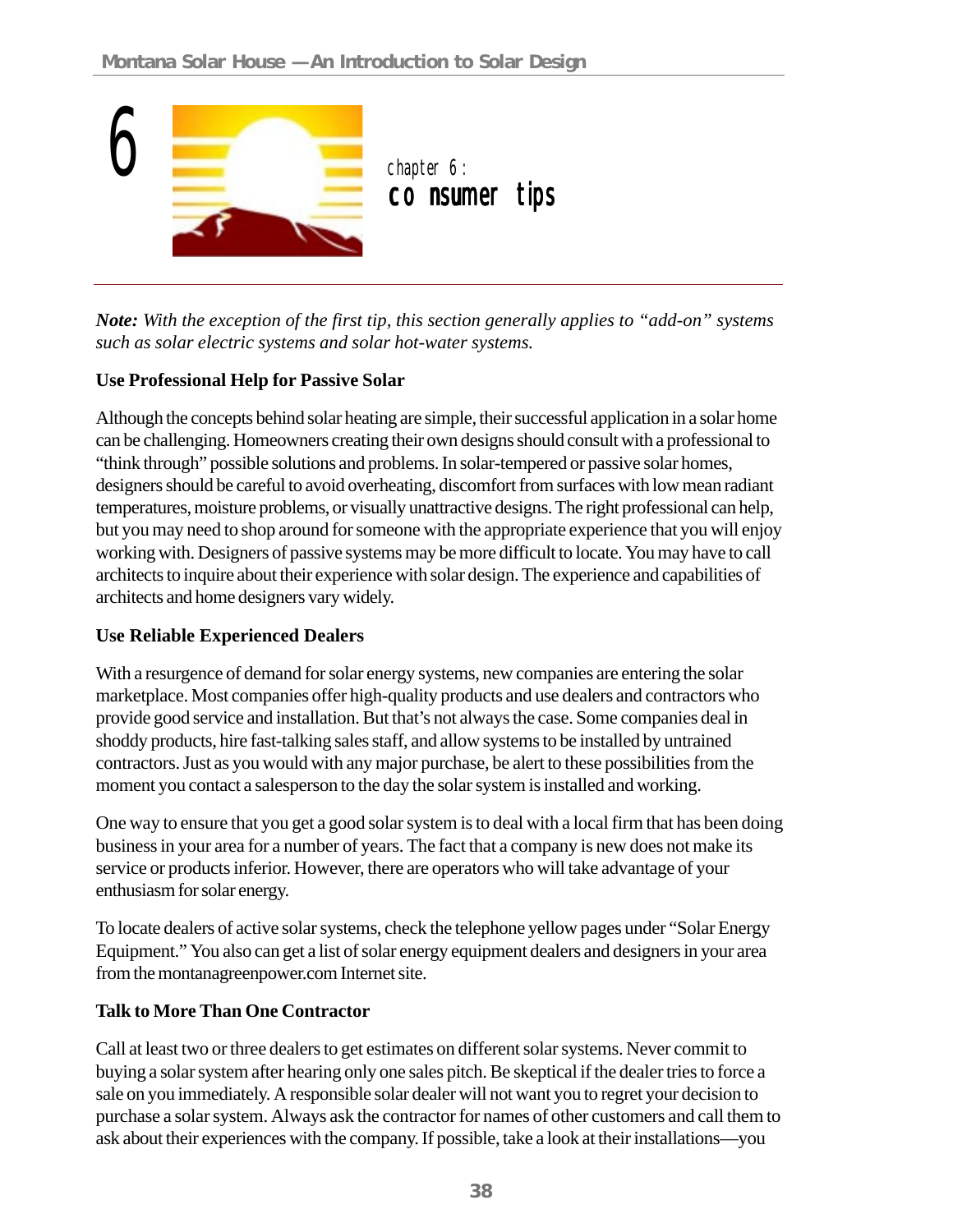don't have to be a solar expert to recognize poor workmanship. Fast, dependable service should be one of the biggest requirements in selecting a contractor.

## **Perform Analysis Before Signing Contract**

Before the contractor gives you an estimate, make sure he or she performs a detailed analysis of the needs of your particular household. The estimate is crucial in determining the proper collection area and storage necessary for various percentages of solar space heating, hot water, or electricity. The contractor also should analyze the effect a less-than-optimum exposure to the sun will have on system performance.

Once the contractor has completed the analysis of your house, ask for a written estimate that includes a breakdown of all labor and material costs. Also ask to see a copy of the system warranty. Warranties are applicable only to "add-on" systems such as solar electric and hot water. Warranties offered by different solar manufacturers and contractors vary considerably, so compare them carefully.

Basically, there are two types of warranties—full and limited. A full warranty is preferable because it provides the consumer with the most protection. Full warranties guarantee the product in normal use and cover component repairs and replacement at no extra cost to the customer.

A limited warranty provides coverage only for certain parts or services. For example, a limited warranty may not cover the replacement of a pump or fan.

If a part has to be ordered, you also may be responsible for shipping costs. A full warranty should cover such expenses. If the individual components on your system are from different manufacturers, you should have a warranty from each manufacturer. These warranties should be backed by the seller and the distributor as well as the manufacturer. Regardless of the type of warranty provided, read it carefully to determine the actual coverage.

### **Written Contract**

Your solar dealer should provide a written contract covering all aspects of the installation. Starting and completion dates should be in the service contract, along with a schedule for payment. Final payment should not be made until the system is fully installed and has operated normally for several days.

### **Insurance for Contractors**

Your solar dealer and any subcontractors doing the installation should certify that they have insurance coverage, including workers' compensation, property damage, and personal liability. You should check with your own insurance company to see if your existing policy will cover potential damages to the system or the house. Make sure the contractor has obtained the necessary building permits and that the system will not violate any local or state building codes.

### **System Commissioning**

Once the system is installed, it should be thoroughly tested by the contractor and, if installed on a new home, checked by the local inspector. Water systems should be pressure-tested for leaks. You also may want to have a temperature gauge installed so you can observe its performance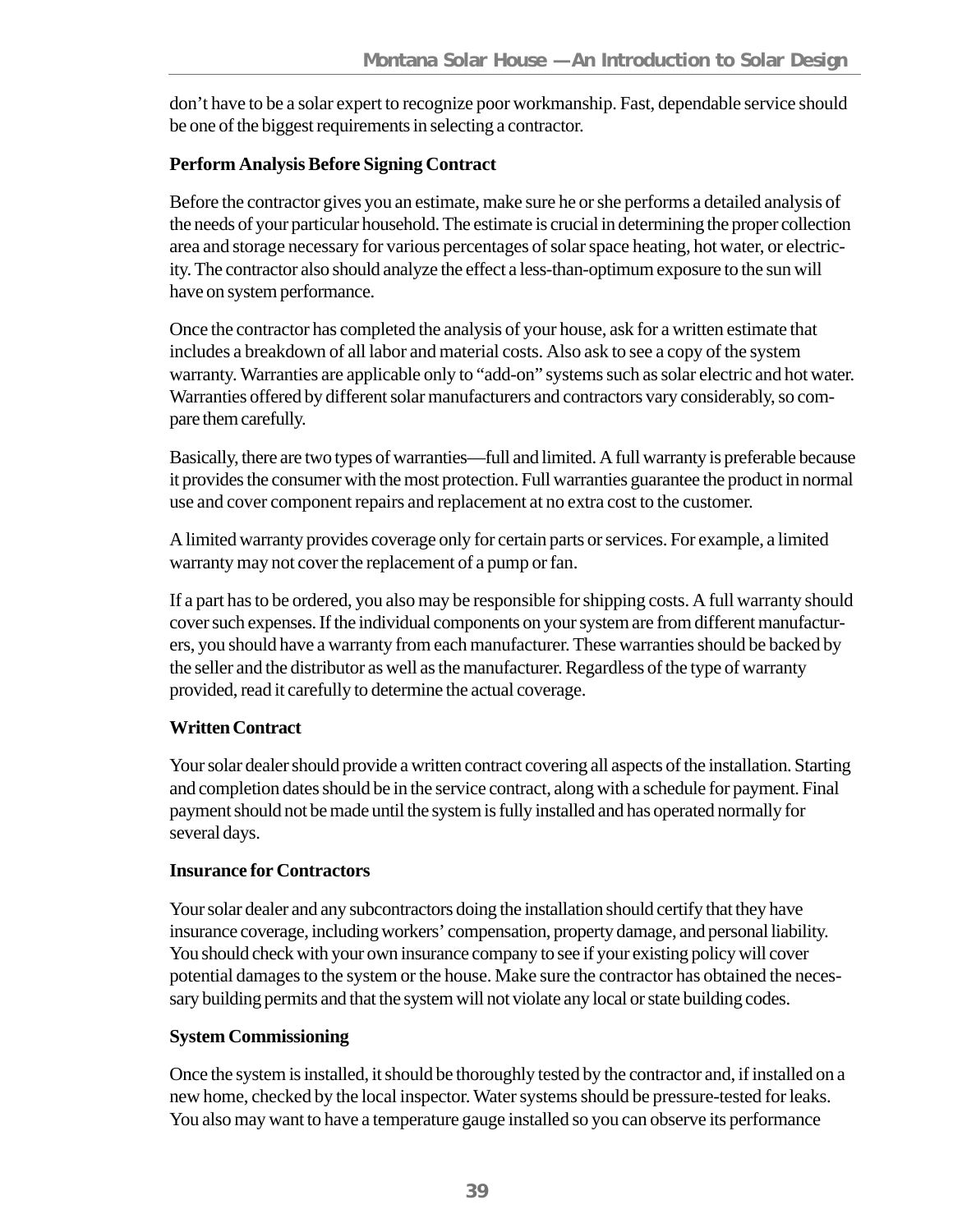from time to time. These checks provide one sure way for you to know the system is working properly. This testing after installation but before acceptance is called "commissioning."

# **Be An Informed Consumer**

Finally, the best way to guarantee that you get your money's worth in the solar marketplace is to know as much about the subject as possible. It is hoped that this booklet has given you a good introduction to the basic types of solar heating, cooling, and hot-water systems. Additional information can be obtained by reviewing solar literature available at libraries and bookstores. Check the bibliography that follows this chapter. After researching the basics of solar technology, you will be better prepared to ask insightful questions about the particular systems offered by various solar dealers.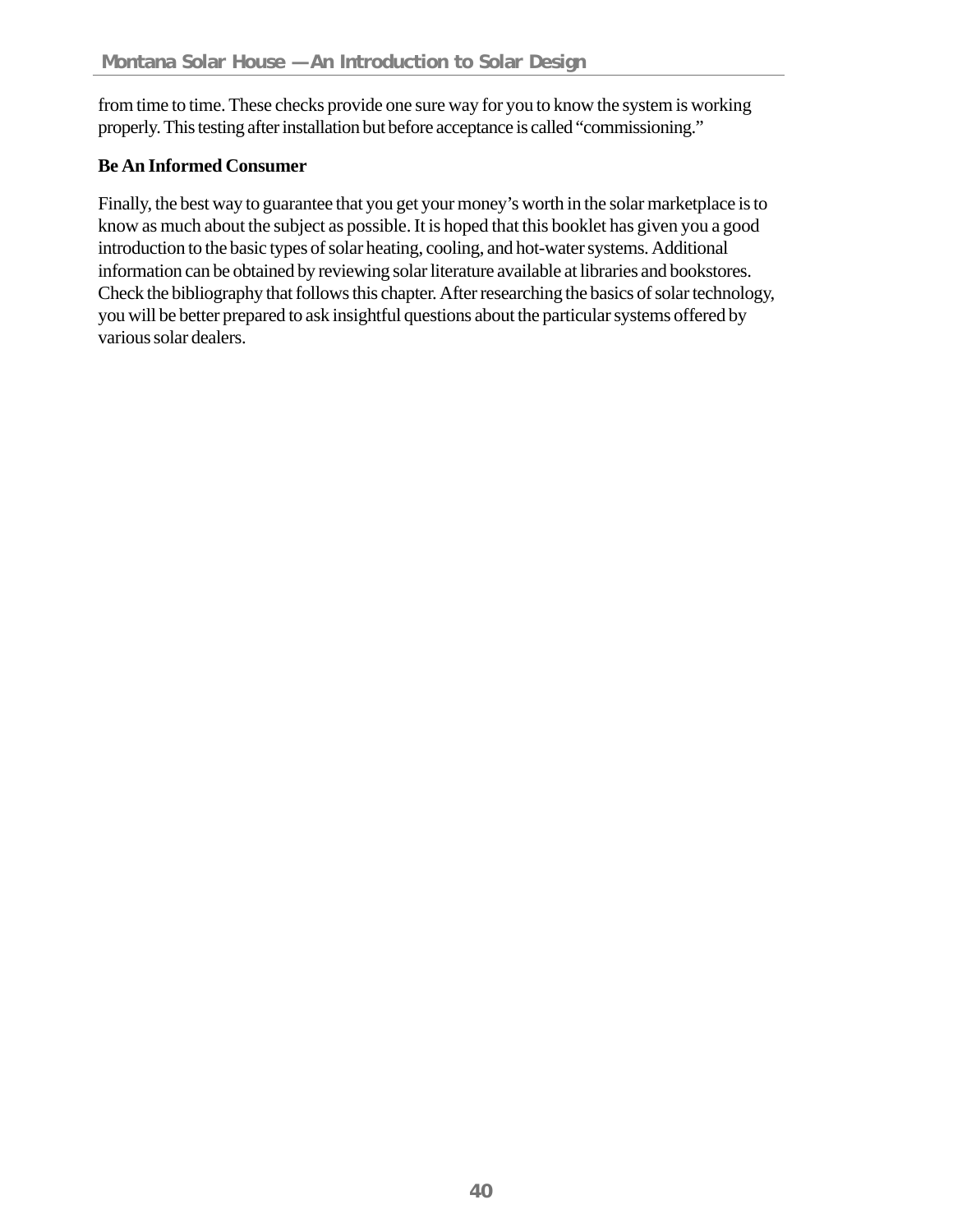

#### **Passive Solar Design**

- ! *The Passive Solar Energy Book*. Edward Mazria. Emmaus, PA: Rodale Press, 1979. Currently out of print but available at many libraries.
- ! *Climatic Design*. Donald Watson, FAIA and Kenneth Labs. New York, NY: McGraw-Hill Book Company, 1983.
- ! *Passive Solar Energy: The Homeowner's Guide to Natural Heating and Cooling.* Bruce Anderson and Malcolm Wells. Amherst, NH: Brick House Publishing Company, 1994.
- *Movable Insulation*. William Langdon. Emmaus, PA: Rodale Press, 1980.
- ! *The First Passive Solar Home Awards*, Franklin Research Center, Philadelphia, for the U.S. Department of Housing and Urban Development, January 1979.
- **I.** The Passive Solar House: Using Solar Design to Heat and Cool Your Home, James Kachadorian, Chelsea Green Publishing Company, White River Junction, VT: February 1997. This is a good reference, although it advocates one particular approach to passive solar design*.*

### **Solar Electric**

- ! *The Solar Electric House: Energy for the Environmentally-Responsive, Energy-Independent House.* Steven Strong with William G. Scheller. Emmaus, PA: Rodale Press, 1993.
- ! *The New Solar Electric Home.* Joel Davidson & Richard J. Komp. Ann Arbor, MI: Aatec Publications, 1990.

### **Domestic Water-Heating Systems**

- ! *Solar Rating & Certification Corporation Directory.* Solar Rating & Certification Corporation C/O Florida Solar Energy Center, 1679 Clearlake Road, Cocoa , FL 32922-5703; 407-638-1537.
- ! *Installation Guidelines for Solar DHW Systems in One & Two Family Dwellings.* HUD-DOE Publication, Philadelphia, PA: Franklin Research Center, 1979. Available from the North Carolina Solar Center, 919-515-3480.